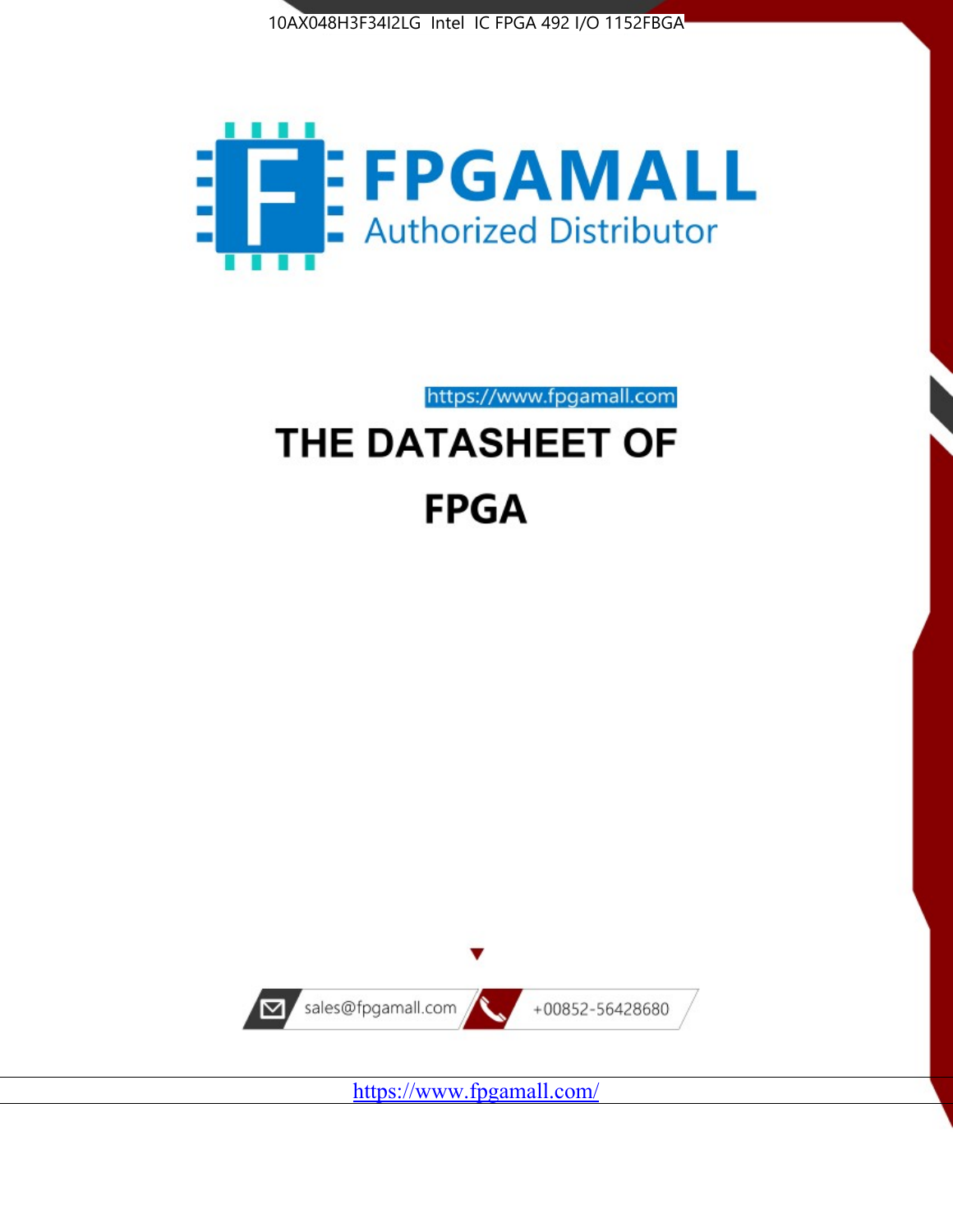

# **Intel® Arria® 10 Device Overview**



**A10-OVERVIEW | 2018.12.06** Latest document on the web: **[PDF](https://www.intel.com/content/dam/www/programmable/us/en/pdfs/literature/hb/arria-10/a10_overview.pdf)** | **[HTML](https://www.intel.com/content/www/us/en/programmable/documentation/sam1403480274650.html)**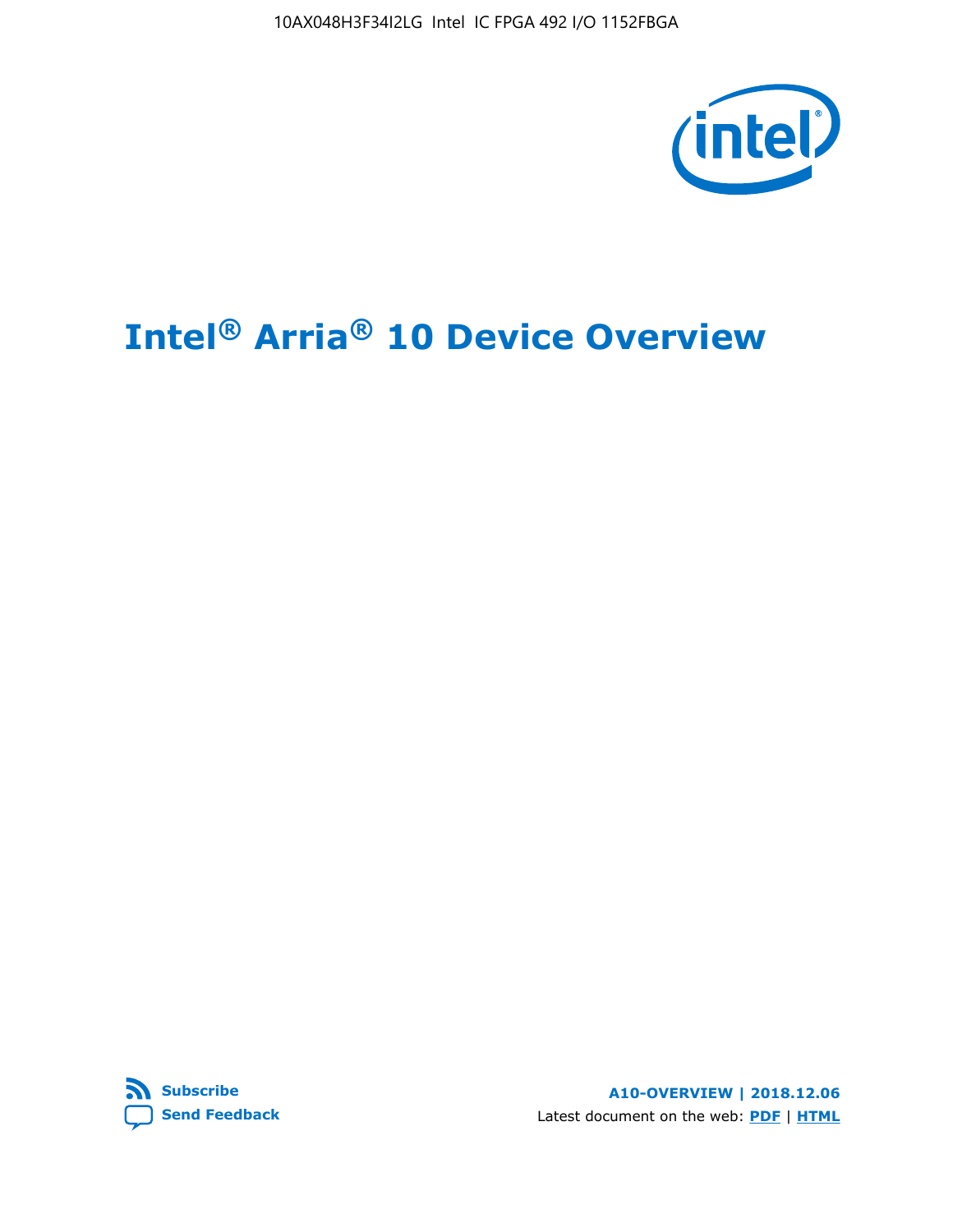

**Contents** 

# **Contents**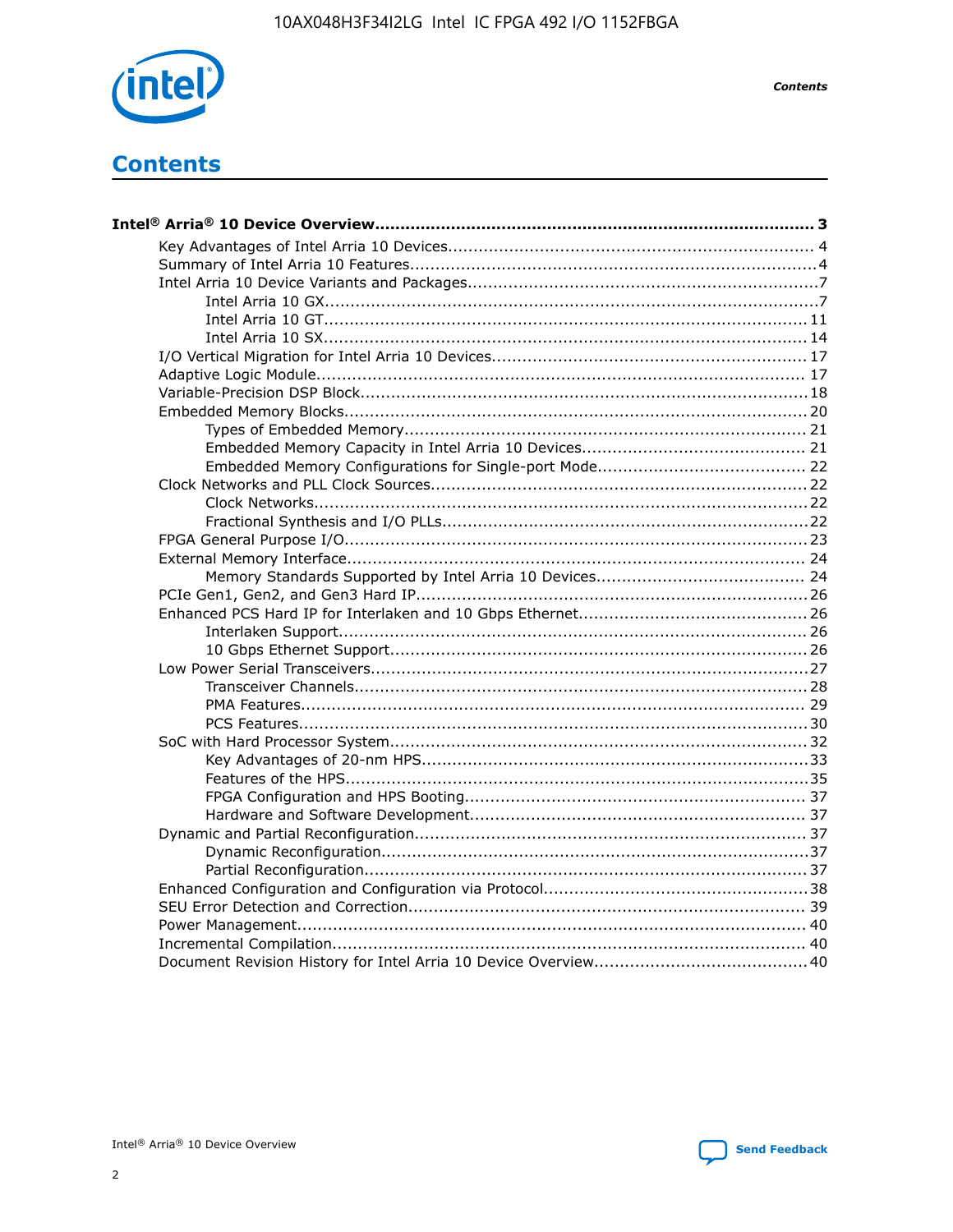**A10-OVERVIEW | 2018.12.06**

**[Send Feedback](mailto:FPGAtechdocfeedback@intel.com?subject=Feedback%20on%20Intel%20Arria%2010%20Device%20Overview%20(A10-OVERVIEW%202018.12.06)&body=We%20appreciate%20your%20feedback.%20In%20your%20comments,%20also%20specify%20the%20page%20number%20or%20paragraph.%20Thank%20you.)**



# **Intel® Arria® 10 Device Overview**

The Intel<sup>®</sup> Arria<sup>®</sup> 10 device family consists of high-performance and power-efficient 20 nm mid-range FPGAs and SoCs.

Intel Arria 10 device family delivers:

- Higher performance than the previous generation of mid-range and high-end FPGAs.
- Power efficiency attained through a comprehensive set of power-saving technologies.

The Intel Arria 10 devices are ideal for high performance, power-sensitive, midrange applications in diverse markets.

| <b>Market</b>         | <b>Applications</b>                                                                                               |
|-----------------------|-------------------------------------------------------------------------------------------------------------------|
| Wireless              | Channel and switch cards in remote radio heads<br>٠<br>Mobile backhaul<br>٠                                       |
| Wireline              | 40G/100G muxponders and transponders<br>٠<br>100G line cards<br>٠<br><b>Bridging</b><br>٠<br>Aggregation<br>٠     |
| <b>Broadcast</b>      | Studio switches<br>٠<br>Servers and transport<br>٠<br>Videoconferencing<br>٠<br>Professional audio and video<br>٠ |
| Computing and Storage | Flash cache<br>٠<br>Cloud computing servers<br>٠<br>Server acceleration<br>٠                                      |
| Medical               | Diagnostic scanners<br>٠<br>Diagnostic imaging<br>٠                                                               |
| Military              | Missile guidance and control<br>٠<br>Radar<br>٠<br>Electronic warfare<br>٠<br>Secure communications<br>٠          |

#### **Table 1. Sample Markets and Ideal Applications for Intel Arria 10 Devices**

#### **Related Information**

- [Intel Arria 10 Device Handbook: Known Issues](http://www.altera.com/support/kdb/solutions/rd07302013_646.html) Lists the planned updates to the *Intel Arria 10 Device Handbook* chapters.
- [Intel Arria 10 GX/GT Device Errata and Design Recommendations](https://www.intel.com/content/www/us/en/programmable/documentation/agz1493851706374.html#yqz1494433888646)
- [Intel Arria 10 SX Device Errata and Design Recommendations](https://www.intel.com/content/www/us/en/programmable/documentation/cru1462832385668.html#cru1462832558642)

Intel Corporation. All rights reserved. Intel, the Intel logo, Altera, Arria, Cyclone, Enpirion, MAX, Nios, Quartus and Stratix words and logos are trademarks of Intel Corporation or its subsidiaries in the U.S. and/or other countries. Intel warrants performance of its FPGA and semiconductor products to current specifications in accordance with Intel's standard warranty, but reserves the right to make changes to any products and services at any time without notice. Intel assumes no responsibility or liability arising out of the application or use of any information, product, or service described herein except as expressly agreed to in writing by Intel. Intel customers are advised to obtain the latest version of device specifications before relying on any published information and before placing orders for products or services. \*Other names and brands may be claimed as the property of others.

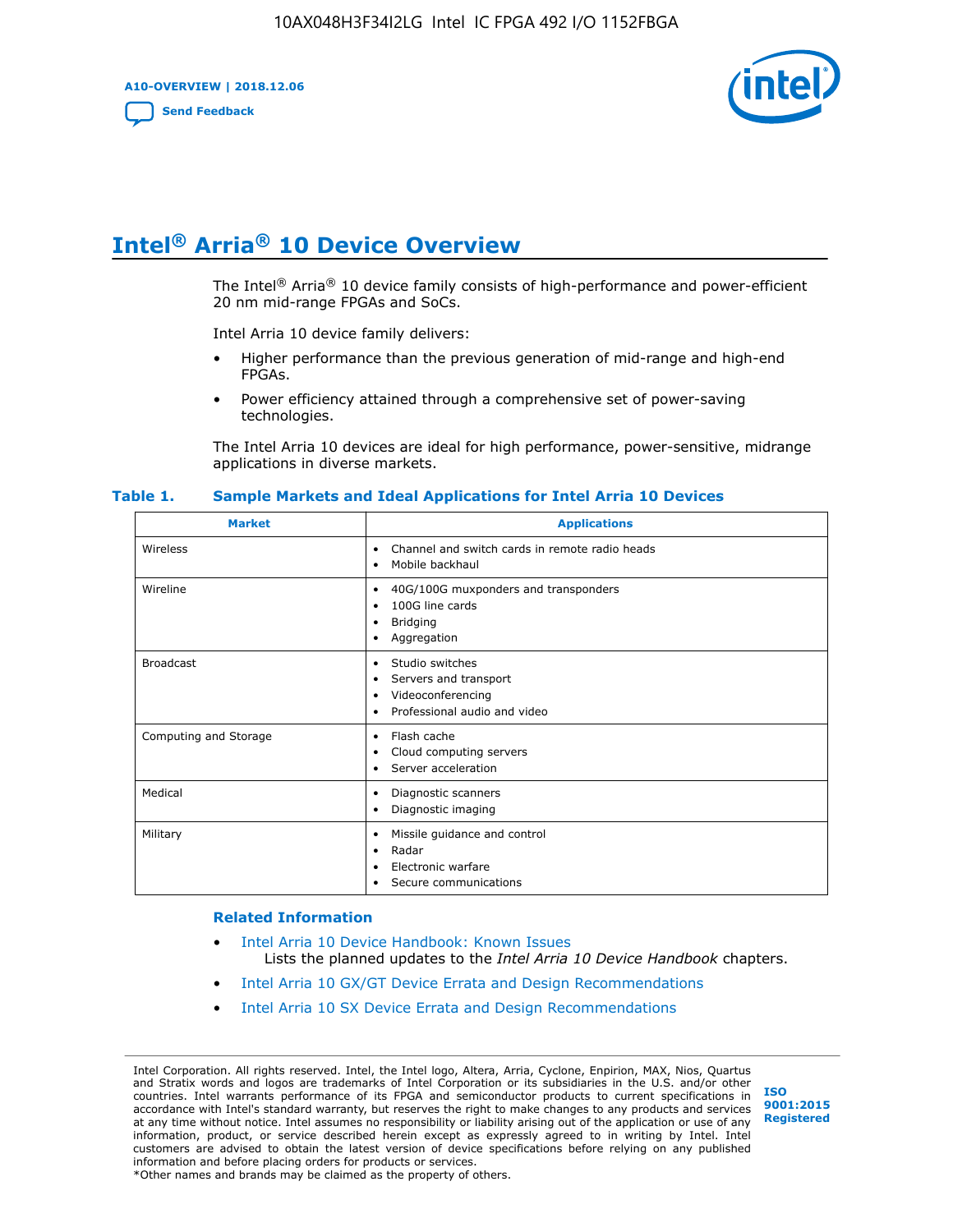

# **Key Advantages of Intel Arria 10 Devices**

## **Table 2. Key Advantages of the Intel Arria 10 Device Family**

| <b>Advantage</b>                                                                                          | <b>Supporting Feature</b>                                                                                                                                                                                                                                                                                                |  |  |  |  |  |  |
|-----------------------------------------------------------------------------------------------------------|--------------------------------------------------------------------------------------------------------------------------------------------------------------------------------------------------------------------------------------------------------------------------------------------------------------------------|--|--|--|--|--|--|
| Enhanced core architecture                                                                                | Built on TSMC's 20 nm process technology<br>٠<br>60% higher performance than the previous generation of mid-range FPGAs<br>٠<br>15% higher performance than the fastest previous-generation FPGA                                                                                                                         |  |  |  |  |  |  |
| High-bandwidth integrated<br>transceivers                                                                 | Short-reach rates up to 25.8 Gigabits per second (Gbps)<br>٠<br>Backplane capability up to 12.5 Gbps<br>٠<br>Integrated 10GBASE-KR and 40GBASE-KR4 Forward Error Correction (FEC)                                                                                                                                        |  |  |  |  |  |  |
| Improved logic integration and<br>hard IP blocks                                                          | 8-input adaptive logic module (ALM)<br>٠<br>Up to 65.6 megabits (Mb) of embedded memory<br>٠<br>Variable-precision digital signal processing (DSP) blocks<br>Fractional synthesis phase-locked loops (PLLs)<br>Hard PCI Express Gen3 IP blocks<br>Hard memory controllers and PHY up to 2,400 Megabits per second (Mbps) |  |  |  |  |  |  |
| Second generation hard<br>processor system (HPS) with<br>integrated ARM* Cortex*-A9*<br>MPCore* processor | Tight integration of a dual-core ARM Cortex-A9 MPCore processor, hard IP, and an<br>٠<br>FPGA in a single Intel Arria 10 system-on-a-chip (SoC)<br>Supports over 128 Gbps peak bandwidth with integrated data coherency between<br>the processor and the FPGA fabric                                                     |  |  |  |  |  |  |
| Advanced power savings                                                                                    | Comprehensive set of advanced power saving features<br>٠<br>Power-optimized MultiTrack routing and core architecture<br>٠<br>Up to 40% lower power compared to previous generation of mid-range FPGAs<br>Up to 60% lower power compared to previous generation of high-end FPGAs                                         |  |  |  |  |  |  |

# **Summary of Intel Arria 10 Features**

## **Table 3. Summary of Features for Intel Arria 10 Devices**

| <b>Feature</b>                  | <b>Description</b>                                                                                                                                                                                                                                                                                                                                                                                       |
|---------------------------------|----------------------------------------------------------------------------------------------------------------------------------------------------------------------------------------------------------------------------------------------------------------------------------------------------------------------------------------------------------------------------------------------------------|
| Technology                      | TSMC's 20-nm SoC process technology<br>٠<br>Allows operation at a lower $V_{\text{CC}}$ level of 0.82 V instead of the 0.9 V standard $V_{\text{CC}}$ core voltage                                                                                                                                                                                                                                       |
| Packaging                       | 1.0 mm ball-pitch Fineline BGA packaging<br>0.8 mm ball-pitch Ultra Fineline BGA packaging<br>Multiple devices with identical package footprints for seamless migration between different<br><b>FPGA</b> densities<br>Devices with compatible package footprints allow migration to next generation high-end<br>Stratix $\mathcal{R}$ 10 devices<br>RoHS, leaded $(1)$ , and lead-free (Pb-free) options |
| High-performance<br>FPGA fabric | Enhanced 8-input ALM with four registers<br>٠<br>Improved multi-track routing architecture to reduce congestion and improve compilation time<br>Hierarchical core clocking architecture<br>Fine-grained partial reconfiguration                                                                                                                                                                          |
| Internal memory<br>blocks       | M20K-20-Kb memory blocks with hard error correction code (ECC)<br>Memory logic array block (MLAB)-640-bit memory                                                                                                                                                                                                                                                                                         |
|                                 | continued                                                                                                                                                                                                                                                                                                                                                                                                |



<sup>(1)</sup> Contact Intel for availability.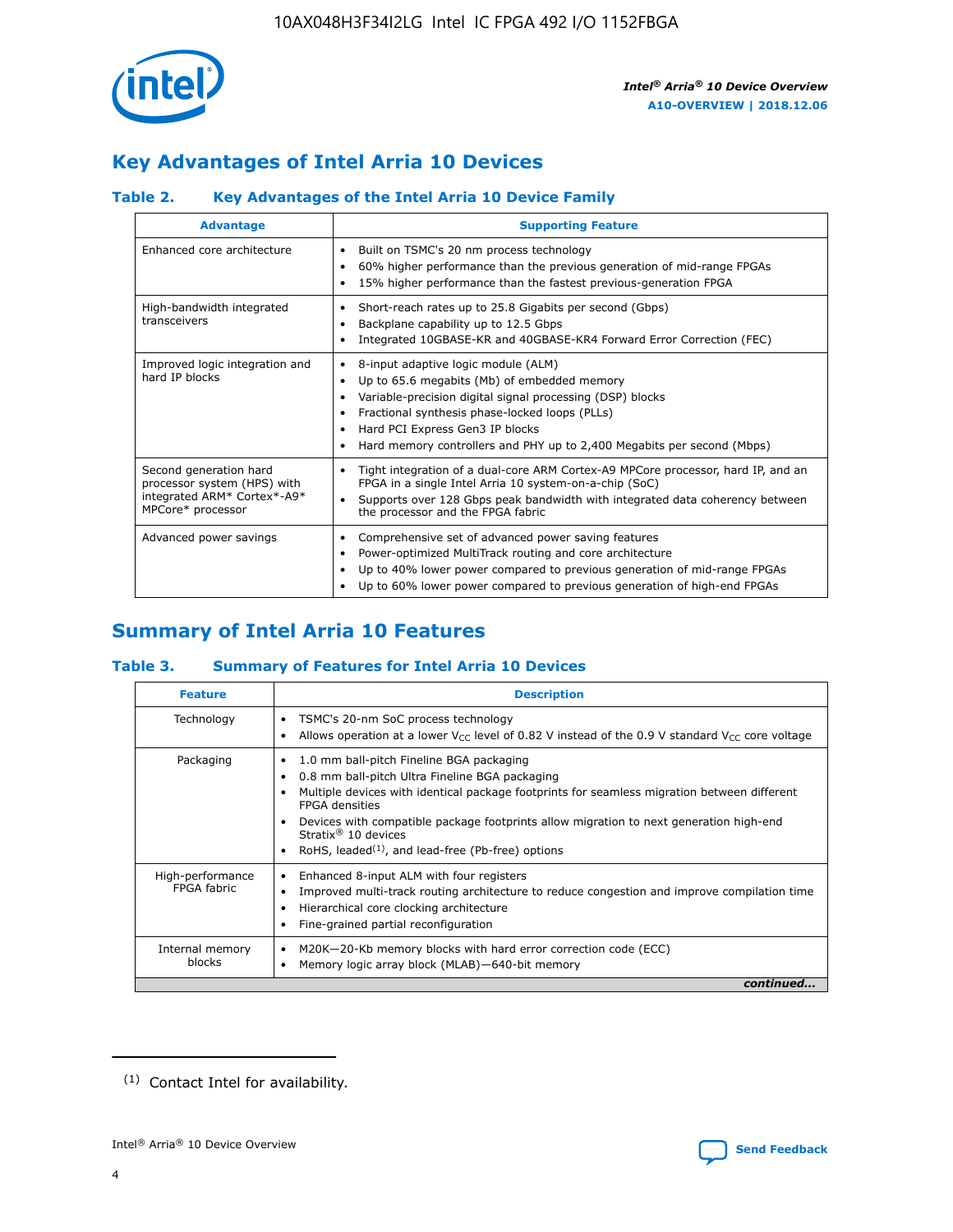r



| <b>Feature</b>                         |                                                                                                                | <b>Description</b>                                                                                                                                                                                                                                                                                                                                                                                                                                                                                                                                                                                                                                                                                                                                                                                                                     |
|----------------------------------------|----------------------------------------------------------------------------------------------------------------|----------------------------------------------------------------------------------------------------------------------------------------------------------------------------------------------------------------------------------------------------------------------------------------------------------------------------------------------------------------------------------------------------------------------------------------------------------------------------------------------------------------------------------------------------------------------------------------------------------------------------------------------------------------------------------------------------------------------------------------------------------------------------------------------------------------------------------------|
| Embedded Hard IP<br>blocks             | Variable-precision DSP                                                                                         | Native support for signal processing precision levels from $18 \times 19$ to<br>54 x 54<br>Native support for 27 x 27 multiplier mode<br>64-bit accumulator and cascade for systolic finite impulse responses<br>(FIRs)<br>Internal coefficient memory banks<br>$\bullet$<br>Preadder/subtractor for improved efficiency<br>Additional pipeline register to increase performance and reduce<br>power<br>Supports floating point arithmetic:<br>- Perform multiplication, addition, subtraction, multiply-add,<br>multiply-subtract, and complex multiplication.<br>- Supports multiplication with accumulation capability, cascade<br>summation, and cascade subtraction capability.<br>- Dynamic accumulator reset control.<br>- Support direct vector dot and complex multiplication chaining<br>multiply floating point DSP blocks. |
|                                        | Memory controller                                                                                              | DDR4, DDR3, and DDR3L                                                                                                                                                                                                                                                                                                                                                                                                                                                                                                                                                                                                                                                                                                                                                                                                                  |
|                                        | PCI Express*                                                                                                   | PCI Express (PCIe*) Gen3 (x1, x2, x4, or x8), Gen2 (x1, x2, x4, or x8)<br>and Gen1 (x1, x2, x4, or x8) hard IP with complete protocol stack,<br>endpoint, and root port                                                                                                                                                                                                                                                                                                                                                                                                                                                                                                                                                                                                                                                                |
|                                        | Transceiver I/O                                                                                                | 10GBASE-KR/40GBASE-KR4 Forward Error Correction (FEC)<br>PCS hard IPs that support:<br>$\bullet$<br>- 10-Gbps Ethernet (10GbE)<br>- PCIe PIPE interface<br>$-$ Interlaken<br>- Gbps Ethernet (GbE)<br>- Common Public Radio Interface (CPRI) with deterministic latency<br>support<br>- Gigabit-capable passive optical network (GPON) with fast lock-<br>time support<br>13.5G JESD204b<br>$\bullet$<br>8B/10B, 64B/66B, 64B/67B encoders and decoders<br>Custom mode support for proprietary protocols                                                                                                                                                                                                                                                                                                                               |
| Core clock networks                    | $\bullet$<br>$\bullet$                                                                                         | Up to 800 MHz fabric clocking, depending on the application:<br>- 667 MHz external memory interface clocking with 2,400 Mbps DDR4 interface<br>- 800 MHz LVDS interface clocking with 1,600 Mbps LVDS interface<br>Global, regional, and peripheral clock networks<br>Clock networks that are not used can be gated to reduce dynamic power                                                                                                                                                                                                                                                                                                                                                                                                                                                                                            |
| Phase-locked loops<br>(PLLs)           | High-resolution fractional synthesis PLLs:<br>$\bullet$<br>Integer PLLs:<br>- Adjacent to general purpose I/Os | - Precision clock synthesis, clock delay compensation, and zero delay buffering (ZDB)<br>- Support integer mode and fractional mode<br>- Fractional mode support with third-order delta-sigma modulation<br>- Support external memory and LVDS interfaces                                                                                                                                                                                                                                                                                                                                                                                                                                                                                                                                                                              |
| FPGA General-purpose<br>$I/Os$ (GPIOs) | On-chip termination (OCT)                                                                                      | 1.6 Gbps LVDS-every pair can be configured as receiver or transmitter<br>1.2 V to 3.0 V single-ended LVTTL/LVCMOS interfacing                                                                                                                                                                                                                                                                                                                                                                                                                                                                                                                                                                                                                                                                                                          |
| <b>External Memory</b><br>Interface    |                                                                                                                | Hard memory controller- DDR4, DDR3, and DDR3L support<br>$-$ DDR4 $-$ speeds up to 1,200 MHz/2,400 Mbps<br>- DDR3-speeds up to 1,067 MHz/2,133 Mbps<br>Soft memory controller—provides support for RLDRAM $3^{(2)}$ , QDR IV $^{(2)}$ , and QDR II+<br>continued                                                                                                                                                                                                                                                                                                                                                                                                                                                                                                                                                                       |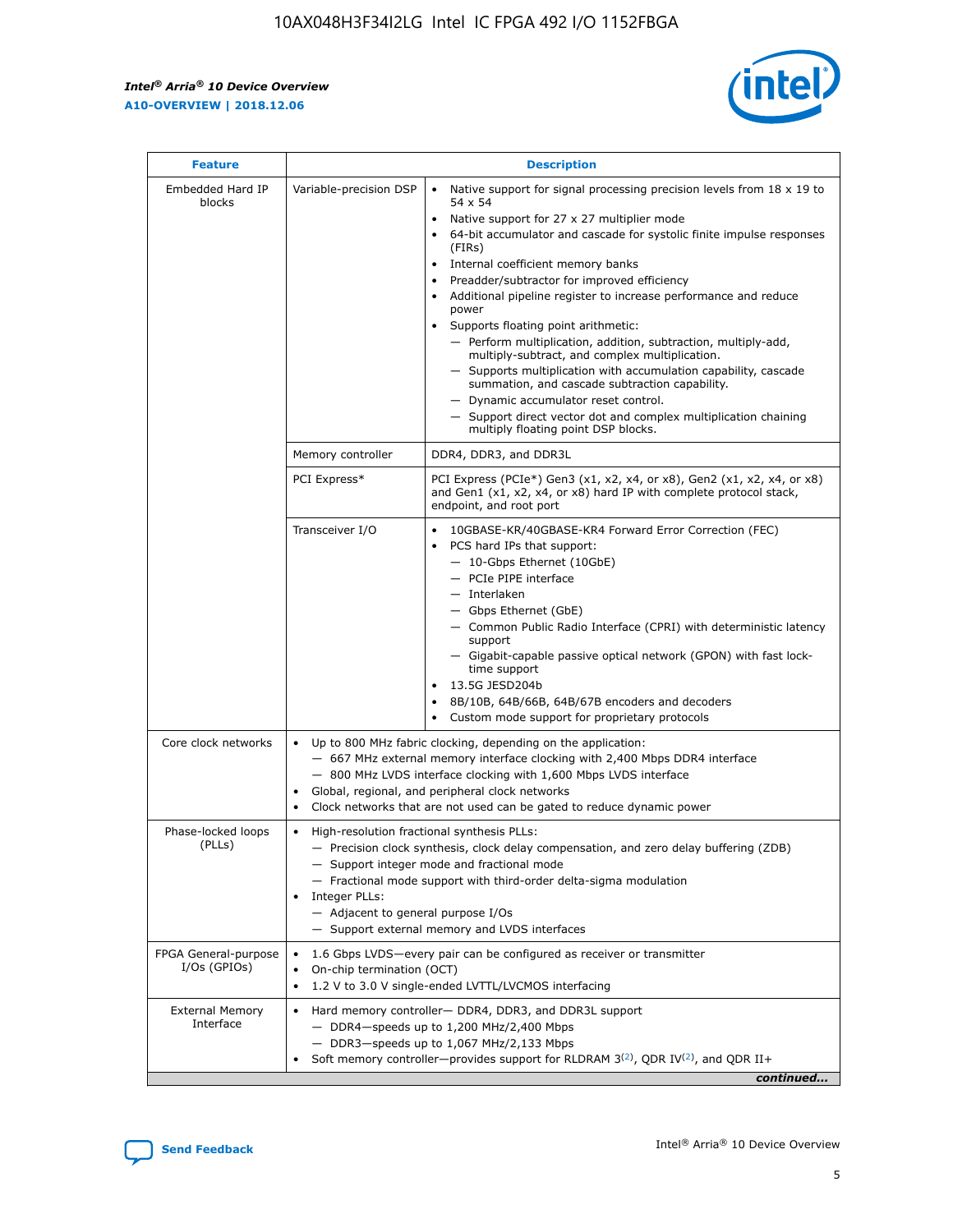

| <b>Feature</b>                                    | <b>Description</b>                                                                                                                                                                                                                                                                                                                                                                                                                                                                                                                                                                                                                                                 |
|---------------------------------------------------|--------------------------------------------------------------------------------------------------------------------------------------------------------------------------------------------------------------------------------------------------------------------------------------------------------------------------------------------------------------------------------------------------------------------------------------------------------------------------------------------------------------------------------------------------------------------------------------------------------------------------------------------------------------------|
| Low-power serial<br>transceivers                  | • Continuous operating range:<br>- Intel Arria 10 GX-1 Gbps to 17.4 Gbps<br>- Intel Arria 10 GT-1 Gbps to 25.8 Gbps<br>Backplane support:<br>$-$ Intel Arria 10 GX-up to 12.5<br>- Intel Arria 10 GT-up to 12.5<br>Extended range down to 125 Mbps with oversampling<br>ATX transmit PLLs with user-configurable fractional synthesis capability<br>$\bullet$<br>Electronic Dispersion Compensation (EDC) support for XFP, SFP+, OSFP, and CFP optical<br>module<br>Adaptive linear and decision feedback equalization<br>$\bullet$<br>Transmitter pre-emphasis and de-emphasis<br>$\bullet$<br>Dynamic partial reconfiguration of individual transceiver channels |
| <b>HPS</b><br>(Intel Arria 10 SX<br>devices only) | • Dual-core ARM Cortex-A9 MPCore processor-1.2 GHz CPU with<br>Processor and system<br>1.5 GHz overdrive capability<br>256 KB on-chip RAM and 64 KB on-chip ROM<br>$\bullet$<br>System peripherals—general-purpose timers, watchdog timers, direct<br>memory access (DMA) controller, FPGA configuration manager, and<br>clock and reset managers<br>Security features—anti-tamper, secure boot, Advanced Encryption<br>$\bullet$<br>Standard (AES) and authentication (SHA)<br>ARM CoreSight* JTAG debug access port, trace port, and on-chip<br>$\bullet$<br>trace storage                                                                                       |
|                                                   | <b>External interfaces</b><br>Hard memory interface-Hard memory controller (2,400 Mbps DDR4,<br>$\bullet$<br>and 2,133 Mbps DDR3), Quad serial peripheral interface (QSPI) flash<br>controller, NAND flash controller, direct memory access (DMA)<br>controller, Secure Digital/MultiMediaCard (SD/MMC) controller<br>Communication interface-10/100/1000 Ethernet media access<br>$\bullet$<br>control (MAC), USB On-The-GO (OTG) controllers, I <sup>2</sup> C controllers,<br>UART 16550, serial peripheral interface (SPI), and up to 62<br>HPS GPIO interfaces (48 direct-share I/Os)                                                                         |
|                                                   | Interconnects to core<br>High-performance ARM AMBA* AXI bus bridges that support<br>$\bullet$<br>simultaneous read and write<br>HPS-FPGA bridges-include the FPGA-to-HPS, HPS-to-FPGA, and<br>$\bullet$<br>lightweight HPS-to-FPGA bridges that allow the FPGA fabric to issue<br>transactions to slaves in the HPS, and vice versa<br>Configuration bridge that allows HPS configuration manager to<br>configure the core logic via dedicated 32-bit configuration port<br>FPGA-to-HPS SDRAM controller bridge-provides configuration<br>interfaces for the multiport front end (MPFE) of the HPS SDRAM<br>controller                                             |
| Configuration                                     | Tamper protection—comprehensive design protection to protect your valuable IP investments<br>Enhanced 256-bit advanced encryption standard (AES) design security with authentication<br>٠<br>Configuration via protocol (CvP) using PCIe Gen1, Gen2, or Gen3<br>continued                                                                                                                                                                                                                                                                                                                                                                                          |

<sup>(2)</sup> Intel Arria 10 devices support this external memory interface using hard PHY with soft memory controller.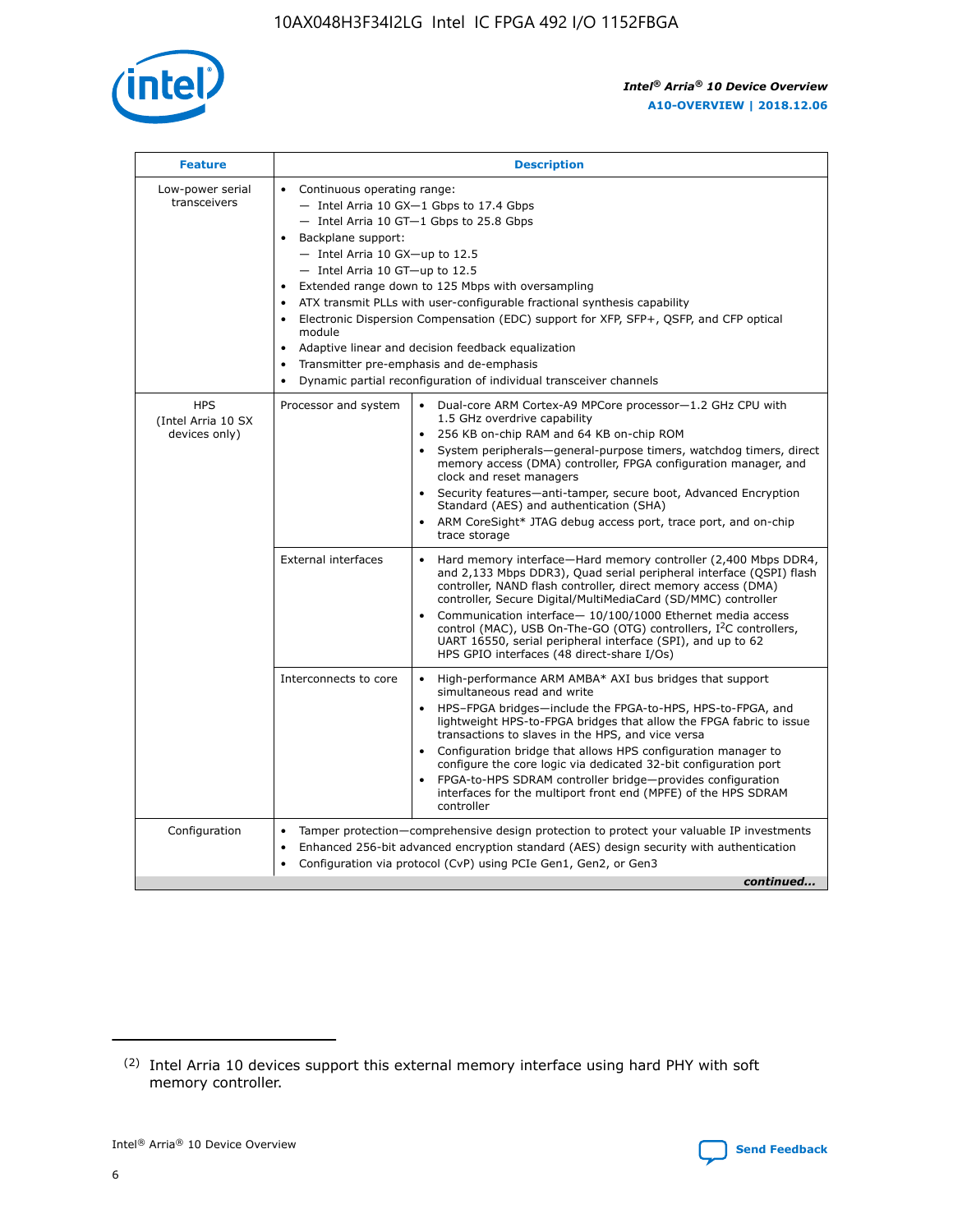

| <b>Feature</b>     | <b>Description</b>                                                                                                                                                                                               |
|--------------------|------------------------------------------------------------------------------------------------------------------------------------------------------------------------------------------------------------------|
|                    | Dynamic reconfiguration of the transceivers and PLLs<br>Fine-grained partial reconfiguration of the core fabric<br>Active Serial x4 Interface<br>$\bullet$                                                       |
| Power management   | SmartVID<br>Low static power device options<br>Programmable Power Technology<br>Intel Quartus <sup>®</sup> Prime integrated power analysis                                                                       |
| Software and tools | Intel Quartus Prime design suite<br>Transceiver toolkit<br>Platform Designer system integration tool<br>DSP Builder for Intel FPGAs<br>OpenCL <sup>™</sup> support<br>Intel SoC FPGA Embedded Design Suite (EDS) |

## **Related Information**

[Intel Arria 10 Transceiver PHY Overview](https://www.intel.com/content/www/us/en/programmable/documentation/nik1398707230472.html#nik1398706768037) Provides details on Intel Arria 10 transceivers.

# **Intel Arria 10 Device Variants and Packages**

#### **Table 4. Device Variants for the Intel Arria 10 Device Family**

| <b>Variant</b>    | <b>Description</b>                                                                                                                                                                                                     |
|-------------------|------------------------------------------------------------------------------------------------------------------------------------------------------------------------------------------------------------------------|
| Intel Arria 10 GX | FPGA featuring 17.4 Gbps transceivers for short reach applications with 12.5 backplane driving<br>capability.                                                                                                          |
| Intel Arria 10 GT | FPGA featuring:<br>17.4 Gbps transceivers for short reach applications with 12.5 backplane driving capability.<br>25.8 Gbps transceivers for supporting CAUI-4 and CEI-25G applications with CFP2 and CFP4<br>modules. |
| Intel Arria 10 SX | SoC integrating ARM-based HPS and FPGA featuring 17.4 Gbps transceivers for short reach<br>applications with 12.5 backplane driving capability.                                                                        |

## **Intel Arria 10 GX**

This section provides the available options, maximum resource counts, and package plan for the Intel Arria 10 GX devices.

The information in this section is correct at the time of publication. For the latest information and to get more details, refer to the Intel FPGA Product Selector.

### **Related Information**

#### [Intel FPGA Product Selector](http://www.altera.com/products/selector/psg-selector.html) Provides the latest information on Intel products.

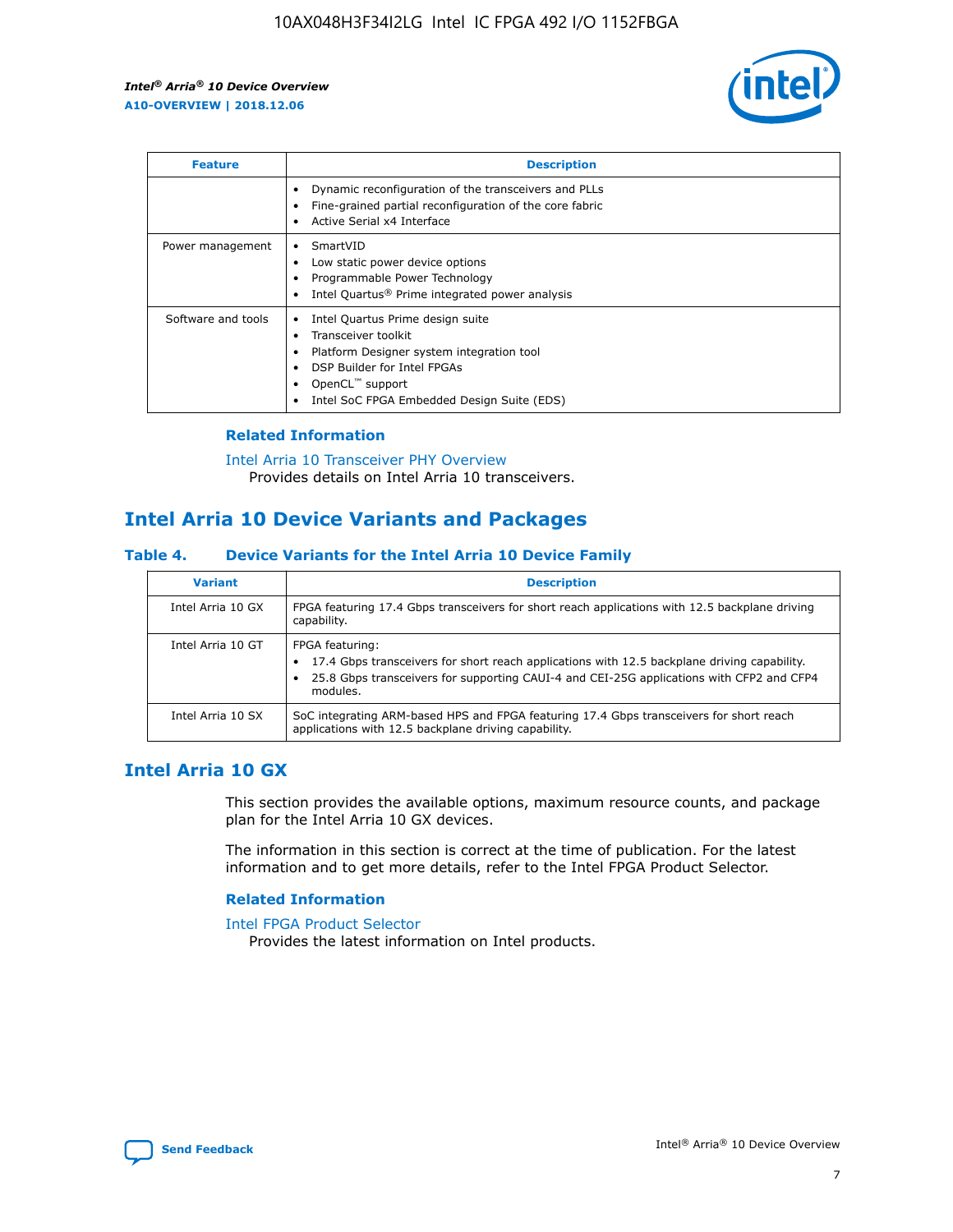

## **Available Options**





#### **Related Information**

[Transceiver Performance for Intel Arria 10 GX/SX Devices](https://www.intel.com/content/www/us/en/programmable/documentation/mcn1413182292568.html#mcn1413213965502) Provides more information about the transceiver speed grade.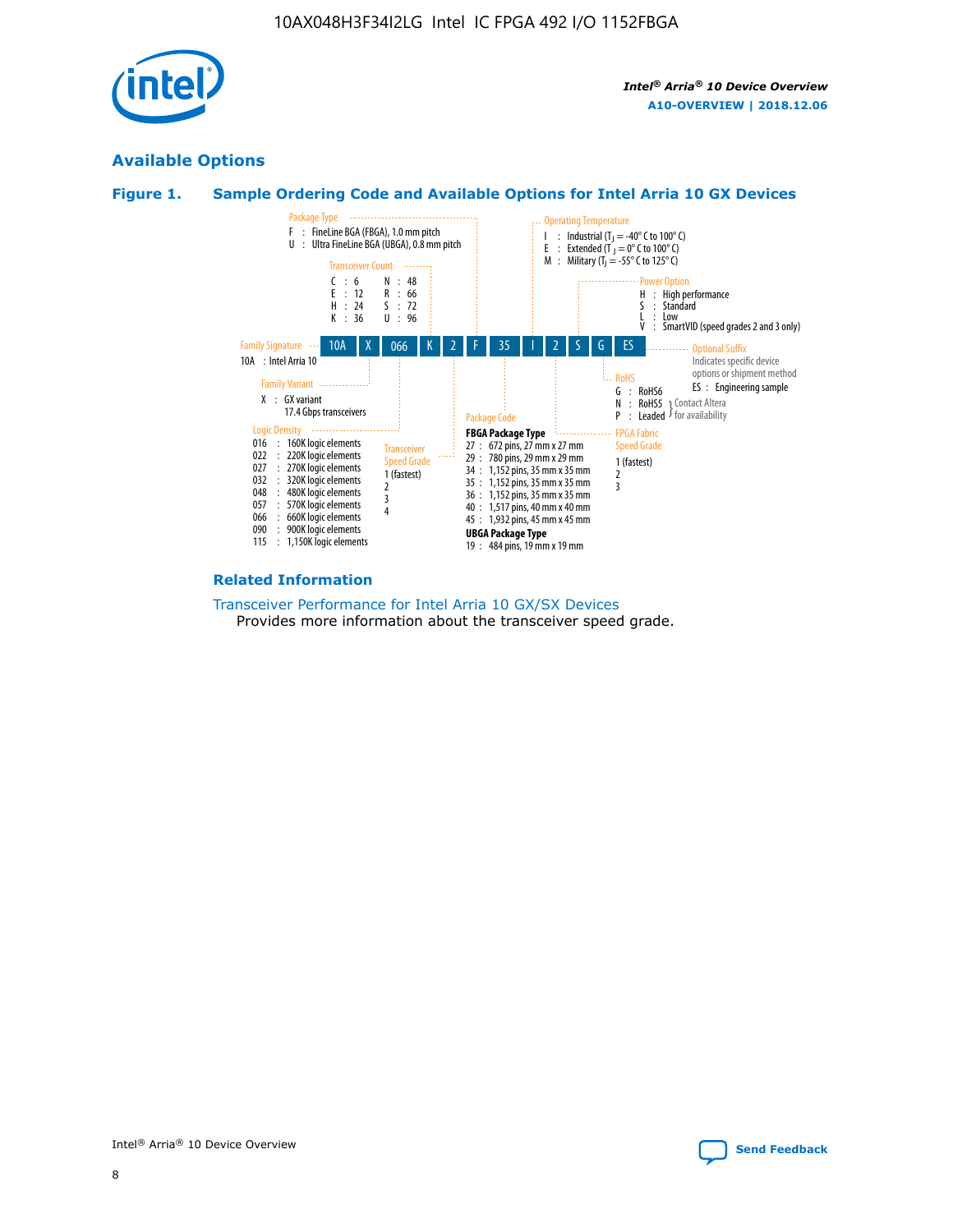

## **Maximum Resources**

#### **Table 5. Maximum Resource Counts for Intel Arria 10 GX Devices (GX 160, GX 220, GX 270, GX 320, and GX 480)**

| <b>Resource</b>         |                              | <b>Product Line</b> |                                                 |                |                |                |  |  |
|-------------------------|------------------------------|---------------------|-------------------------------------------------|----------------|----------------|----------------|--|--|
|                         |                              | <b>GX 160</b>       | <b>GX 220</b><br><b>GX 270</b><br><b>GX 320</b> |                |                | <b>GX 480</b>  |  |  |
| Logic Elements (LE) (K) |                              | 160                 | 220                                             | 270            | 320            | 480            |  |  |
| <b>ALM</b>              |                              | 61,510              | 80,330                                          | 101,620        | 119,900        | 183,590        |  |  |
| Register                |                              | 246,040             | 321,320                                         | 406,480        | 479,600        | 734,360        |  |  |
| Memory (Kb)             | M <sub>20</sub> K            | 8,800               | 11,740                                          | 15,000         | 17,820         | 28,620         |  |  |
|                         | <b>MLAB</b>                  | 1,050               | 1,690                                           | 2,452          | 2,727          | 4,164          |  |  |
|                         | Variable-precision DSP Block |                     | 192                                             | 830<br>985     |                | 1,368          |  |  |
| 18 x 19 Multiplier      |                              | 312                 | 384                                             | 1,660<br>1,970 |                | 2,736          |  |  |
| PLL                     | Fractional<br>Synthesis      | 6                   | 6                                               | 8              | 8              | 12             |  |  |
|                         | I/O                          | 6                   | 6                                               | 8              | 8              | 12             |  |  |
| 17.4 Gbps Transceiver   |                              | 12                  | 12                                              | 24             | 24             | 36             |  |  |
| GPIO <sup>(3)</sup>     |                              | 288                 | 288                                             | 384            | 384            | 492            |  |  |
| LVDS Pair $(4)$         |                              | 120                 | 120                                             | 168            | 168            | 222            |  |  |
| PCIe Hard IP Block      |                              | 1                   | 1                                               | 2              | $\overline{2}$ | $\overline{2}$ |  |  |
| Hard Memory Controller  |                              | 6                   | 6                                               | 8              | 8              | 12             |  |  |

<sup>(4)</sup> Each LVDS I/O pair can be used as differential input or output.



<sup>(3)</sup> The number of GPIOs does not include transceiver I/Os. In the Intel Quartus Prime software, the number of user I/Os includes transceiver I/Os.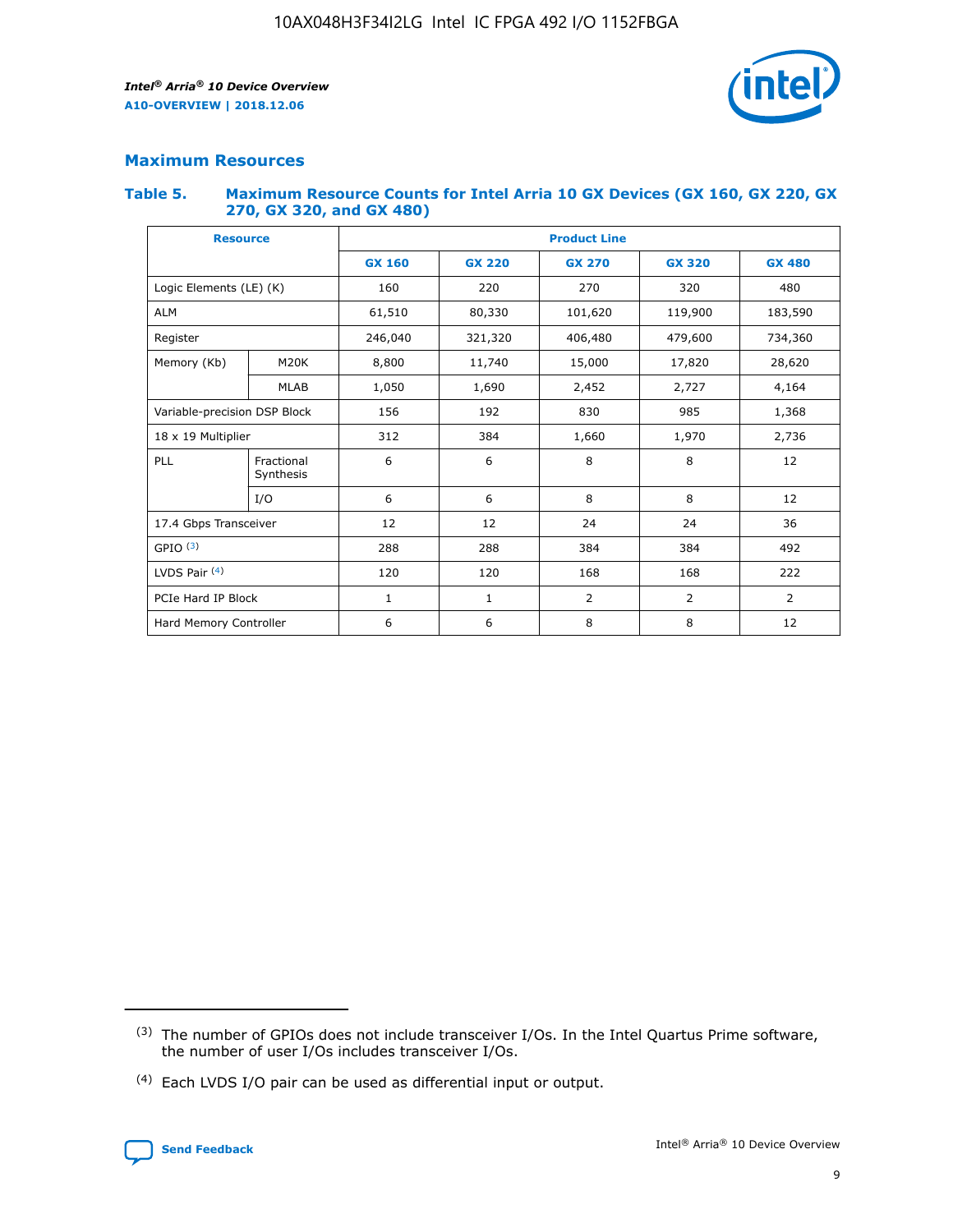

## **Table 6. Maximum Resource Counts for Intel Arria 10 GX Devices (GX 570, GX 660, GX 900, and GX 1150)**

|                              | <b>Resource</b>         | <b>Product Line</b> |                                |                |                |  |  |  |
|------------------------------|-------------------------|---------------------|--------------------------------|----------------|----------------|--|--|--|
|                              |                         | <b>GX 570</b>       | <b>GX 660</b><br><b>GX 900</b> |                | <b>GX 1150</b> |  |  |  |
| Logic Elements (LE) (K)      |                         | 570                 | 660                            | 900            | 1,150          |  |  |  |
| <b>ALM</b>                   |                         | 217,080             | 251,680                        | 339,620        | 427,200        |  |  |  |
| Register                     |                         | 868,320             | 1,006,720                      | 1,358,480      | 1,708,800      |  |  |  |
| Memory (Kb)                  | <b>M20K</b>             | 36,000              | 42,620                         | 48,460         | 54,260         |  |  |  |
|                              | <b>MLAB</b>             | 5,096               | 5,788                          | 9,386          | 12,984         |  |  |  |
| Variable-precision DSP Block |                         | 1,523               | 1,687                          | 1,518          | 1,518          |  |  |  |
| $18 \times 19$ Multiplier    |                         | 3,046               | 3,374                          | 3,036          | 3,036          |  |  |  |
| PLL                          | Fractional<br>Synthesis | 16                  | 16                             | 32             | 32             |  |  |  |
|                              | I/O                     | 16                  | 16                             | 16             | 16             |  |  |  |
| 17.4 Gbps Transceiver        |                         | 48                  | 48<br>96                       |                | 96             |  |  |  |
| GPIO <sup>(3)</sup>          |                         | 696                 | 696                            | 768            | 768            |  |  |  |
| LVDS Pair $(4)$              |                         | 324                 | 324<br>384                     |                | 384            |  |  |  |
| PCIe Hard IP Block           |                         | 2                   | $\overline{2}$                 | $\overline{4}$ | 4              |  |  |  |
| Hard Memory Controller       |                         | 16                  | 16                             | 16             | 16             |  |  |  |

## **Package Plan**

## **Table 7. Package Plan for Intel Arria 10 GX Devices (U19, F27, and F29)**

Refer to I/O and High Speed I/O in Intel Arria 10 Devices chapter for the number of 3 V I/O, LVDS I/O, and LVDS channels in each device package.

| <b>Product Line</b> | U <sub>19</sub><br>$(19 \text{ mm} \times 19 \text{ mm})$<br>484-pin UBGA) |          |             |         | <b>F27</b><br>(27 mm × 27 mm,<br>672-pin FBGA) |             | <b>F29</b><br>(29 mm × 29 mm,<br>780-pin FBGA) |          |             |  |
|---------------------|----------------------------------------------------------------------------|----------|-------------|---------|------------------------------------------------|-------------|------------------------------------------------|----------|-------------|--|
|                     | 3 V I/O                                                                    | LVDS I/O | <b>XCVR</b> | 3 V I/O | <b>LVDS I/O</b>                                | <b>XCVR</b> | 3 V I/O                                        | LVDS I/O | <b>XCVR</b> |  |
| GX 160              | 48                                                                         | 192      | 6           | 48      | 192                                            | 12          | 48                                             | 240      | 12          |  |
| GX 220              | 48                                                                         | 192      | 6           | 48      | 192                                            | 12          | 48                                             | 240      | 12          |  |
| GX 270              |                                                                            |          |             | 48      | 192                                            | 12          | 48                                             | 312      | 12          |  |
| GX 320              |                                                                            |          |             | 48      | 192                                            | 12          | 48                                             | 312      | 12          |  |
| GX 480              |                                                                            |          |             |         |                                                |             | 48                                             | 312      | 12          |  |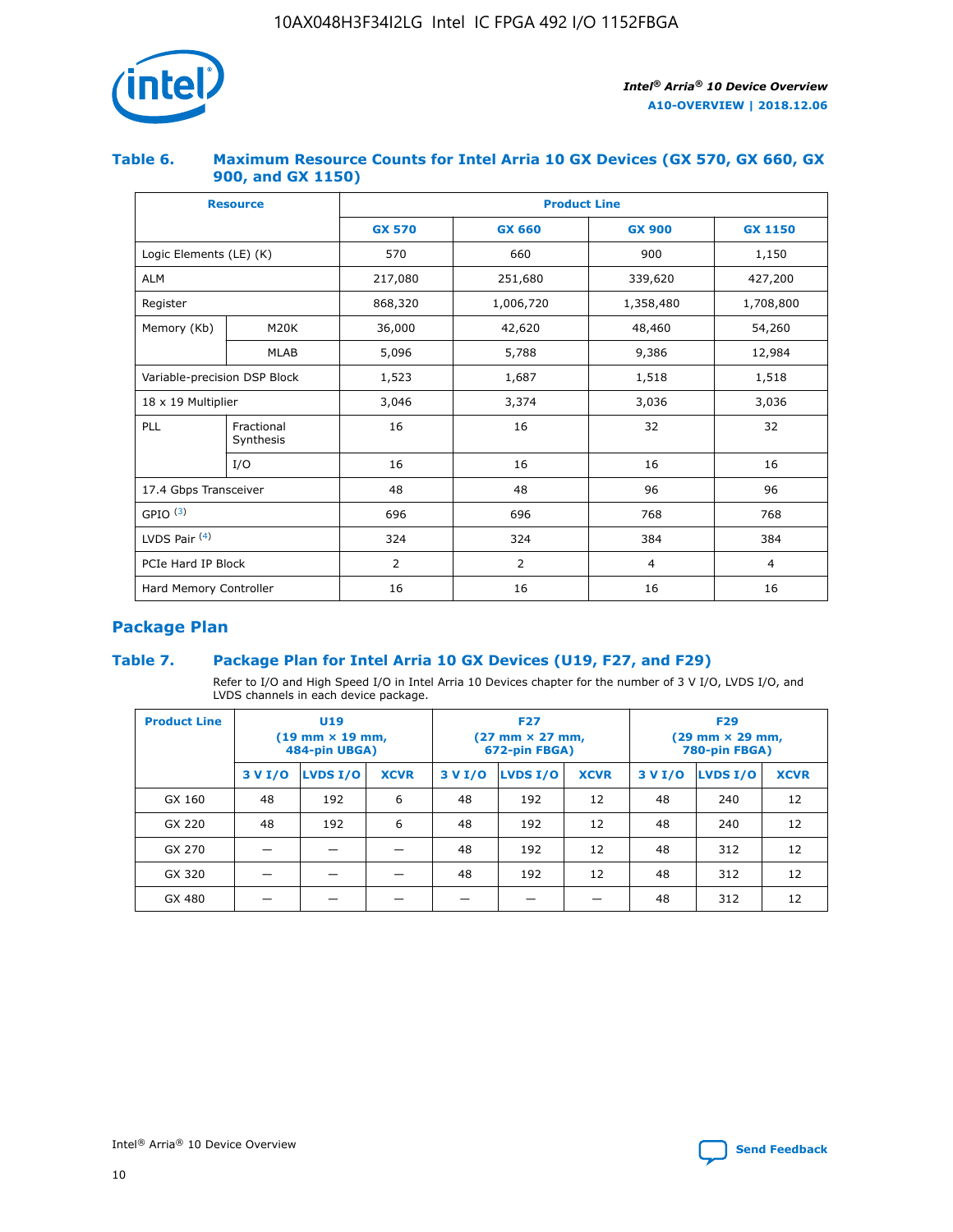

#### **Table 8. Package Plan for Intel Arria 10 GX Devices (F34, F35, NF40, and KF40)**

Refer to I/O and High Speed I/O in Intel Arria 10 Devices chapter for the number of 3 V I/O, LVDS I/O, and LVDS channels in each device package.

| <b>Product Line</b> | <b>F34</b><br>$(35 \text{ mm} \times 35 \text{ mm})$<br>1152-pin FBGA) |                    | <b>F35</b><br>$(35$ mm $\times$ 35 mm,<br><b>1152-pin FBGA)</b> |           | <b>KF40</b><br>$(40 \text{ mm} \times 40 \text{ mm})$<br>1517-pin FBGA) |             |           | <b>NF40</b><br>$(40 \text{ mm} \times 40 \text{ mm})$<br><b>1517-pin FBGA)</b> |             |            |                    |             |
|---------------------|------------------------------------------------------------------------|--------------------|-----------------------------------------------------------------|-----------|-------------------------------------------------------------------------|-------------|-----------|--------------------------------------------------------------------------------|-------------|------------|--------------------|-------------|
|                     | 3V<br>I/O                                                              | <b>LVDS</b><br>I/O | <b>XCVR</b>                                                     | 3V<br>I/O | <b>LVDS</b><br>I/O                                                      | <b>XCVR</b> | 3V<br>I/O | <b>LVDS</b><br>I/O                                                             | <b>XCVR</b> | 3 V<br>I/O | <b>LVDS</b><br>I/O | <b>XCVR</b> |
| GX 270              | 48                                                                     | 336                | 24                                                              | 48        | 336                                                                     | 24          |           |                                                                                |             |            |                    |             |
| GX 320              | 48                                                                     | 336                | 24                                                              | 48        | 336                                                                     | 24          |           |                                                                                |             |            |                    |             |
| GX 480              | 48                                                                     | 444                | 24                                                              | 48        | 348                                                                     | 36          |           |                                                                                |             |            |                    |             |
| GX 570              | 48                                                                     | 444                | 24                                                              | 48        | 348                                                                     | 36          | 96        | 600                                                                            | 36          | 48         | 540                | 48          |
| GX 660              | 48                                                                     | 444                | 24                                                              | 48        | 348                                                                     | 36          | 96        | 600                                                                            | 36          | 48         | 540                | 48          |
| GX 900              |                                                                        | 504                | 24                                                              | –         |                                                                         |             |           |                                                                                |             |            | 600                | 48          |
| GX 1150             |                                                                        | 504                | 24                                                              |           |                                                                         |             |           |                                                                                |             |            | 600                | 48          |

#### **Table 9. Package Plan for Intel Arria 10 GX Devices (RF40, NF45, SF45, and UF45)**

Refer to I/O and High Speed I/O in Intel Arria 10 Devices chapter for the number of 3 V I/O, LVDS I/O, and LVDS channels in each device package.

| <b>Product Line</b> | <b>RF40</b><br>$(40 \text{ mm} \times 40 \text{ mm})$<br>1517-pin FBGA) |                    | <b>NF45</b><br>$(45 \text{ mm} \times 45 \text{ mm})$<br><b>1932-pin FBGA)</b> |            |                    | <b>SF45</b><br>$(45 \text{ mm} \times 45 \text{ mm})$<br><b>1932-pin FBGA)</b> |            |                    | <b>UF45</b><br>$(45 \text{ mm} \times 45 \text{ mm})$<br>1932-pin FBGA) |           |                    |             |
|---------------------|-------------------------------------------------------------------------|--------------------|--------------------------------------------------------------------------------|------------|--------------------|--------------------------------------------------------------------------------|------------|--------------------|-------------------------------------------------------------------------|-----------|--------------------|-------------|
|                     | 3V<br>I/O                                                               | <b>LVDS</b><br>I/O | <b>XCVR</b>                                                                    | 3 V<br>I/O | <b>LVDS</b><br>I/O | <b>XCVR</b>                                                                    | 3 V<br>I/O | <b>LVDS</b><br>I/O | <b>XCVR</b>                                                             | 3V<br>I/O | <b>LVDS</b><br>I/O | <b>XCVR</b> |
| GX 900              |                                                                         | 342                | 66                                                                             | _          | 768                | 48                                                                             |            | 624                | 72                                                                      |           | 480                | 96          |
| GX 1150             |                                                                         | 342                | 66                                                                             | -          | 768                | 48                                                                             |            | 624                | 72                                                                      |           | 480                | 96          |

### **Related Information**

[I/O and High-Speed Differential I/O Interfaces in Intel Arria 10 Devices chapter, Intel](https://www.intel.com/content/www/us/en/programmable/documentation/sam1403482614086.html#sam1403482030321) [Arria 10 Device Handbook](https://www.intel.com/content/www/us/en/programmable/documentation/sam1403482614086.html#sam1403482030321)

Provides the number of 3 V and LVDS I/Os, and LVDS channels for each Intel Arria 10 device package.

## **Intel Arria 10 GT**

This section provides the available options, maximum resource counts, and package plan for the Intel Arria 10 GT devices.

The information in this section is correct at the time of publication. For the latest information and to get more details, refer to the Intel FPGA Product Selector.

#### **Related Information**

#### [Intel FPGA Product Selector](http://www.altera.com/products/selector/psg-selector.html)

Provides the latest information on Intel products.

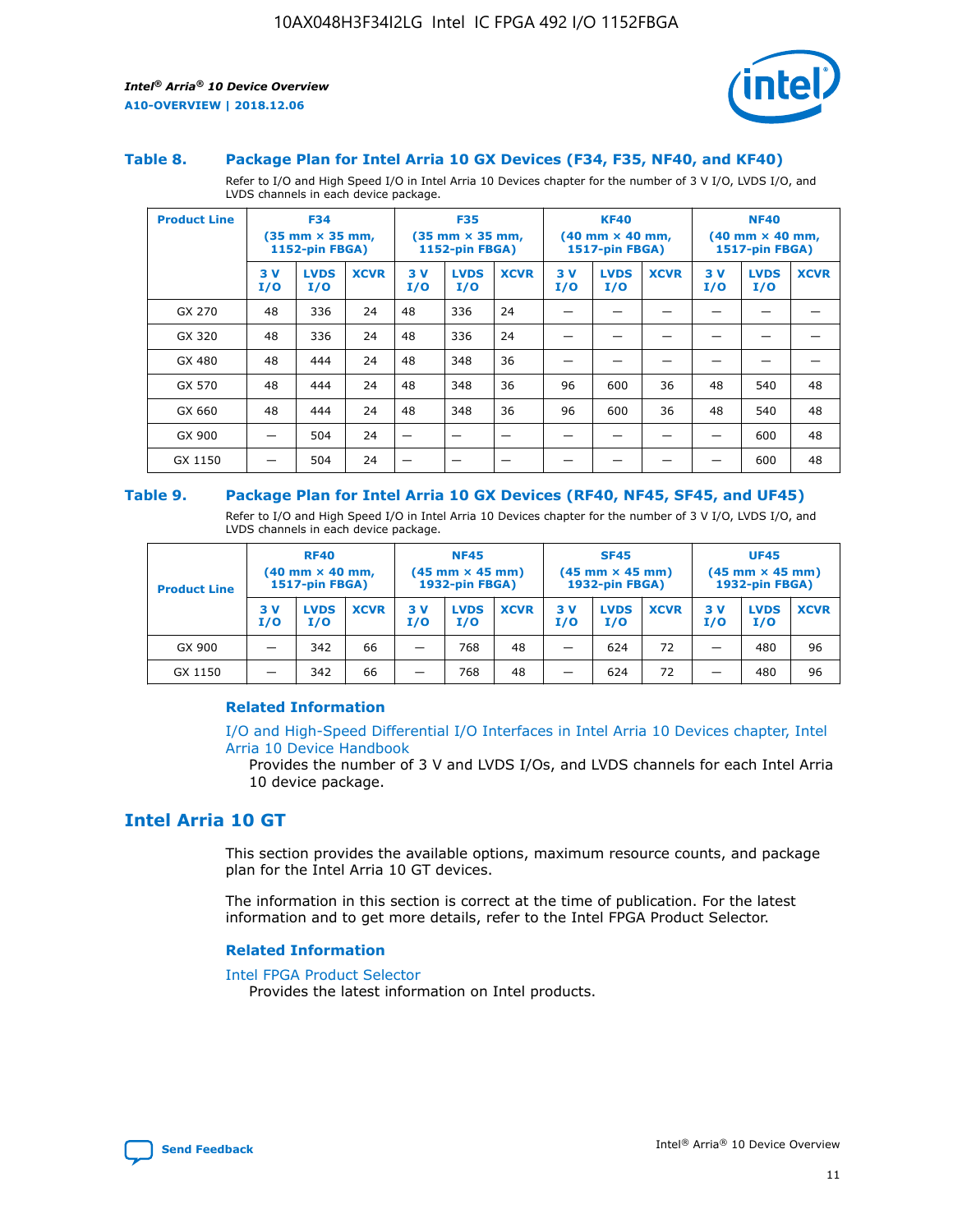

## **Available Options**

## **Figure 2. Sample Ordering Code and Available Options for Intel Arria 10 GT Devices**

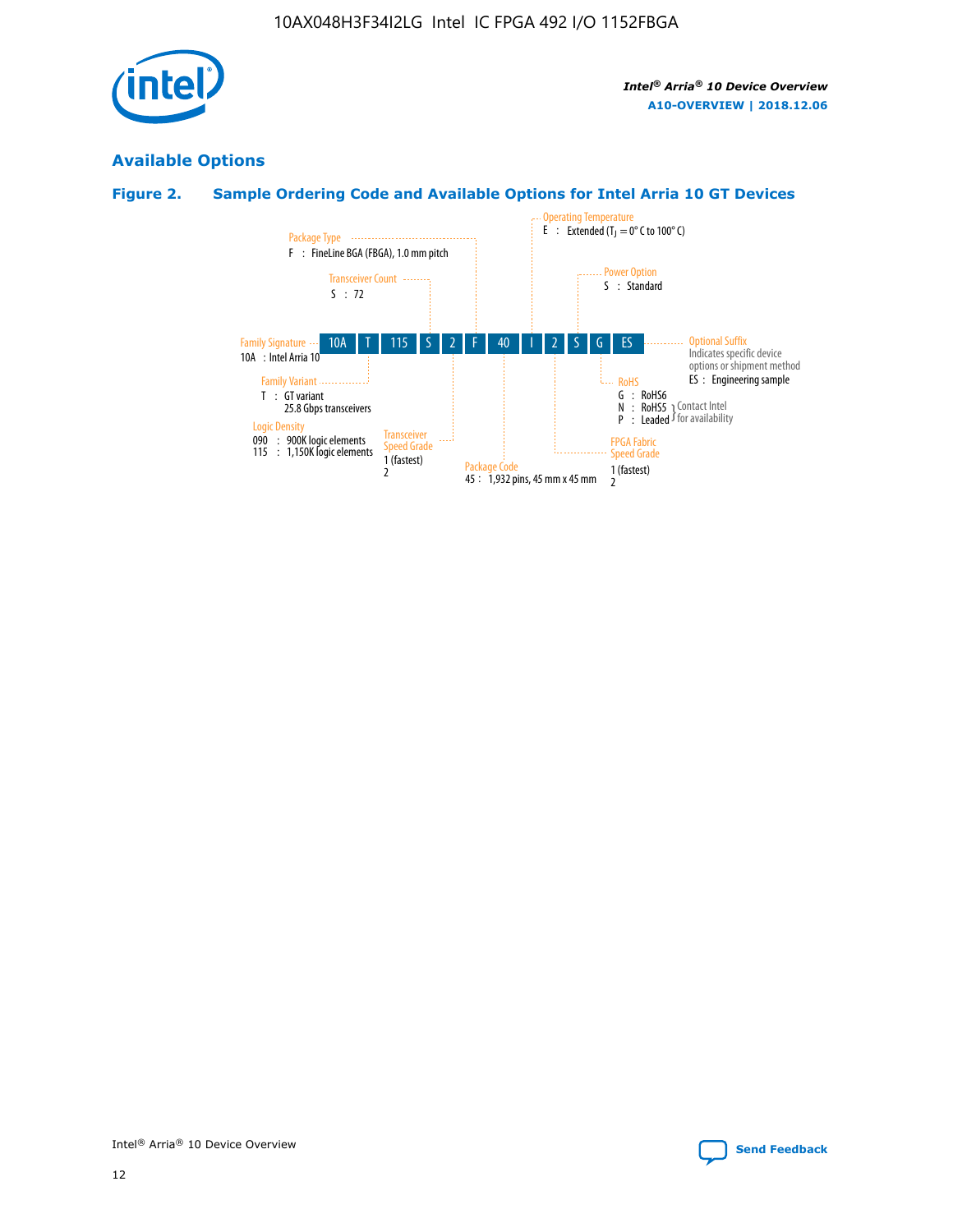

## **Maximum Resources**

#### **Table 10. Maximum Resource Counts for Intel Arria 10 GT Devices**

|                              | <b>Resource</b>      | <b>Product Line</b> |                |  |
|------------------------------|----------------------|---------------------|----------------|--|
|                              |                      | <b>GT 900</b>       | GT 1150        |  |
| Logic Elements (LE) (K)      |                      | 900                 | 1,150          |  |
| <b>ALM</b>                   |                      | 339,620             | 427,200        |  |
| Register                     |                      | 1,358,480           | 1,708,800      |  |
| Memory (Kb)                  | M20K                 | 48,460              | 54,260         |  |
|                              | <b>MLAB</b>          | 9,386               | 12,984         |  |
| Variable-precision DSP Block |                      | 1,518               | 1,518          |  |
| 18 x 19 Multiplier           |                      | 3,036               | 3,036          |  |
| PLL                          | Fractional Synthesis | 32                  | 32             |  |
|                              | I/O                  | 16                  | 16             |  |
| Transceiver                  | 17.4 Gbps            | 72(5)               | 72(5)          |  |
|                              | 25.8 Gbps            | 6                   | 6              |  |
| GPIO <sup>(6)</sup>          |                      | 624                 | 624            |  |
| LVDS Pair $(7)$              |                      | 312                 | 312            |  |
| PCIe Hard IP Block           |                      | $\overline{4}$      | $\overline{4}$ |  |
| Hard Memory Controller       |                      | 16                  | 16             |  |

#### **Related Information**

#### [Intel Arria 10 GT Channel Usage](https://www.intel.com/content/www/us/en/programmable/documentation/nik1398707230472.html#nik1398707008178)

Configuring GT/GX channels in Intel Arria 10 GT devices.

## **Package Plan**

### **Table 11. Package Plan for Intel Arria 10 GT Devices**

Refer to I/O and High Speed I/O in Intel Arria 10 Devices chapter for the number of 3 V I/O, LVDS I/O, and LVDS channels in each device package.

| <b>Product Line</b> | <b>SF45</b><br>(45 mm × 45 mm, 1932-pin FBGA) |                 |             |  |  |  |  |
|---------------------|-----------------------------------------------|-----------------|-------------|--|--|--|--|
|                     | 3 V I/O                                       | <b>LVDS I/O</b> | <b>XCVR</b> |  |  |  |  |
| GT 900              |                                               | 624             | 72          |  |  |  |  |
| GT 1150             |                                               | 624             | 72          |  |  |  |  |

<sup>(7)</sup> Each LVDS I/O pair can be used as differential input or output.



 $(5)$  If all 6 GT channels are in use, 12 of the GX channels are not usable.

<sup>(6)</sup> The number of GPIOs does not include transceiver I/Os. In the Intel Quartus Prime software, the number of user I/Os includes transceiver I/Os.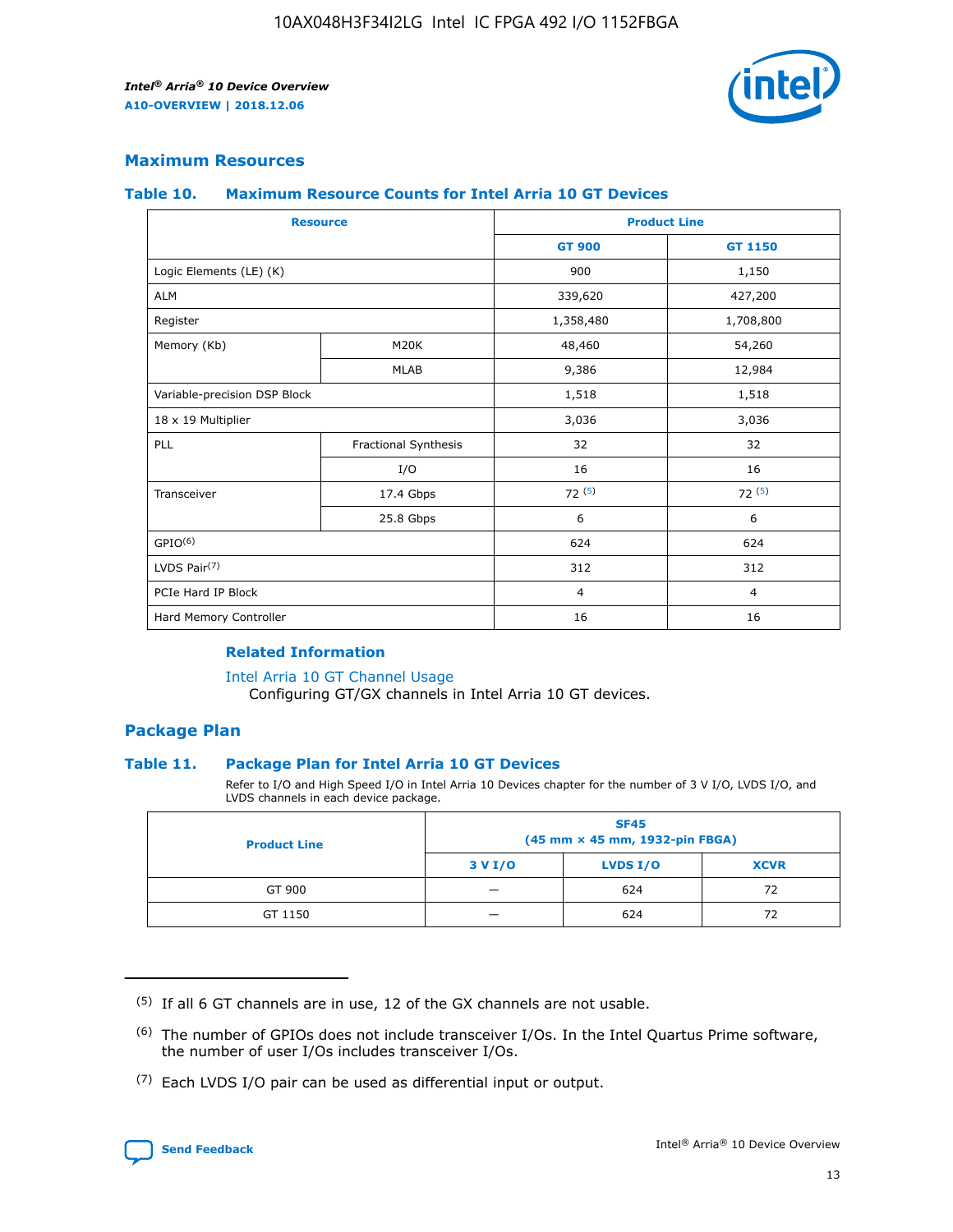

#### **Related Information**

[I/O and High-Speed Differential I/O Interfaces in Intel Arria 10 Devices chapter, Intel](https://www.intel.com/content/www/us/en/programmable/documentation/sam1403482614086.html#sam1403482030321) [Arria 10 Device Handbook](https://www.intel.com/content/www/us/en/programmable/documentation/sam1403482614086.html#sam1403482030321)

Provides the number of 3 V and LVDS I/Os, and LVDS channels for each Intel Arria 10 device package.

## **Intel Arria 10 SX**

This section provides the available options, maximum resource counts, and package plan for the Intel Arria 10 SX devices.

The information in this section is correct at the time of publication. For the latest information and to get more details, refer to the Intel FPGA Product Selector.

#### **Related Information**

[Intel FPGA Product Selector](http://www.altera.com/products/selector/psg-selector.html) Provides the latest information on Intel products.

#### **Available Options**

#### **Figure 3. Sample Ordering Code and Available Options for Intel Arria 10 SX Devices**



#### **Related Information**

[Transceiver Performance for Intel Arria 10 GX/SX Devices](https://www.intel.com/content/www/us/en/programmable/documentation/mcn1413182292568.html#mcn1413213965502) Provides more information about the transceiver speed grade.

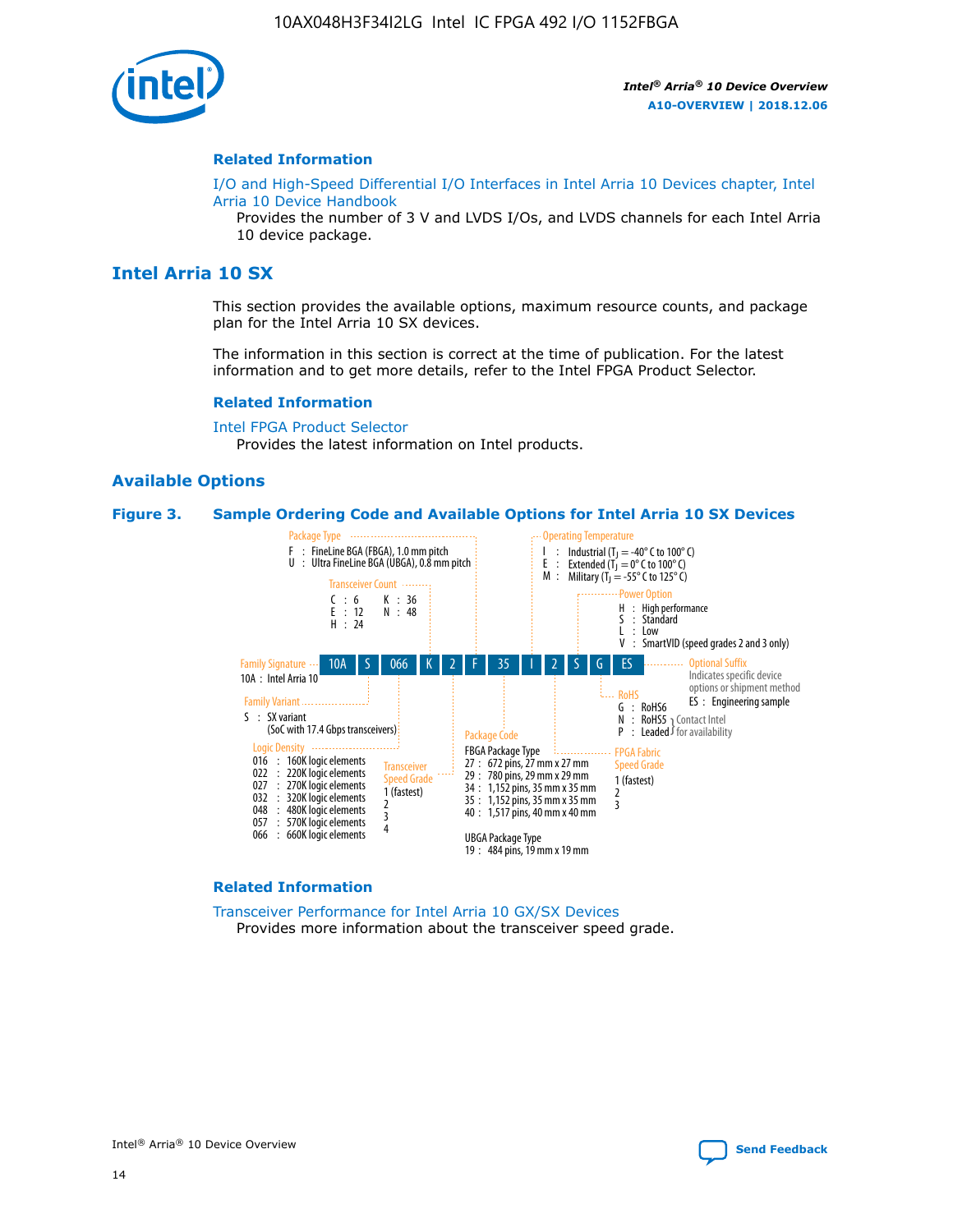

## **Maximum Resources**

### **Table 12. Maximum Resource Counts for Intel Arria 10 SX Devices**

|                                   | <b>Resource</b>         | <b>Product Line</b> |               |                |                |                |                |                |  |  |  |
|-----------------------------------|-------------------------|---------------------|---------------|----------------|----------------|----------------|----------------|----------------|--|--|--|
|                                   |                         | <b>SX 160</b>       | <b>SX 220</b> | <b>SX 270</b>  | <b>SX 320</b>  | <b>SX 480</b>  | <b>SX 570</b>  | <b>SX 660</b>  |  |  |  |
| Logic Elements (LE) (K)           |                         | 160                 | 220           | 270            | 320            | 480            | 570            | 660            |  |  |  |
| <b>ALM</b>                        |                         | 61,510              | 80,330        | 101,620        | 119,900        | 183,590        | 217,080        | 251,680        |  |  |  |
| Register                          |                         | 246,040             | 321,320       | 406,480        | 479,600        | 734,360        | 868,320        | 1,006,720      |  |  |  |
| Memory (Kb)                       | M <sub>20</sub> K       | 8,800               | 11,740        | 15,000         | 17,820         | 28,620         | 36,000         | 42,620         |  |  |  |
|                                   | <b>MLAB</b>             | 1,050               | 1,690         | 2,452          | 2,727          | 4,164          | 5,096          | 5,788          |  |  |  |
| Variable-precision DSP Block      |                         | 156                 | 192           | 830            | 985            | 1,368          | 1,523          | 1,687          |  |  |  |
| 18 x 19 Multiplier                |                         | 312                 | 384           | 1,660          | 1,970          | 2,736          | 3,046          | 3,374          |  |  |  |
| <b>PLL</b>                        | Fractional<br>Synthesis | 6                   | 6             | 8              | 8              | 12             | 16             | 16             |  |  |  |
|                                   | I/O                     | 6                   | 6             | 8              | 8              | 12             | 16             | 16             |  |  |  |
| 17.4 Gbps Transceiver             |                         | 12                  | 12            | 24             | 24             | 36             | 48             | 48             |  |  |  |
| GPIO <sup>(8)</sup>               |                         | 288                 | 288           | 384            | 384            | 492            | 696            | 696            |  |  |  |
| LVDS Pair $(9)$                   |                         | 120                 | 120           | 168            | 168            | 174            | 324            | 324            |  |  |  |
| PCIe Hard IP Block                |                         | $\mathbf{1}$        | $\mathbf{1}$  | $\overline{2}$ | $\overline{2}$ | $\overline{2}$ | $\overline{2}$ | $\overline{2}$ |  |  |  |
| Hard Memory Controller            |                         | 6                   | 6             | 8              | 8              | 12             | 16             | 16             |  |  |  |
| ARM Cortex-A9 MPCore<br>Processor |                         | Yes                 | Yes           | Yes            | Yes            | Yes            | Yes            | Yes            |  |  |  |

## **Package Plan**

### **Table 13. Package Plan for Intel Arria 10 SX Devices (U19, F27, F29, and F34)**

Refer to I/O and High Speed I/O in Intel Arria 10 Devices chapter for the number of 3 V I/O, LVDS I/O, and LVDS channels in each device package.

| <b>Product Line</b> | <b>U19</b><br>$(19 \text{ mm} \times 19 \text{ mm})$<br>484-pin UBGA) |                    | <b>F27</b><br>$(27 \text{ mm} \times 27 \text{ mm})$<br>672-pin FBGA) |           | <b>F29</b><br>$(29$ mm $\times$ 29 mm,<br>780-pin FBGA) |             |            | <b>F34</b><br>$(35 \text{ mm} \times 35 \text{ mm})$<br>1152-pin FBGA) |             |           |                    |             |
|---------------------|-----------------------------------------------------------------------|--------------------|-----------------------------------------------------------------------|-----------|---------------------------------------------------------|-------------|------------|------------------------------------------------------------------------|-------------|-----------|--------------------|-------------|
|                     | 3V<br>I/O                                                             | <b>LVDS</b><br>I/O | <b>XCVR</b>                                                           | 3V<br>I/O | <b>LVDS</b><br>I/O                                      | <b>XCVR</b> | 3 V<br>I/O | <b>LVDS</b><br>I/O                                                     | <b>XCVR</b> | 3V<br>I/O | <b>LVDS</b><br>I/O | <b>XCVR</b> |
| SX 160              | 48                                                                    | 144                | 6                                                                     | 48        | 192                                                     | 12          | 48         | 240                                                                    | 12          | –         |                    |             |
| SX 220              | 48                                                                    | 144                | 6                                                                     | 48        | 192                                                     | 12          | 48         | 240                                                                    | 12          |           |                    |             |
| SX 270              |                                                                       |                    |                                                                       | 48        | 192                                                     | 12          | 48         | 312                                                                    | 12          | 48        | 336                | 24          |
| SX 320              |                                                                       |                    |                                                                       | 48        | 192                                                     | 12          | 48         | 312                                                                    | 12          | 48        | 336                | 24          |
|                     | continued                                                             |                    |                                                                       |           |                                                         |             |            |                                                                        |             |           |                    |             |

 $(8)$  The number of GPIOs does not include transceiver I/Os. In the Intel Quartus Prime software, the number of user I/Os includes transceiver I/Os.

 $(9)$  Each LVDS I/O pair can be used as differential input or output.

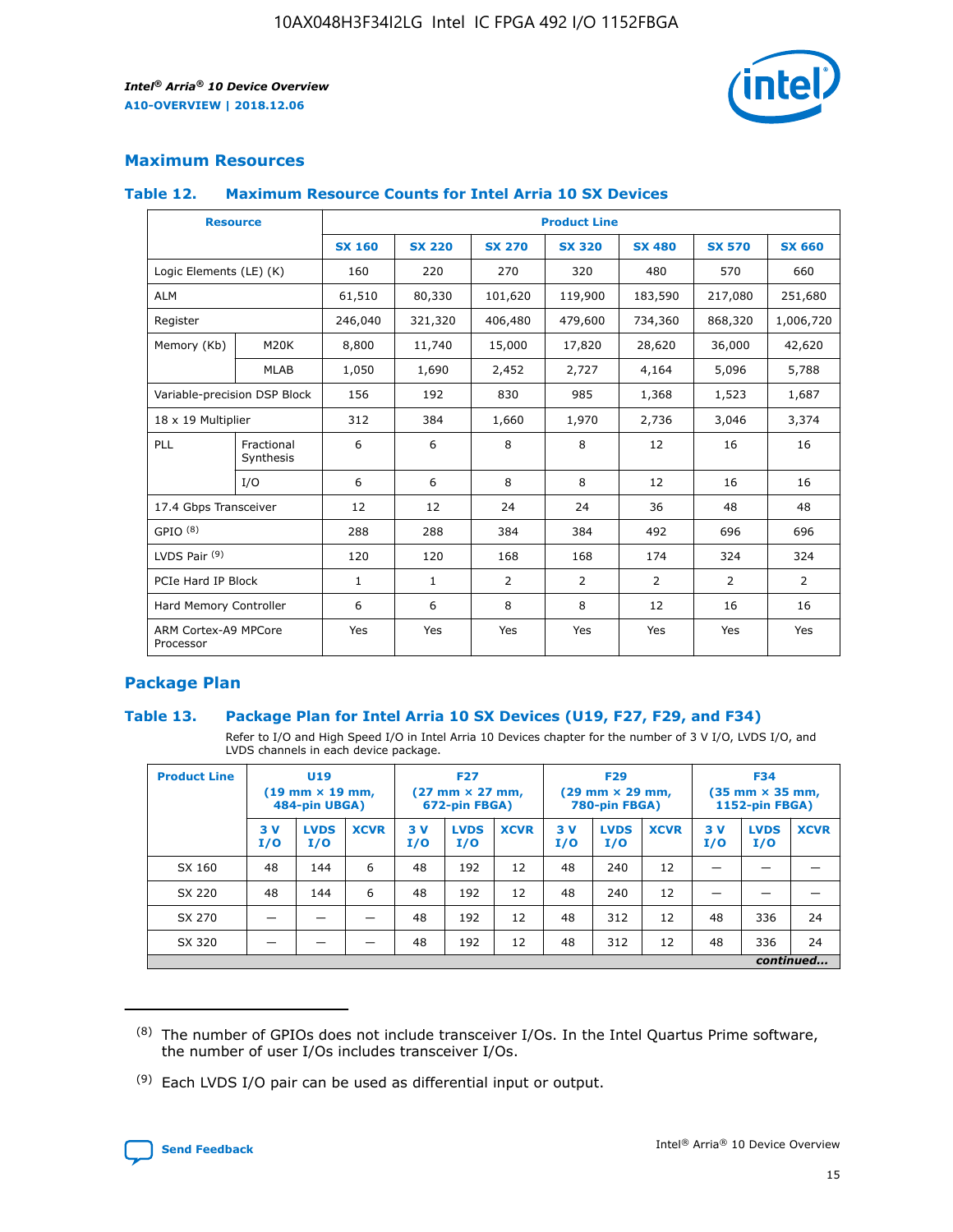

| <b>Product Line</b> | U <sub>19</sub><br>$(19 \text{ mm} \times 19 \text{ mm})$<br>484-pin UBGA) |                    | <b>F27</b><br>$(27 \text{ mm} \times 27 \text{ mm})$<br>672-pin FBGA) |            |                    | <b>F29</b><br>$(29 \text{ mm} \times 29 \text{ mm})$<br>780-pin FBGA) |           |                    | <b>F34</b><br>$(35$ mm $\times$ 35 mm,<br><b>1152-pin FBGA)</b> |           |                    |             |
|---------------------|----------------------------------------------------------------------------|--------------------|-----------------------------------------------------------------------|------------|--------------------|-----------------------------------------------------------------------|-----------|--------------------|-----------------------------------------------------------------|-----------|--------------------|-------------|
|                     | 3V<br>I/O                                                                  | <b>LVDS</b><br>I/O | <b>XCVR</b>                                                           | 3 V<br>I/O | <b>LVDS</b><br>I/O | <b>XCVR</b>                                                           | 3V<br>I/O | <b>LVDS</b><br>I/O | <b>XCVR</b>                                                     | 3V<br>I/O | <b>LVDS</b><br>I/O | <b>XCVR</b> |
| SX 480              |                                                                            |                    |                                                                       |            |                    |                                                                       | 48        | 312                | 12                                                              | 48        | 444                | 24          |
| SX 570              |                                                                            |                    |                                                                       |            |                    |                                                                       |           |                    |                                                                 | 48        | 444                | 24          |
| SX 660              |                                                                            |                    |                                                                       |            |                    |                                                                       |           |                    |                                                                 | 48        | 444                | 24          |

## **Table 14. Package Plan for Intel Arria 10 SX Devices (F35, KF40, and NF40)**

Refer to I/O and High Speed I/O in Intel Arria 10 Devices chapter for the number of 3 V I/O, LVDS I/O, and LVDS channels in each device package.

| <b>Product Line</b> | <b>F35</b><br>$(35 \text{ mm} \times 35 \text{ mm})$<br><b>1152-pin FBGA)</b> |          |             |                                           | <b>KF40</b><br>(40 mm × 40 mm,<br>1517-pin FBGA) |    | <b>NF40</b><br>$(40 \text{ mm} \times 40 \text{ mm})$<br>1517-pin FBGA) |          |             |  |
|---------------------|-------------------------------------------------------------------------------|----------|-------------|-------------------------------------------|--------------------------------------------------|----|-------------------------------------------------------------------------|----------|-------------|--|
|                     | 3 V I/O                                                                       | LVDS I/O | <b>XCVR</b> | <b>LVDS I/O</b><br><b>XCVR</b><br>3 V I/O |                                                  |    | 3 V I/O                                                                 | LVDS I/O | <b>XCVR</b> |  |
| SX 270              | 48                                                                            | 336      | 24          |                                           |                                                  |    |                                                                         |          |             |  |
| SX 320              | 48                                                                            | 336      | 24          |                                           |                                                  |    |                                                                         |          |             |  |
| SX 480              | 48                                                                            | 348      | 36          |                                           |                                                  |    |                                                                         |          |             |  |
| SX 570              | 48                                                                            | 348      | 36          | 96                                        | 600                                              | 36 | 48                                                                      | 540      | 48          |  |
| SX 660              | 48                                                                            | 348      | 36          | 96                                        | 600                                              | 36 | 48                                                                      | 540      | 48          |  |

## **Related Information**

[I/O and High-Speed Differential I/O Interfaces in Intel Arria 10 Devices chapter, Intel](https://www.intel.com/content/www/us/en/programmable/documentation/sam1403482614086.html#sam1403482030321) [Arria 10 Device Handbook](https://www.intel.com/content/www/us/en/programmable/documentation/sam1403482614086.html#sam1403482030321)

Provides the number of 3 V and LVDS I/Os, and LVDS channels for each Intel Arria 10 device package.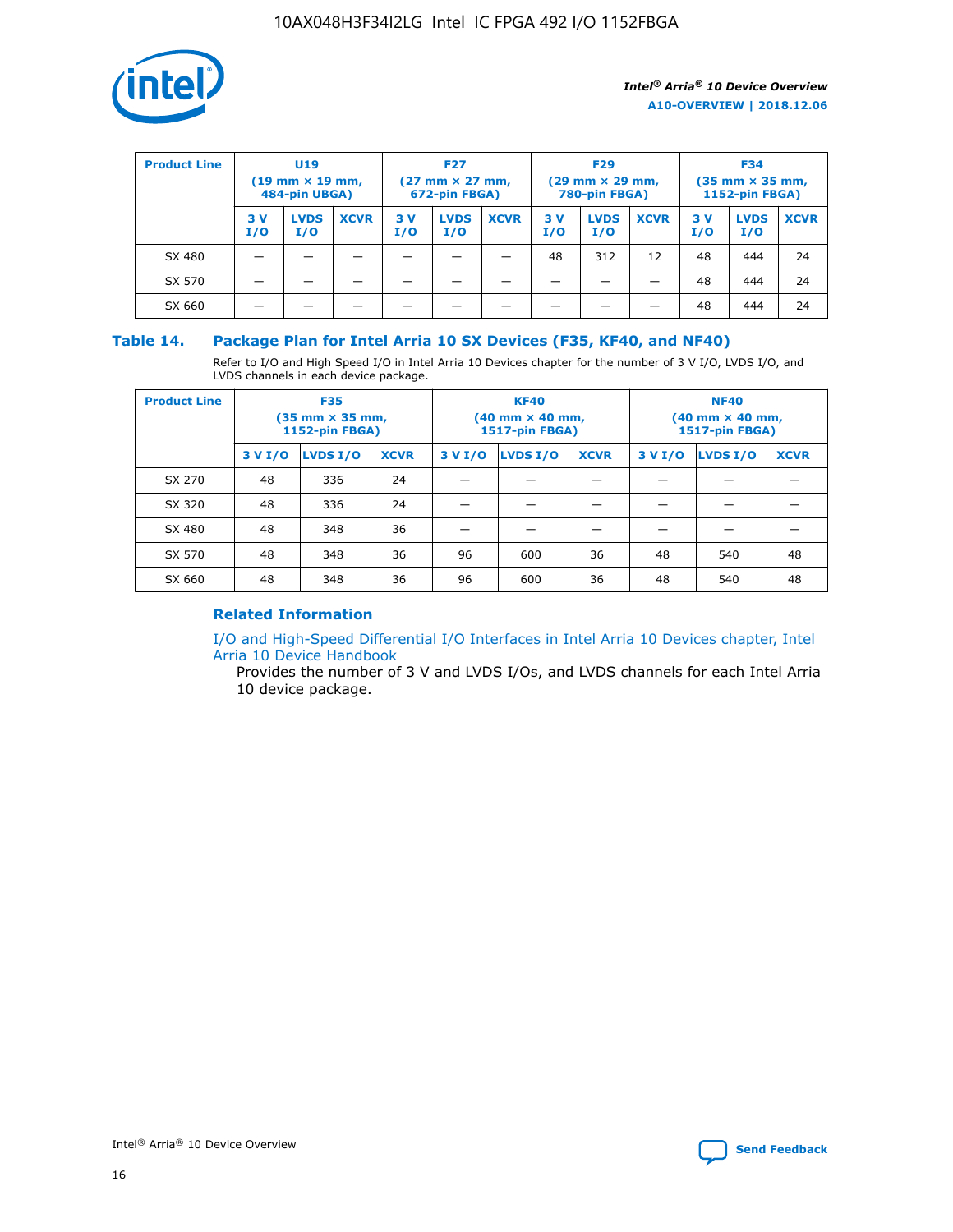

# **I/O Vertical Migration for Intel Arria 10 Devices**

#### **Figure 4. Migration Capability Across Intel Arria 10 Product Lines**

- The arrows indicate the migration paths. The devices included in each vertical migration path are shaded. Devices with fewer resources in the same path have lighter shades.
- To achieve the full I/O migration across product lines in the same migration path, restrict I/Os and transceivers usage to match the product line with the lowest I/O and transceiver counts.
- An LVDS I/O bank in the source device may be mapped to a 3 V I/O bank in the target device. To use memory interface clock frequency higher than 533 MHz, assign external memory interface pins only to banks that are LVDS I/O in both devices.
- There may be nominal 0.15 mm package height difference between some product lines in the same package type.
	- **Variant Product Line Package U19 F27 F29 F34 F35 KF40 NF40 RF40 NF45 SF45 UF45** Intel® Arria® 10 GX GX 160 GX 220 GX 270 GX 320 GX 480 GX 570 GX 660 GX 900 GX 1150 Intel Arria 10 GT GT 900 GT 1150 Intel Arria 10 SX SX 160 SX 220 SX 270 SX 320 SX 480 SX 570 SX 660
- Some migration paths are not shown in the Intel Quartus Prime software **Pin Migration View**.

*Note:* To verify the pin migration compatibility, use the **Pin Migration View** window in the Intel Quartus Prime software Pin Planner.

# **Adaptive Logic Module**

Intel Arria 10 devices use a 20 nm ALM as the basic building block of the logic fabric.

The ALM architecture is the same as the previous generation FPGAs, allowing for efficient implementation of logic functions and easy conversion of IP between the device generations.

The ALM, as shown in following figure, uses an 8-input fracturable look-up table (LUT) with four dedicated registers to help improve timing closure in register-rich designs and achieve an even higher design packing capability than the traditional two-register per LUT architecture.

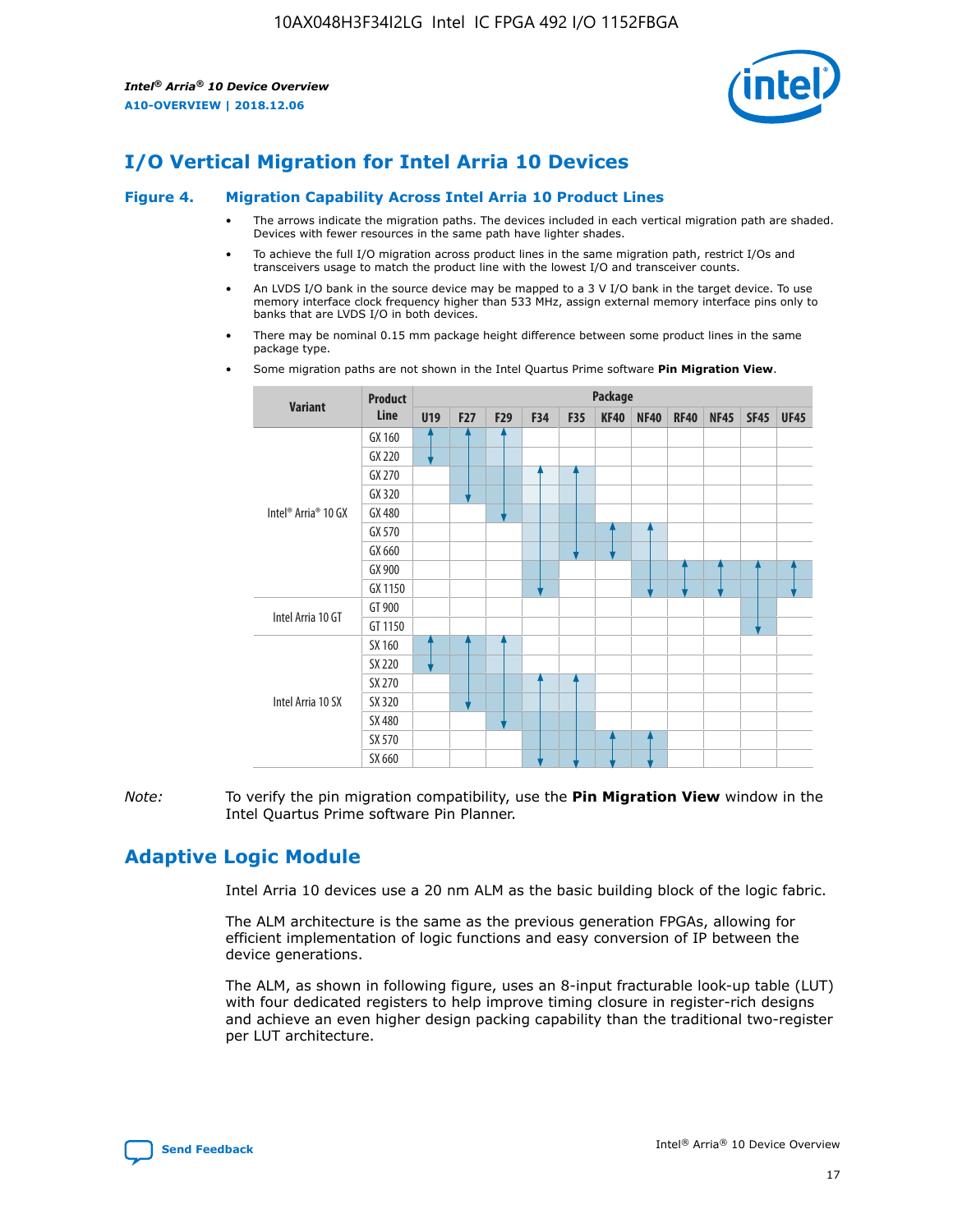

**Figure 5. ALM for Intel Arria 10 Devices**



The Intel Quartus Prime software optimizes your design according to the ALM logic structure and automatically maps legacy designs into the Intel Arria 10 ALM architecture.

## **Variable-Precision DSP Block**

The Intel Arria 10 variable precision DSP blocks support fixed-point arithmetic and floating-point arithmetic.

Features for fixed-point arithmetic:

- High-performance, power-optimized, and fully registered multiplication operations
- 18-bit and 27-bit word lengths
- Two 18 x 19 multipliers or one 27 x 27 multiplier per DSP block
- Built-in addition, subtraction, and 64-bit double accumulation register to combine multiplication results
- Cascading 19-bit or 27-bit when pre-adder is disabled and cascading 18-bit when pre-adder is used to form the tap-delay line for filtering applications
- Cascading 64-bit output bus to propagate output results from one block to the next block without external logic support
- Hard pre-adder supported in 19-bit and 27-bit modes for symmetric filters
- Internal coefficient register bank in both 18-bit and 27-bit modes for filter implementation
- 18-bit and 27-bit systolic finite impulse response (FIR) filters with distributed output adder
- Biased rounding support

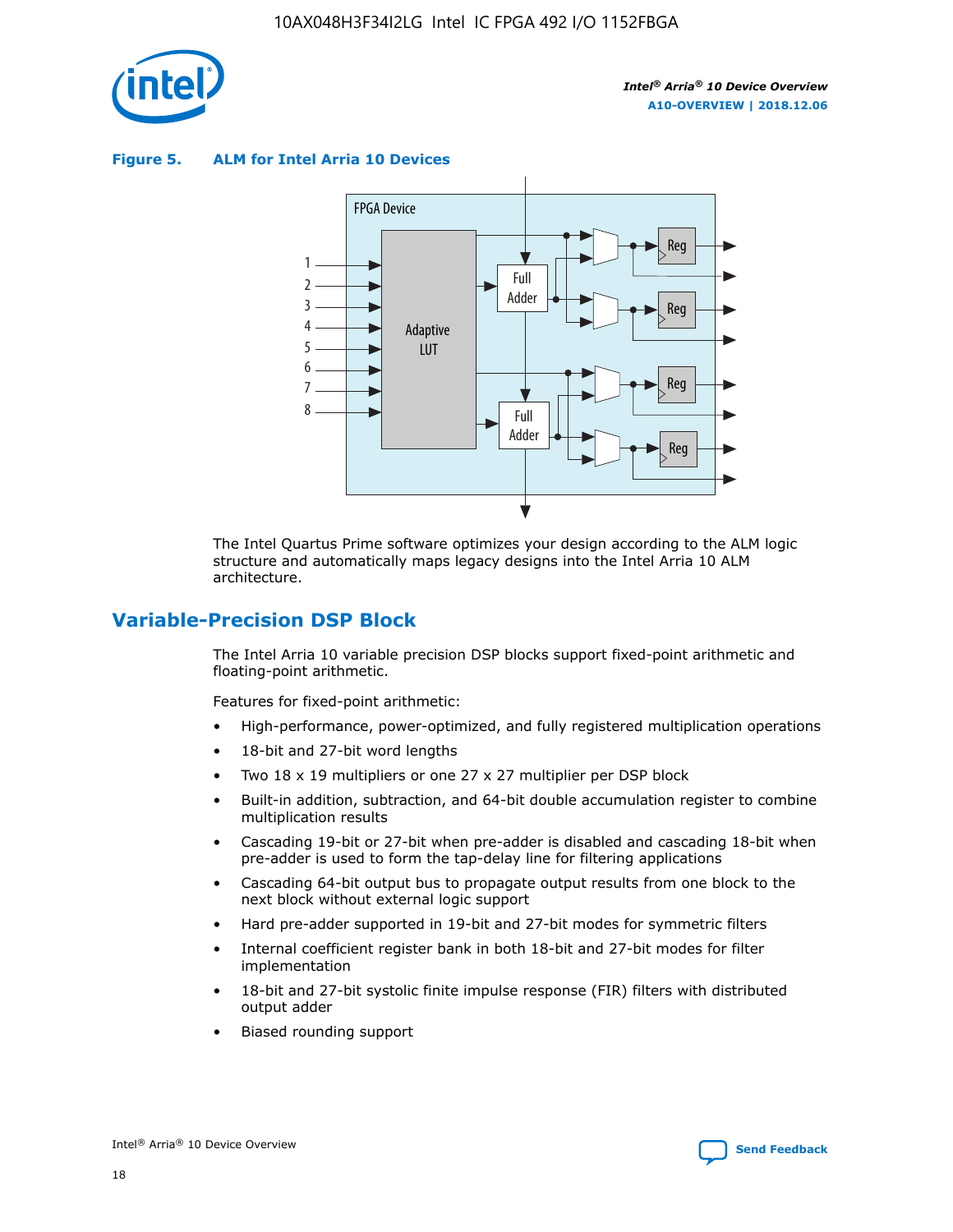

Features for floating-point arithmetic:

- A completely hardened architecture that supports multiplication, addition, subtraction, multiply-add, and multiply-subtract
- Multiplication with accumulation capability and a dynamic accumulator reset control
- Multiplication with cascade summation capability
- Multiplication with cascade subtraction capability
- Complex multiplication
- Direct vector dot product
- Systolic FIR filter

### **Table 15. Variable-Precision DSP Block Configurations for Intel Arria 10 Devices**

| <b>Usage Example</b>                                       | <b>Multiplier Size (Bit)</b>    | <b>DSP Block Resources</b> |
|------------------------------------------------------------|---------------------------------|----------------------------|
| Medium precision fixed point                               | Two 18 x 19                     |                            |
| High precision fixed or Single precision<br>floating point | One 27 x 27                     |                            |
| Fixed point FFTs                                           | One 19 x 36 with external adder |                            |
| Very high precision fixed point                            | One 36 x 36 with external adder |                            |
| Double precision floating point                            | One 54 x 54 with external adder | 4                          |

#### **Table 16. Resources for Fixed-Point Arithmetic in Intel Arria 10 Devices**

The table lists the variable-precision DSP resources by bit precision for each Intel Arria 10 device.

| <b>Variant</b>  | <b>Product Line</b> | Variable-<br>precision | <b>Independent Input and Output</b><br><b>Multiplications Operator</b> |                                     | $18 \times 19$<br><b>Multiplier</b><br><b>Adder Sum</b> | $18 \times 18$<br><b>Multiplier</b>                |
|-----------------|---------------------|------------------------|------------------------------------------------------------------------|-------------------------------------|---------------------------------------------------------|----------------------------------------------------|
|                 |                     | <b>DSP Block</b>       | 18 x 19<br><b>Multiplier</b>                                           | $27 \times 27$<br><b>Multiplier</b> | <b>Mode</b>                                             | <b>Adder</b><br><b>Summed with</b><br>36 bit Input |
| AIntel Arria 10 | GX 160              | 156                    | 312                                                                    | 156                                 | 156                                                     | 156                                                |
| GX              | GX 220              | 192                    | 384                                                                    | 192                                 | 192                                                     | 192                                                |
|                 | GX 270              | 830                    | 1,660                                                                  | 830                                 | 830                                                     | 830                                                |
|                 | GX 320              | 984                    | 1,968                                                                  | 984                                 | 984                                                     | 984                                                |
|                 | GX 480              | 1,368                  | 2,736                                                                  | 1,368                               | 1,368                                                   | 1,368                                              |
|                 | GX 570              | 1,523                  | 3,046                                                                  | 1,523                               | 1,523                                                   | 1,523                                              |
|                 | GX 660              | 1,687                  | 3,374                                                                  | 1,687                               | 1,687                                                   | 1,687                                              |
|                 | GX 900              | 1,518                  | 3,036                                                                  | 1,518                               | 1,518                                                   | 1,518                                              |
|                 | GX 1150             | 1,518                  | 3,036                                                                  | 1,518                               | 1,518                                                   | 1,518                                              |
| Intel Arria 10  | GT 900              | 1,518                  | 3,036                                                                  | 1,518                               | 1,518                                                   | 1,518                                              |
| GT              | GT 1150             | 1,518                  | 3,036                                                                  | 1,518                               | 1,518                                                   | 1,518                                              |
| Intel Arria 10  | SX 160              | 156                    | 312                                                                    | 156                                 | 156                                                     | 156                                                |
| <b>SX</b>       | SX 220              | 192                    | 384                                                                    | 192                                 | 192                                                     | 192                                                |
|                 | SX 270              | 830                    | 1,660                                                                  | 830                                 | 830                                                     | 830                                                |
|                 |                     |                        |                                                                        |                                     |                                                         | continued                                          |

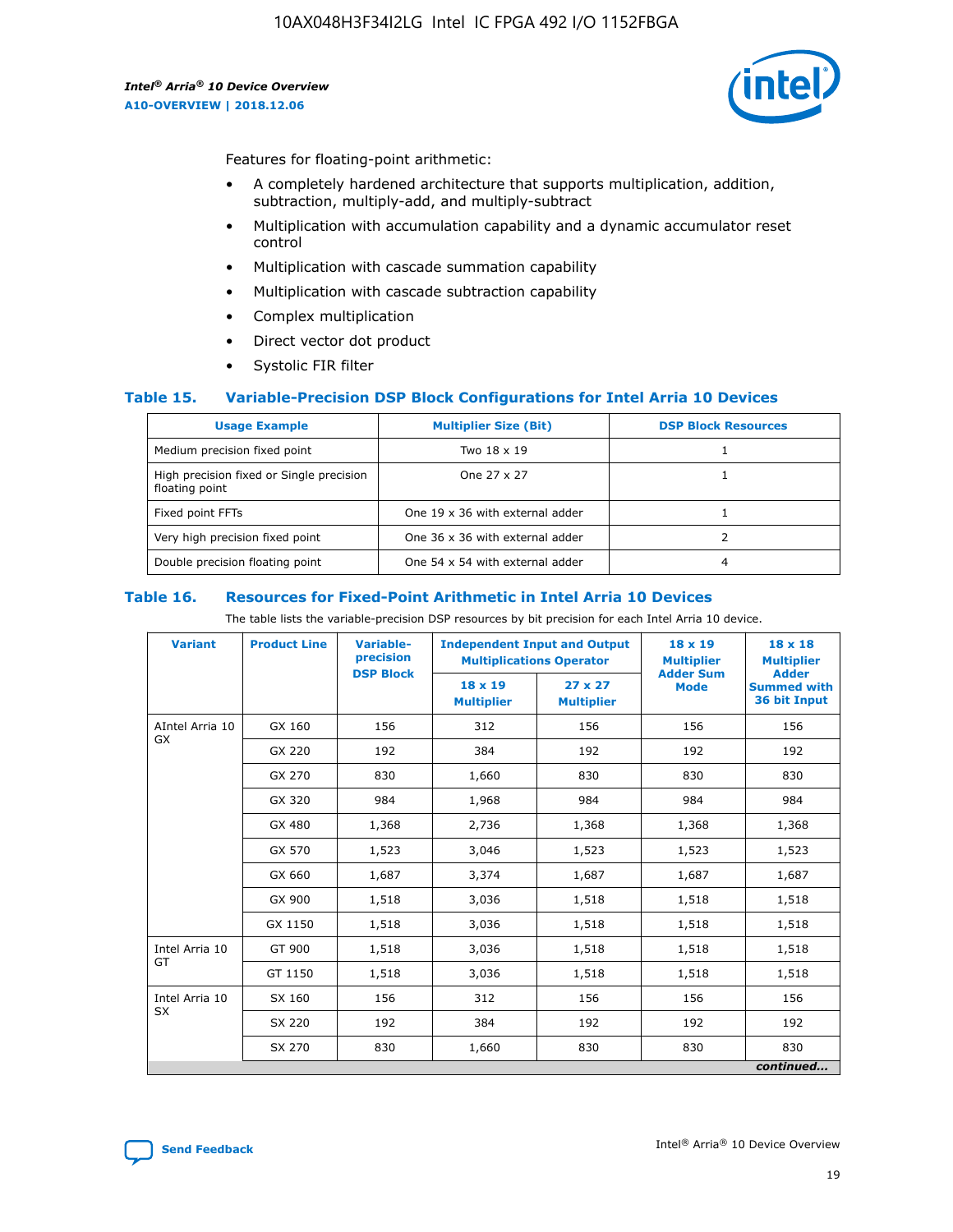

| <b>Variant</b> | <b>Product Line</b> | <b>Variable-</b><br>precision<br><b>DSP Block</b> | <b>Independent Input and Output</b><br><b>Multiplications Operator</b> |                                     | $18 \times 19$<br><b>Multiplier</b><br><b>Adder Sum</b> | $18 \times 18$<br><b>Multiplier</b><br><b>Adder</b> |  |
|----------------|---------------------|---------------------------------------------------|------------------------------------------------------------------------|-------------------------------------|---------------------------------------------------------|-----------------------------------------------------|--|
|                |                     |                                                   | $18 \times 19$<br><b>Multiplier</b>                                    | $27 \times 27$<br><b>Multiplier</b> | <b>Mode</b>                                             | <b>Summed with</b><br>36 bit Input                  |  |
|                | SX 320              | 984                                               | 1,968                                                                  | 984                                 | 984                                                     | 984                                                 |  |
|                | SX 480              | 1,368                                             | 2,736                                                                  | 1,368                               | 1,368                                                   | 1,368                                               |  |
|                | SX 570              | 1,523                                             | 3,046                                                                  | 1,523                               | 1,523                                                   | 1,523                                               |  |
|                | SX 660              | 1,687                                             | 3,374                                                                  | 1,687                               | 1,687                                                   | 1,687                                               |  |

## **Table 17. Resources for Floating-Point Arithmetic in Intel Arria 10 Devices**

The table lists the variable-precision DSP resources by bit precision for each Intel Arria 10 device.

| <b>Variant</b> | <b>Product Line</b> | <b>Variable-</b><br>precision<br><b>DSP Block</b> | <b>Single</b><br><b>Precision</b><br><b>Floating-Point</b><br><b>Multiplication</b><br><b>Mode</b> | <b>Single-Precision</b><br><b>Floating-Point</b><br><b>Adder Mode</b> | Single-<br><b>Precision</b><br><b>Floating-Point</b><br><b>Multiply</b><br><b>Accumulate</b><br><b>Mode</b> | <b>Peak</b><br><b>Giga Floating-</b><br><b>Point</b><br><b>Operations</b><br>per Second<br>(GFLOPs) |
|----------------|---------------------|---------------------------------------------------|----------------------------------------------------------------------------------------------------|-----------------------------------------------------------------------|-------------------------------------------------------------------------------------------------------------|-----------------------------------------------------------------------------------------------------|
| Intel Arria 10 | GX 160              | 156                                               | 156                                                                                                | 156                                                                   | 156                                                                                                         | 140                                                                                                 |
| GX             | GX 220              | 192                                               | 192                                                                                                | 192                                                                   | 192                                                                                                         | 173                                                                                                 |
|                | GX 270              | 830                                               | 830                                                                                                | 830                                                                   | 830                                                                                                         | 747                                                                                                 |
|                | GX 320              | 984                                               | 984                                                                                                | 984                                                                   | 984                                                                                                         | 886                                                                                                 |
|                | GX 480              | 1,369                                             | 1,368                                                                                              | 1,368                                                                 | 1,368                                                                                                       | 1,231                                                                                               |
|                | GX 570              | 1,523                                             | 1,523                                                                                              | 1,523                                                                 | 1,523                                                                                                       | 1,371                                                                                               |
|                | GX 660              | 1,687                                             | 1,687                                                                                              | 1,687                                                                 | 1,687                                                                                                       | 1,518                                                                                               |
|                | GX 900              | 1,518                                             | 1,518                                                                                              | 1,518                                                                 | 1,518                                                                                                       | 1,366                                                                                               |
|                | GX 1150             | 1,518                                             | 1,518                                                                                              | 1,518                                                                 | 1,518                                                                                                       | 1,366                                                                                               |
| Intel Arria 10 | GT 900              | 1,518                                             | 1,518                                                                                              | 1,518                                                                 | 1,518                                                                                                       | 1,366                                                                                               |
| GT             | GT 1150             | 1,518                                             | 1,518                                                                                              | 1,518                                                                 | 1,518                                                                                                       | 1,366                                                                                               |
| Intel Arria 10 | SX 160              | 156                                               | 156                                                                                                | 156                                                                   | 156                                                                                                         | 140                                                                                                 |
| SX             | SX 220              | 192                                               | 192                                                                                                | 192                                                                   | 192                                                                                                         | 173                                                                                                 |
|                | SX 270              | 830                                               | 830                                                                                                | 830                                                                   | 830                                                                                                         | 747                                                                                                 |
|                | SX 320              | 984                                               | 984                                                                                                | 984                                                                   | 984                                                                                                         | 886                                                                                                 |
|                | SX 480              | 1,369                                             | 1,368                                                                                              | 1,368                                                                 | 1,368                                                                                                       | 1,231                                                                                               |
|                | SX 570              | 1,523                                             | 1,523                                                                                              | 1,523                                                                 | 1,523                                                                                                       | 1,371                                                                                               |
|                | SX 660              | 1,687                                             | 1,687                                                                                              | 1,687                                                                 | 1,687                                                                                                       | 1,518                                                                                               |

# **Embedded Memory Blocks**

The embedded memory blocks in the devices are flexible and designed to provide an optimal amount of small- and large-sized memory arrays to fit your design requirements.

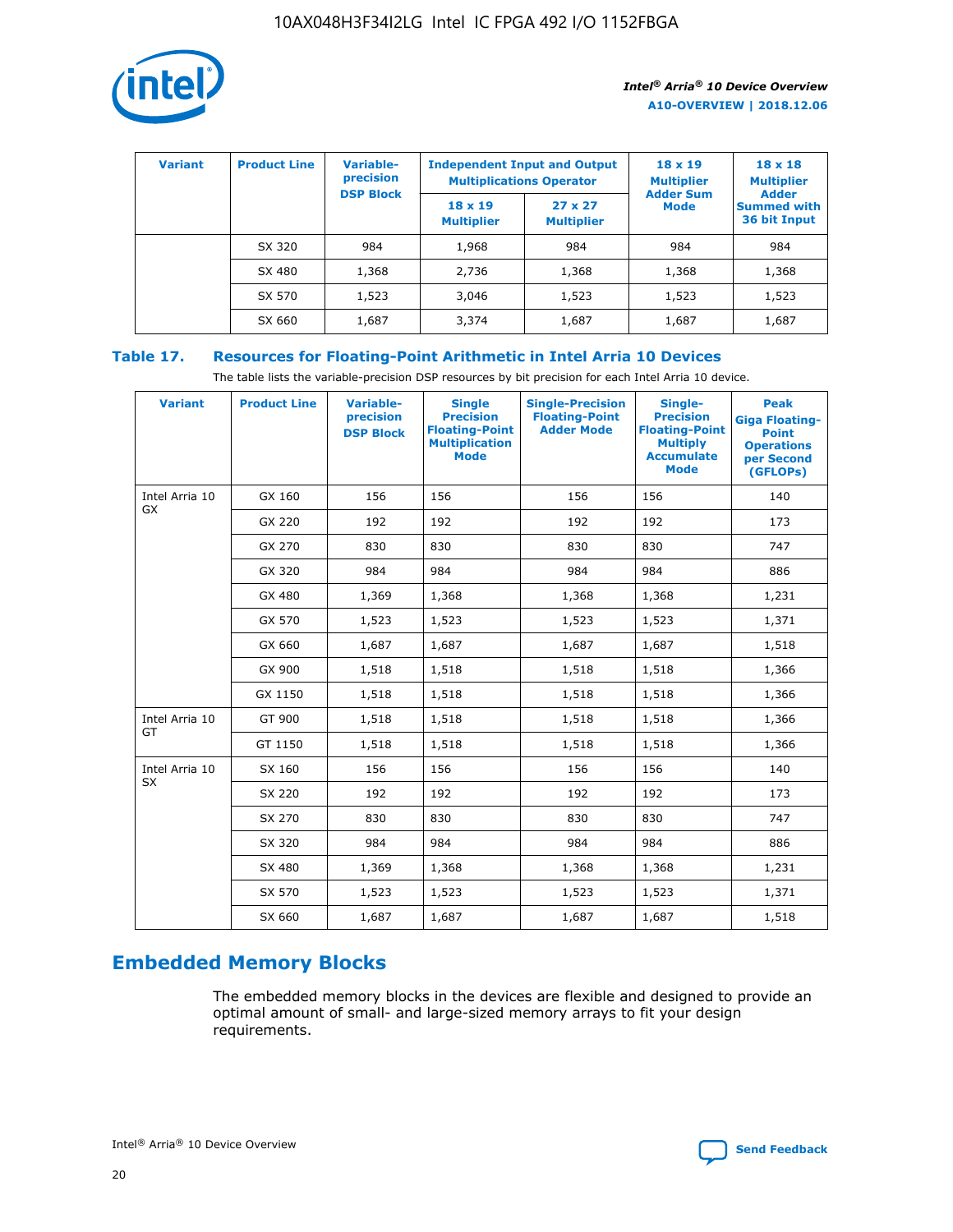

# **Types of Embedded Memory**

The Intel Arria 10 devices contain two types of memory blocks:

- 20 Kb M20K blocks—blocks of dedicated memory resources. The M20K blocks are ideal for larger memory arrays while still providing a large number of independent ports.
- 640 bit memory logic array blocks (MLABs)—enhanced memory blocks that are configured from dual-purpose logic array blocks (LABs). The MLABs are ideal for wide and shallow memory arrays. The MLABs are optimized for implementation of shift registers for digital signal processing (DSP) applications, wide and shallow FIFO buffers, and filter delay lines. Each MLAB is made up of ten adaptive logic modules (ALMs). In the Intel Arria 10 devices, you can configure these ALMs as ten 32 x 2 blocks, giving you one 32 x 20 simple dual-port SRAM block per MLAB.

## **Embedded Memory Capacity in Intel Arria 10 Devices**

|                   | <b>Product</b> |              | <b>M20K</b>         | <b>MLAB</b>  |                     | <b>Total RAM Bit</b> |
|-------------------|----------------|--------------|---------------------|--------------|---------------------|----------------------|
| <b>Variant</b>    | Line           | <b>Block</b> | <b>RAM Bit (Kb)</b> | <b>Block</b> | <b>RAM Bit (Kb)</b> | (Kb)                 |
| Intel Arria 10 GX | GX 160         | 440          | 8,800               | 1,680        | 1,050               | 9,850                |
|                   | GX 220         | 587          | 11,740              | 2,703        | 1,690               | 13,430               |
|                   | GX 270         | 750          | 15,000              | 3,922        | 2,452               | 17,452               |
|                   | GX 320         | 891          | 17,820              | 4,363        | 2,727               | 20,547               |
|                   | GX 480         | 1,431        | 28,620              | 6,662        | 4,164               | 32,784               |
|                   | GX 570         | 1,800        | 36,000              | 8,153        | 5,096               | 41,096               |
|                   | GX 660         | 2,131        | 42,620              | 9,260        | 5,788               | 48,408               |
|                   | GX 900         | 2,423        | 48,460              | 15,017       | 9,386               | 57,846               |
|                   | GX 1150        | 2,713        | 54,260              | 20,774       | 12,984              | 67,244               |
| Intel Arria 10 GT | GT 900         | 2,423        | 48,460              | 15,017       | 9,386               | 57,846               |
|                   | GT 1150        | 2,713        | 54,260              | 20,774       | 12,984              | 67,244               |
| Intel Arria 10 SX | SX 160         | 440          | 8,800               | 1,680        | 1,050               | 9,850                |
|                   | SX 220         | 587          | 11,740              | 2,703        | 1,690               | 13,430               |
|                   | SX 270         | 750          | 15,000              | 3,922        | 2,452               | 17,452               |
|                   | SX 320         | 891          | 17,820              | 4,363        | 2,727               | 20,547               |
|                   | SX 480         | 1,431        | 28,620              | 6,662        | 4,164               | 32,784               |
|                   | SX 570         | 1,800        | 36,000              | 8,153        | 5,096               | 41,096               |
|                   | SX 660         | 2,131        | 42,620              | 9,260        | 5,788               | 48,408               |

#### **Table 18. Embedded Memory Capacity and Distribution in Intel Arria 10 Devices**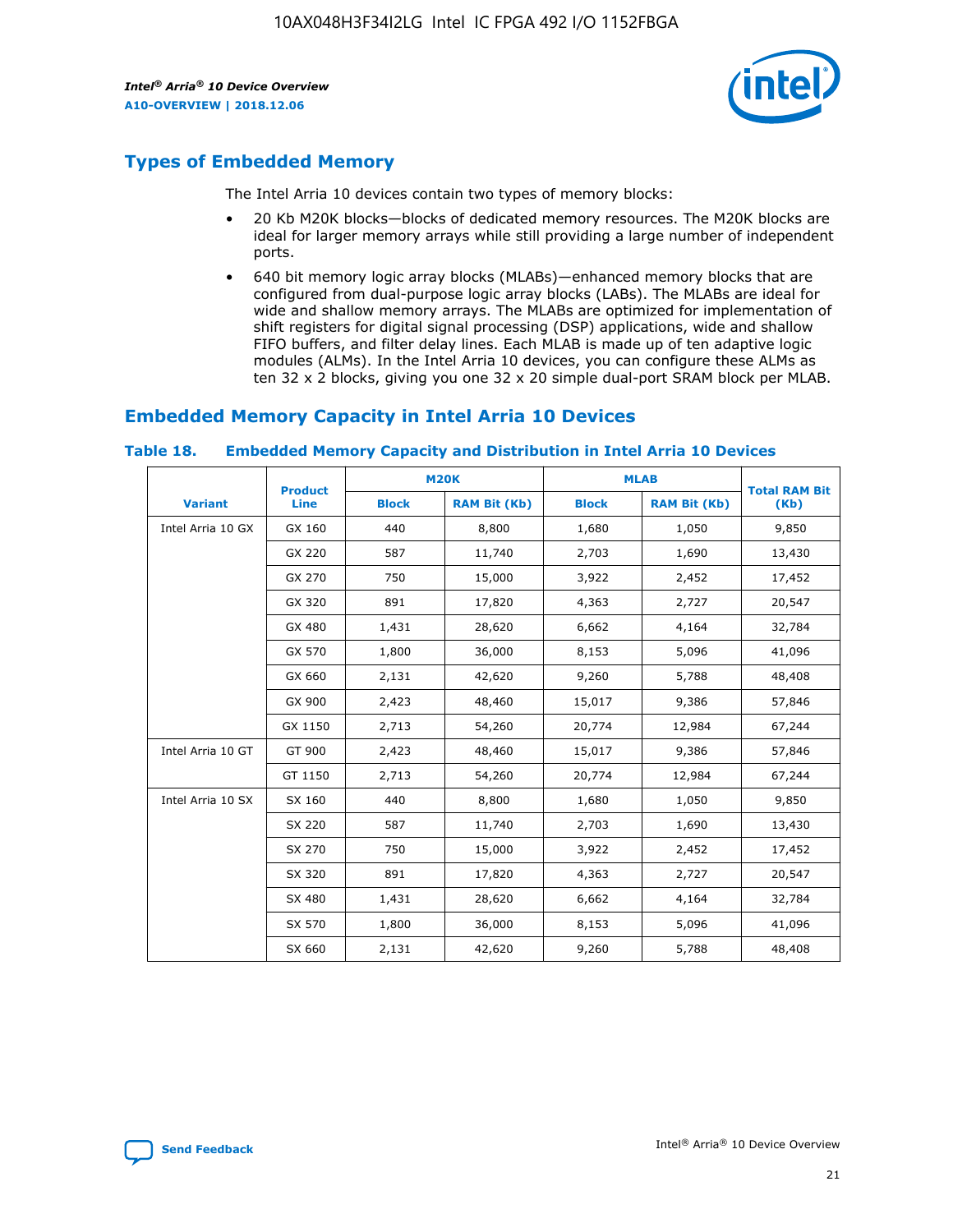

## **Embedded Memory Configurations for Single-port Mode**

#### **Table 19. Single-port Embedded Memory Configurations for Intel Arria 10 Devices**

This table lists the maximum configurations supported for single-port RAM and ROM modes.

| <b>Memory Block</b> | Depth (bits) | <b>Programmable Width</b> |
|---------------------|--------------|---------------------------|
| MLAB                | 32           | x16, x18, or x20          |
|                     | 64(10)       | x8, x9, x10               |
| M20K                | 512          | x40, x32                  |
|                     | 1K           | x20, x16                  |
|                     | 2K           | x10, x8                   |
|                     | 4K           | x5, x4                    |
|                     | 8K           | x2                        |
|                     | 16K          | x1                        |

# **Clock Networks and PLL Clock Sources**

The clock network architecture is based on Intel's global, regional, and peripheral clock structure. This clock structure is supported by dedicated clock input pins, fractional clock synthesis PLLs, and integer I/O PLLs.

## **Clock Networks**

The Intel Arria 10 core clock networks are capable of up to 800 MHz fabric operation across the full industrial temperature range. For the external memory interface, the clock network supports the hard memory controller with speeds up to 2,400 Mbps in a quarter-rate transfer.

To reduce power consumption, the Intel Quartus Prime software identifies all unused sections of the clock network and powers them down.

## **Fractional Synthesis and I/O PLLs**

Intel Arria 10 devices contain up to 32 fractional synthesis PLLs and up to 16 I/O PLLs that are available for both specific and general purpose uses in the core:

- Fractional synthesis PLLs—located in the column adjacent to the transceiver blocks
- I/O PLLs—located in each bank of the 48 I/Os

## **Fractional Synthesis PLLs**

You can use the fractional synthesis PLLs to:

- Reduce the number of oscillators that are required on your board
- Reduce the number of clock pins that are used in the device by synthesizing multiple clock frequencies from a single reference clock source

<sup>(10)</sup> Supported through software emulation and consumes additional MLAB blocks.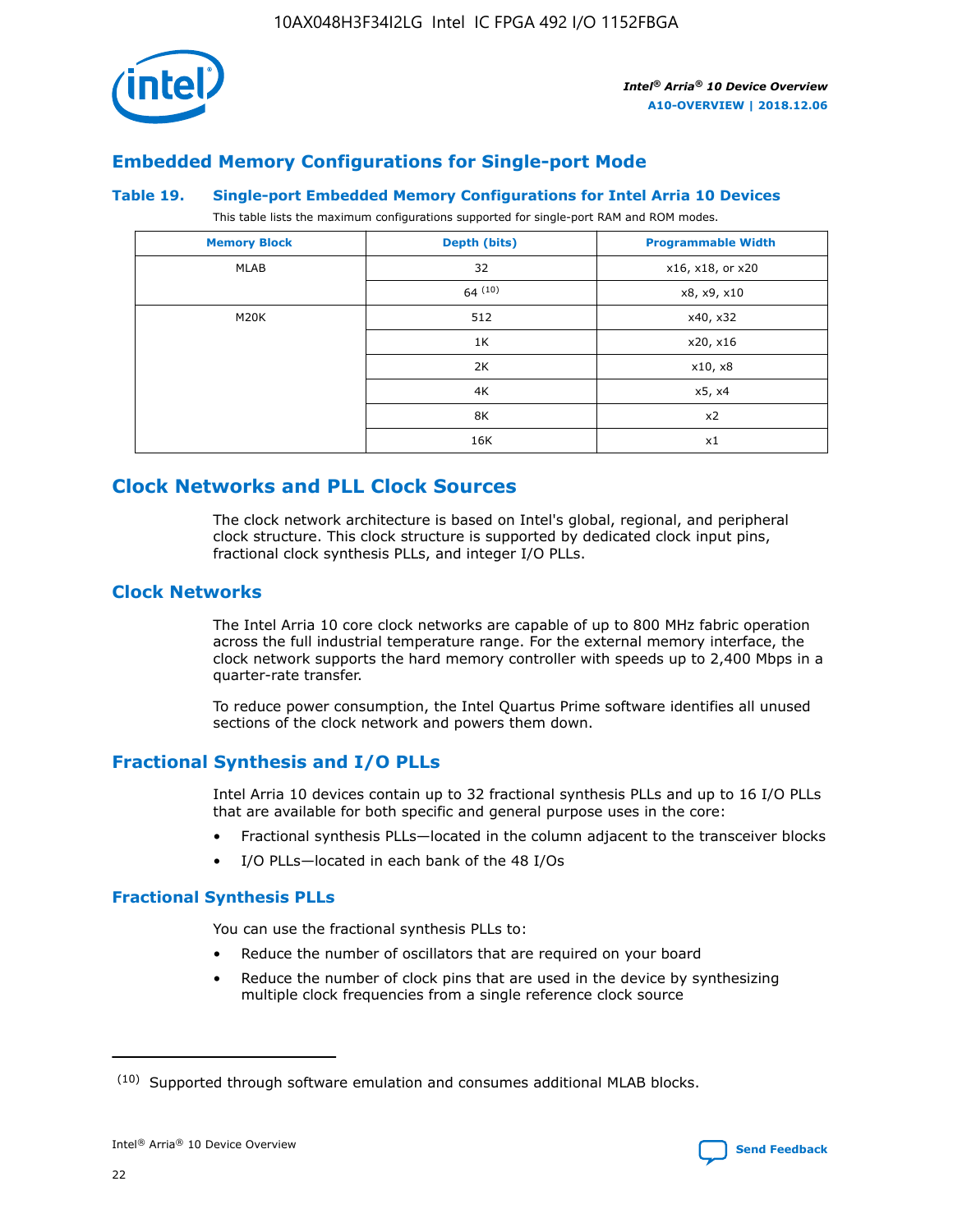

The fractional synthesis PLLs support the following features:

- Reference clock frequency synthesis for transceiver CMU and Advanced Transmit (ATX) PLLs
- Clock network delay compensation
- Zero-delay buffering
- Direct transmit clocking for transceivers
- Independently configurable into two modes:
	- Conventional integer mode equivalent to the general purpose PLL
	- Enhanced fractional mode with third order delta-sigma modulation
- PLL cascading

## **I/O PLLs**

The integer mode I/O PLLs are located in each bank of 48 I/Os. You can use the I/O PLLs to simplify the design of external memory and high-speed LVDS interfaces.

In each I/O bank, the I/O PLLs are adjacent to the hard memory controllers and LVDS SERDES. Because these PLLs are tightly coupled with the I/Os that need to use them, it makes it easier to close timing.

You can use the I/O PLLs for general purpose applications in the core such as clock network delay compensation and zero-delay buffering.

Intel Arria 10 devices support PLL-to-PLL cascading.

# **FPGA General Purpose I/O**

Intel Arria 10 devices offer highly configurable GPIOs. Each I/O bank contains 48 general purpose I/Os and a high-efficiency hard memory controller.

The following list describes the features of the GPIOs:

- Consist of 3 V I/Os for high-voltage application and LVDS I/Os for differential signaling
	- Up to two 3 V I/O banks, available in some devices, that support up to 3 V I/O standards
	- LVDS I/O banks that support up to 1.8 V I/O standards
- Support a wide range of single-ended and differential I/O interfaces
- LVDS speeds up to 1.6 Gbps
- Each LVDS pair of pins has differential input and output buffers, allowing you to configure the LVDS direction for each pair.
- Programmable bus hold and weak pull-up
- Programmable differential output voltage  $(V_{OD})$  and programmable pre-emphasis

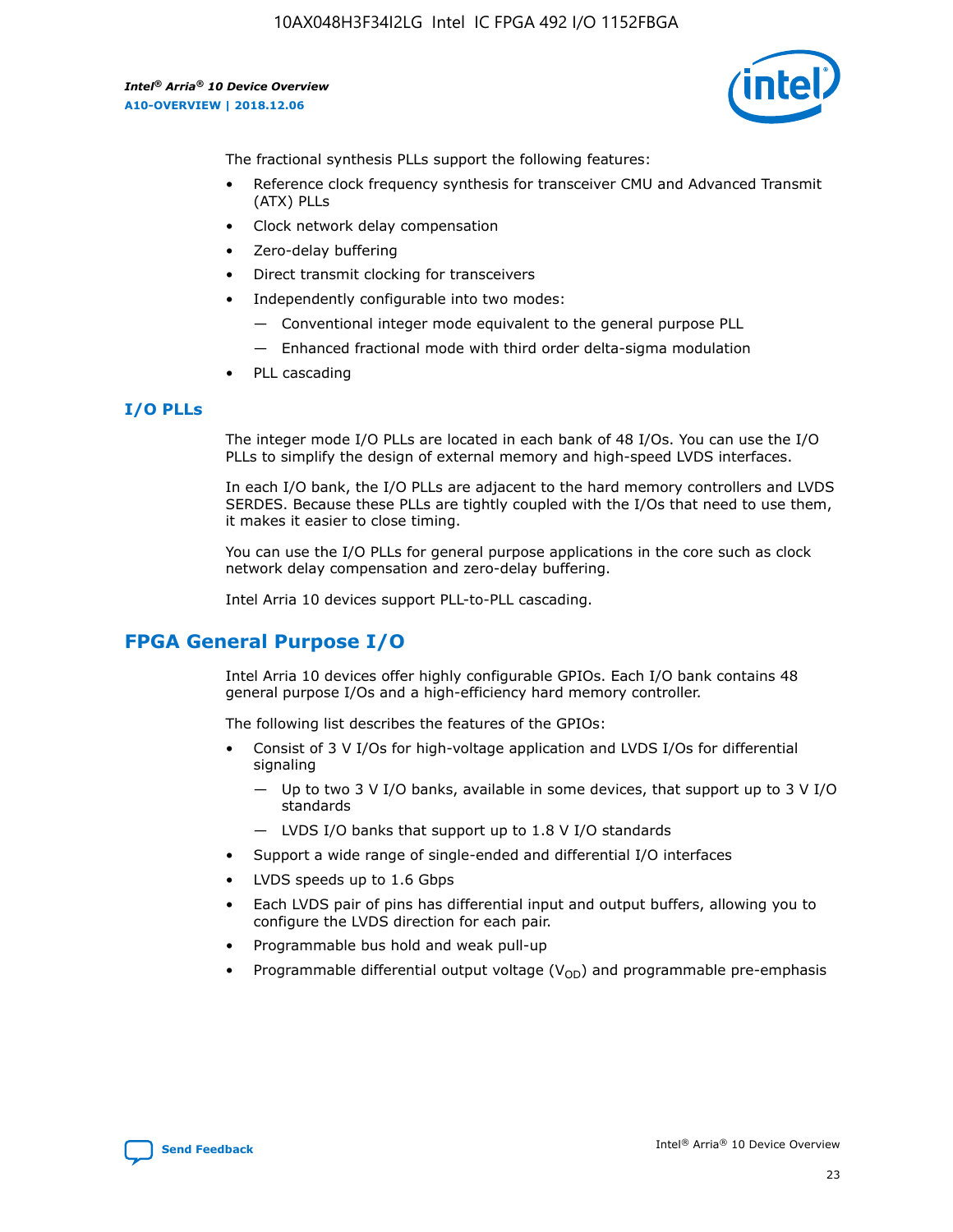

- Series (R<sub>S</sub>) and parallel (R<sub>T</sub>) on-chip termination (OCT) for all I/O banks with OCT calibration to limit the termination impedance variation
- On-chip dynamic termination that has the ability to swap between series and parallel termination, depending on whether there is read or write on a common bus for signal integrity
- Easy timing closure support using the hard read FIFO in the input register path, and delay-locked loop (DLL) delay chain with fine and coarse architecture

# **External Memory Interface**

Intel Arria 10 devices offer massive external memory bandwidth, with up to seven 32 bit DDR4 memory interfaces running at up to 2,400 Mbps. This bandwidth provides additional ease of design, lower power, and resource efficiencies of hardened highperformance memory controllers.

The memory interface within Intel Arria 10 FPGAs and SoCs delivers the highest performance and ease of use. You can configure up to a maximum width of 144 bits when using the hard or soft memory controllers. If required, you can bypass the hard memory controller and use a soft controller implemented in the user logic.

Each I/O contains a hardened DDR read/write path (PHY) capable of performing key memory interface functionality such as read/write leveling, FIFO buffering to lower latency and improve margin, timing calibration, and on-chip termination.

The timing calibration is aided by the inclusion of hard microcontrollers based on Intel's Nios® II technology, specifically tailored to control the calibration of multiple memory interfaces. This calibration allows the Intel Arria 10 device to compensate for any changes in process, voltage, or temperature either within the Intel Arria 10 device itself, or within the external memory device. The advanced calibration algorithms ensure maximum bandwidth and robust timing margin across all operating conditions.

In addition to parallel memory interfaces, Intel Arria 10 devices support serial memory technologies such as the Hybrid Memory Cube (HMC). The HMC is supported by the Intel Arria 10 high-speed serial transceivers which connect up to four HMC links, with each link running at data rates up to 15 Gbps.

### **Related Information**

#### [External Memory Interface Spec Estimator](http://www.altera.com/technology/memory/estimator/mem-emif-index.html)

Provides a parametric tool that allows you to find and compare the performance of the supported external memory interfaces in IntelFPGAs.

## **Memory Standards Supported by Intel Arria 10 Devices**

The I/Os are designed to provide high performance support for existing and emerging external memory standards.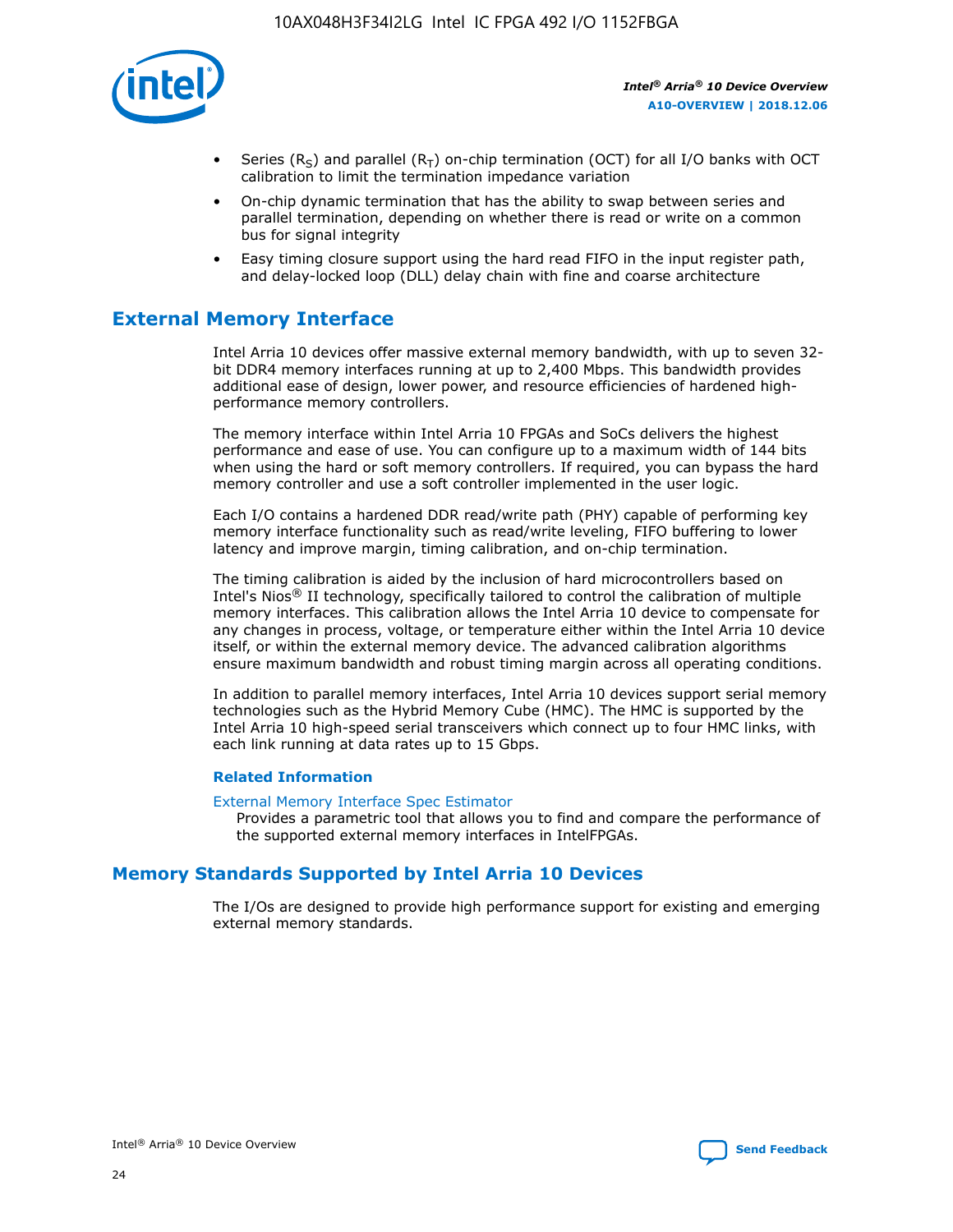

#### **Table 20. Memory Standards Supported by the Hard Memory Controller**

This table lists the overall capability of the hard memory controller. For specific details, refer to the External Memory Interface Spec Estimator and Intel Arria 10 Device Datasheet.

| <b>Memory Standard</b> | <b>Rate Support</b> | <b>Ping Pong PHY Support</b> | <b>Maximum Frequency</b><br>(MHz) |
|------------------------|---------------------|------------------------------|-----------------------------------|
| <b>DDR4 SDRAM</b>      | Quarter rate        | Yes                          | 1,067                             |
|                        |                     |                              | 1,200                             |
| DDR3 SDRAM             | Half rate           | Yes                          | 533                               |
|                        |                     |                              | 667                               |
|                        | Quarter rate        | Yes                          | 1,067                             |
|                        |                     |                              | 1,067                             |
| <b>DDR3L SDRAM</b>     | Half rate           | Yes                          | 533                               |
|                        |                     |                              | 667                               |
|                        | Quarter rate        | Yes                          | 933                               |
|                        |                     |                              | 933                               |
| LPDDR3 SDRAM           | Half rate           |                              | 533                               |
|                        | Quarter rate        |                              | 800                               |

#### **Table 21. Memory Standards Supported by the Soft Memory Controller**

| <b>Memory Standard</b>      | <b>Rate Support</b> | <b>Maximum Frequency</b><br>(MHz) |
|-----------------------------|---------------------|-----------------------------------|
| <b>RLDRAM 3 (11)</b>        | Quarter rate        | 1,200                             |
| ODR IV SRAM <sup>(11)</sup> | Quarter rate        | 1,067                             |
| <b>ODR II SRAM</b>          | Full rate           | 333                               |
|                             | Half rate           | 633                               |
| <b>ODR II+ SRAM</b>         | Full rate           | 333                               |
|                             | Half rate           | 633                               |
| <b>ODR II+ Xtreme SRAM</b>  | Full rate           | 333                               |
|                             | Half rate           | 633                               |

#### **Table 22. Memory Standards Supported by the HPS Hard Memory Controller**

The hard processor system (HPS) is available in Intel Arria 10 SoC devices only.

| <b>Memory Standard</b> | <b>Rate Support</b> | <b>Maximum Frequency</b><br>(MHz) |
|------------------------|---------------------|-----------------------------------|
| <b>DDR4 SDRAM</b>      | Half rate           | 1,200                             |
| <b>DDR3 SDRAM</b>      | Half rate           | 1,067                             |
| <b>DDR3L SDRAM</b>     | Half rate           | 933                               |

<sup>(11)</sup> Intel Arria 10 devices support this external memory interface using hard PHY with soft memory controller.

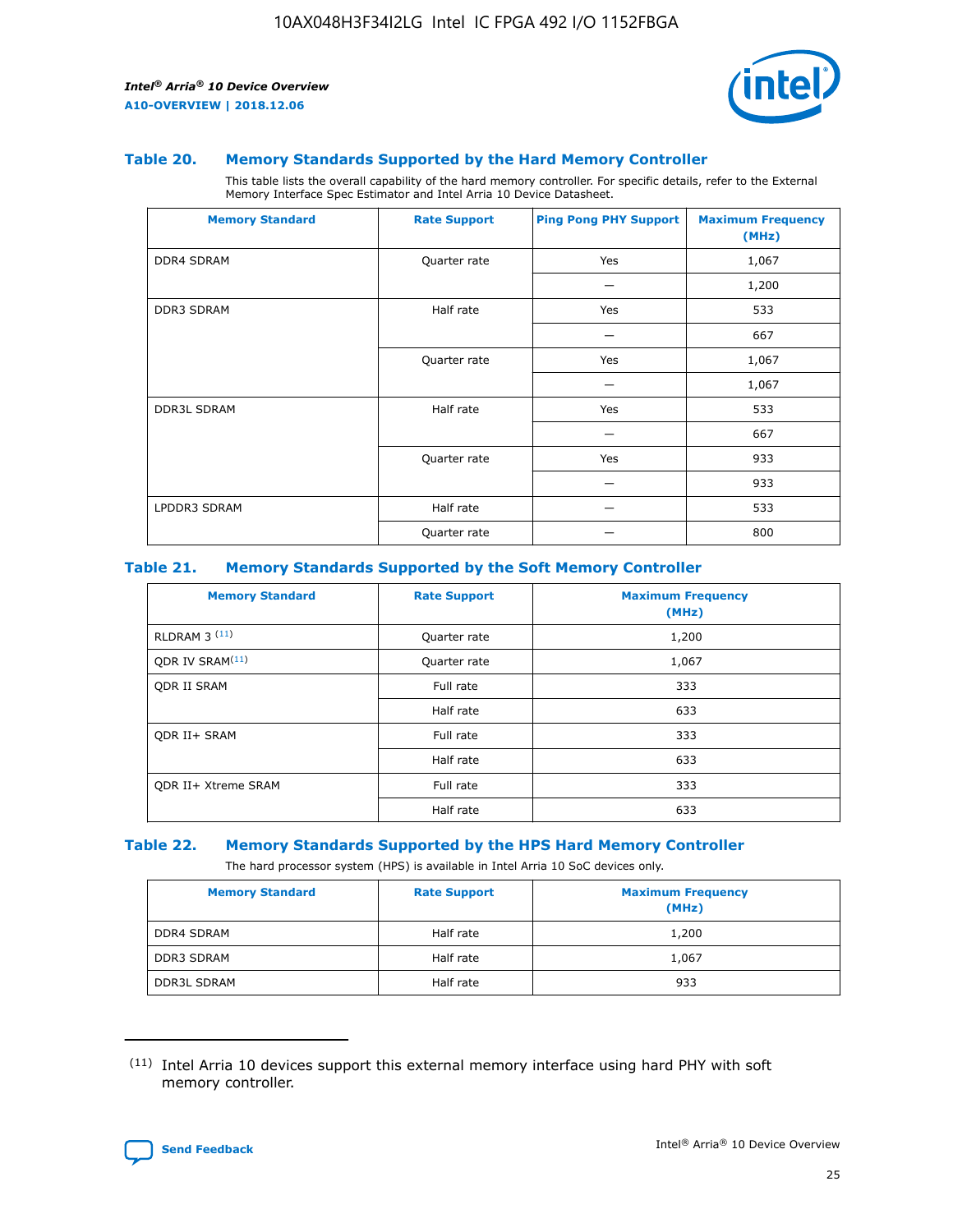

### **Related Information**

#### [Intel Arria 10 Device Datasheet](https://www.intel.com/content/www/us/en/programmable/documentation/mcn1413182292568.html#mcn1413182153340)

Lists the memory interface performance according to memory interface standards, rank or chip select configurations, and Intel Arria 10 device speed grades.

# **PCIe Gen1, Gen2, and Gen3 Hard IP**

Intel Arria 10 devices contain PCIe hard IP that is designed for performance and ease-of-use:

- Includes all layers of the PCIe stack—transaction, data link and physical layers.
- Supports PCIe Gen3, Gen2, and Gen1 Endpoint and Root Port in x1, x2, x4, or x8 lane configuration.
- Operates independently from the core logic—optional configuration via protocol (CvP) allows the PCIe link to power up and complete link training in less than 100 ms while the Intel Arria 10 device completes loading the programming file for the rest of the FPGA.
- Provides added functionality that makes it easier to support emerging features such as Single Root I/O Virtualization (SR-IOV) and optional protocol extensions.
- Provides improved end-to-end datapath protection using ECC.
- Supports FPGA configuration via protocol (CvP) using PCIe at Gen3, Gen2, or Gen1 speed.

#### **Related Information**

PCS Features on page 30

# **Enhanced PCS Hard IP for Interlaken and 10 Gbps Ethernet**

## **Interlaken Support**

The Intel Arria 10 enhanced PCS hard IP provides integrated Interlaken PCS supporting rates up to 25.8 Gbps per lane.

The Interlaken PCS is based on the proven functionality of the PCS developed for Intel's previous generation FPGAs, which demonstrated interoperability with Interlaken ASSP vendors and third-party IP suppliers. The Interlaken PCS is present in every transceiver channel in Intel Arria 10 devices.

### **Related Information**

PCS Features on page 30

## **10 Gbps Ethernet Support**

The Intel Arria 10 enhanced PCS hard IP supports 10GBASE-R PCS compliant with IEEE 802.3 10 Gbps Ethernet (10GbE). The integrated hard IP support for 10GbE and the 10 Gbps transceivers save external PHY cost, board space, and system power.

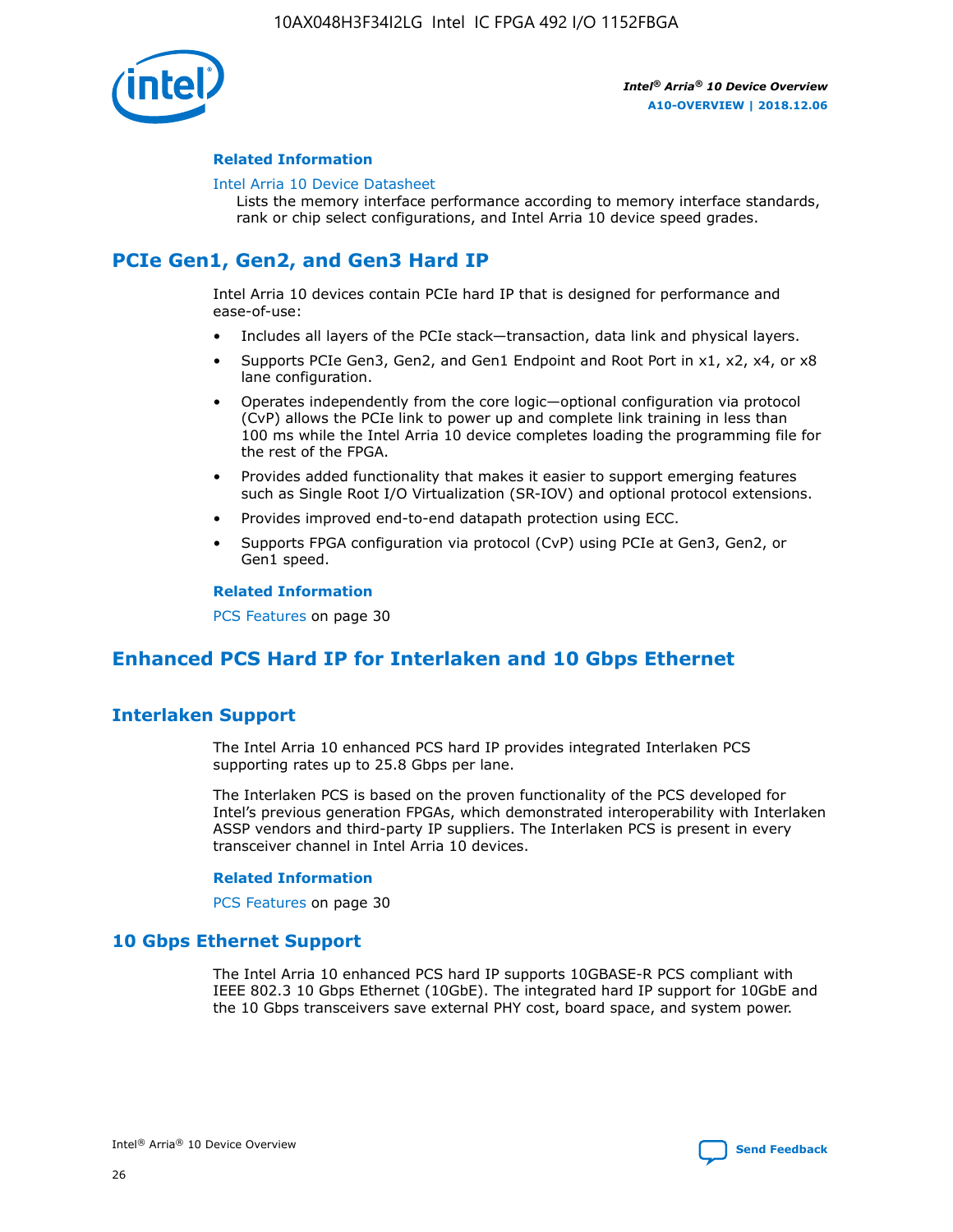

The scalable hard IP supports multiple independent 10GbE ports while using a single PLL for all the 10GBASE-R PCS instantiations, which saves on core logic resources and clock networks:

- Simplifies multiport 10GbE systems compared to XAUI interfaces that require an external XAUI-to-10G PHY.
- Incorporates Electronic Dispersion Compensation (EDC), which enables direct connection to standard 10 Gbps XFP and SFP+ pluggable optical modules.
- Supports backplane Ethernet applications and includes a hard 10GBASE-KR Forward Error Correction (FEC) circuit that you can use for 10 Gbps and 40 Gbps applications.

The 10 Gbps Ethernet PCS hard IP and 10GBASE-KR FEC are present in every transceiver channel.

#### **Related Information**

PCS Features on page 30

# **Low Power Serial Transceivers**

Intel Arria 10 FPGAs and SoCs include lowest power transceivers that deliver high bandwidth, throughput and low latency.

Intel Arria 10 devices deliver the industry's lowest power consumption per transceiver channel:

- 12.5 Gbps transceivers at as low as 242 mW
- 10 Gbps transceivers at as low as 168 mW
- 6 Gbps transceivers at as low as 117 mW

Intel Arria 10 transceivers support various data rates according to application:

- Chip-to-chip and chip-to-module applications—from 1 Gbps up to 25.8 Gbps
- Long reach and backplane applications—from 1 Gbps up to 12.5 with advanced adaptive equalization
- Critical power sensitive applications—from 1 Gbps up to 11.3 Gbps using lower power modes

The combination of 20 nm process technology and architectural advances provide the following benefits:

- Significant reduction in die area and power consumption
- Increase of up to two times in transceiver I/O density compared to previous generation devices while maintaining optimal signal integrity
- Up to 72 total transceiver channels—you can configure up to 6 of these channels to run as fast as 25.8 Gbps
- All channels feature continuous data rate support up to the maximum rated speed

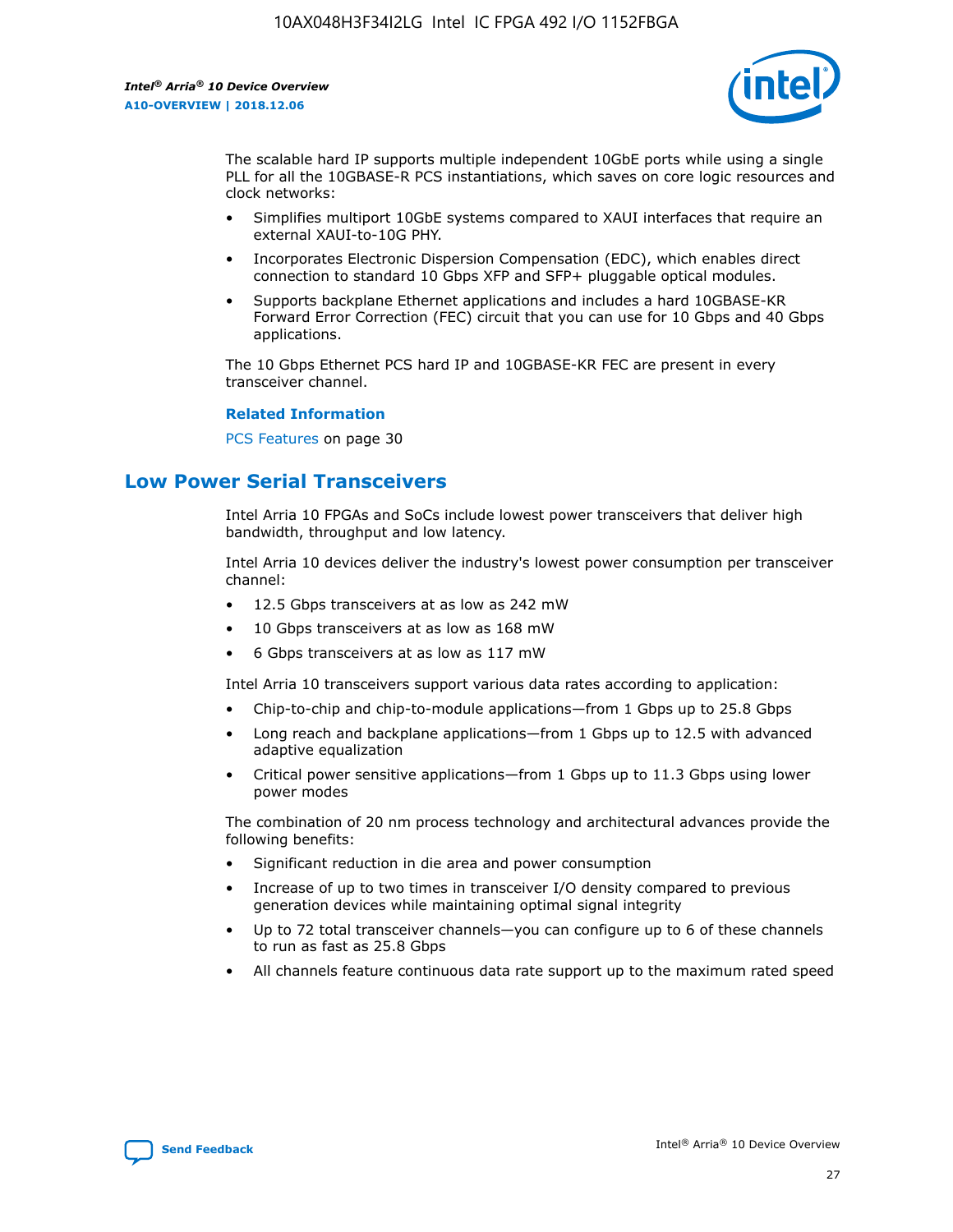

# **Figure 6. Intel Arria 10 Transceiver Block Architecture**



## **Transceiver Channels**

All transceiver channels feature a dedicated Physical Medium Attachment (PMA) and a hardened Physical Coding Sublayer (PCS).

- The PMA provides primary interfacing capabilities to physical channels.
- The PCS typically handles encoding/decoding, word alignment, and other preprocessing functions before transferring data to the FPGA core fabric.

A transceiver channel consists of a PMA and a PCS block. Most transceiver banks have 6 channels. There are some transceiver banks that contain only 3 channels.

A wide variety of bonded and non-bonded data rate configurations is possible using a highly configurable clock distribution network. Up to 80 independent transceiver data rates can be configured.

The following figures are graphical representations of top views of the silicon die, which correspond to reverse views for flip chip packages. Different Intel Arria 10 devices may have different floorplans than the ones shown in the figures.

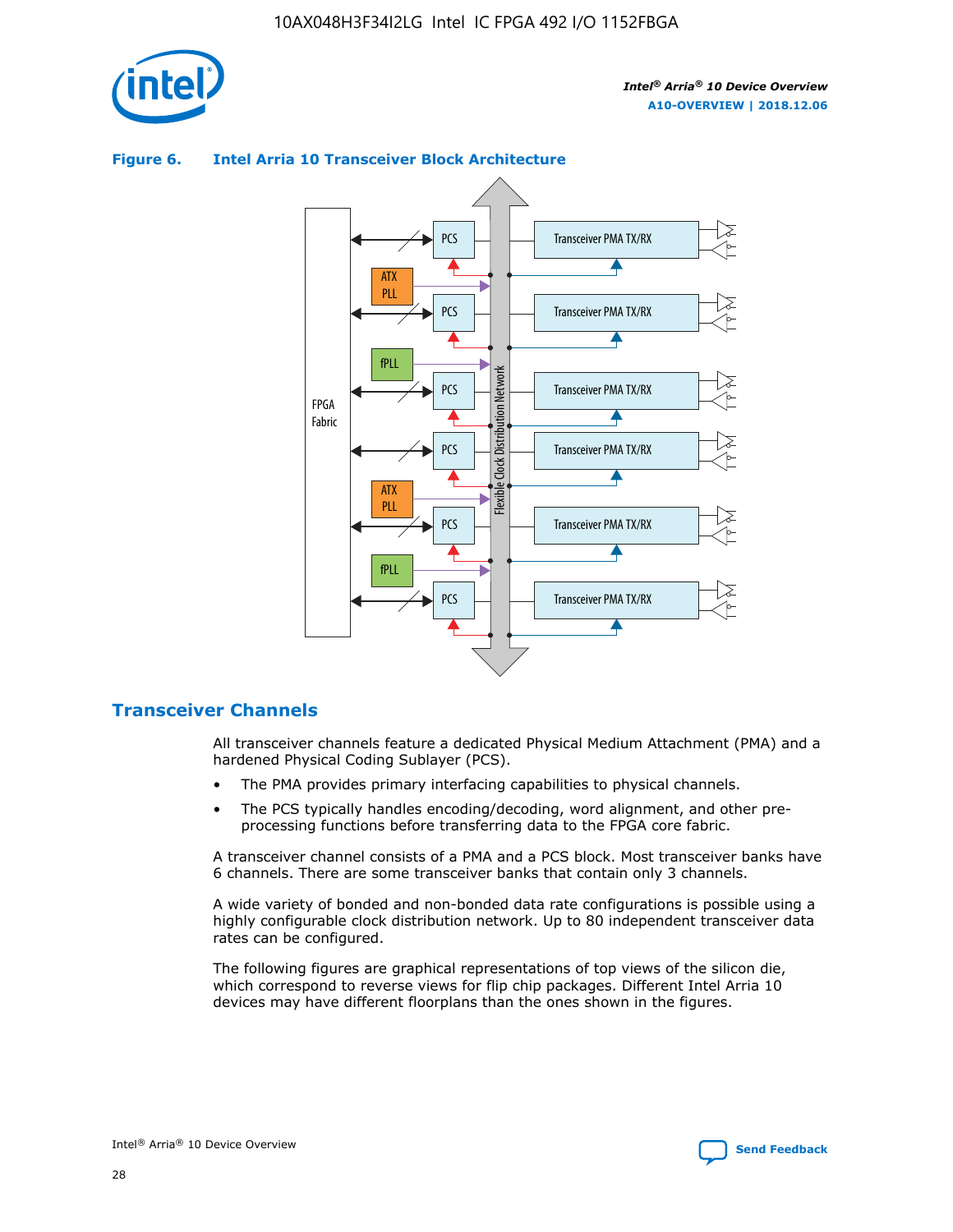

## **Figure 7. Device Chip Overview for Intel Arria 10 GX and GT Devices**



### **PMA Features**

Intel Arria 10 transceivers provide exceptional signal integrity at data rates up to 25.8 Gbps. Clocking options include ultra-low jitter ATX PLLs (LC tank based), clock multiplier unit (CMU) PLLs, and fractional PLLs.

Hard PCS Hard PCS Hard PCS Hard PCS Hard PCS

ATX (LC) Transmi PLL fPLL ATX (LC) **Transmit** PLL

Transceiver PMA Transceiver PMA Transceiver PMA

Transceiver Clock Networks

Transceiver PMA Transceiver PMA

Unused transceiver chann can be used as additional transceiver transmit PLLs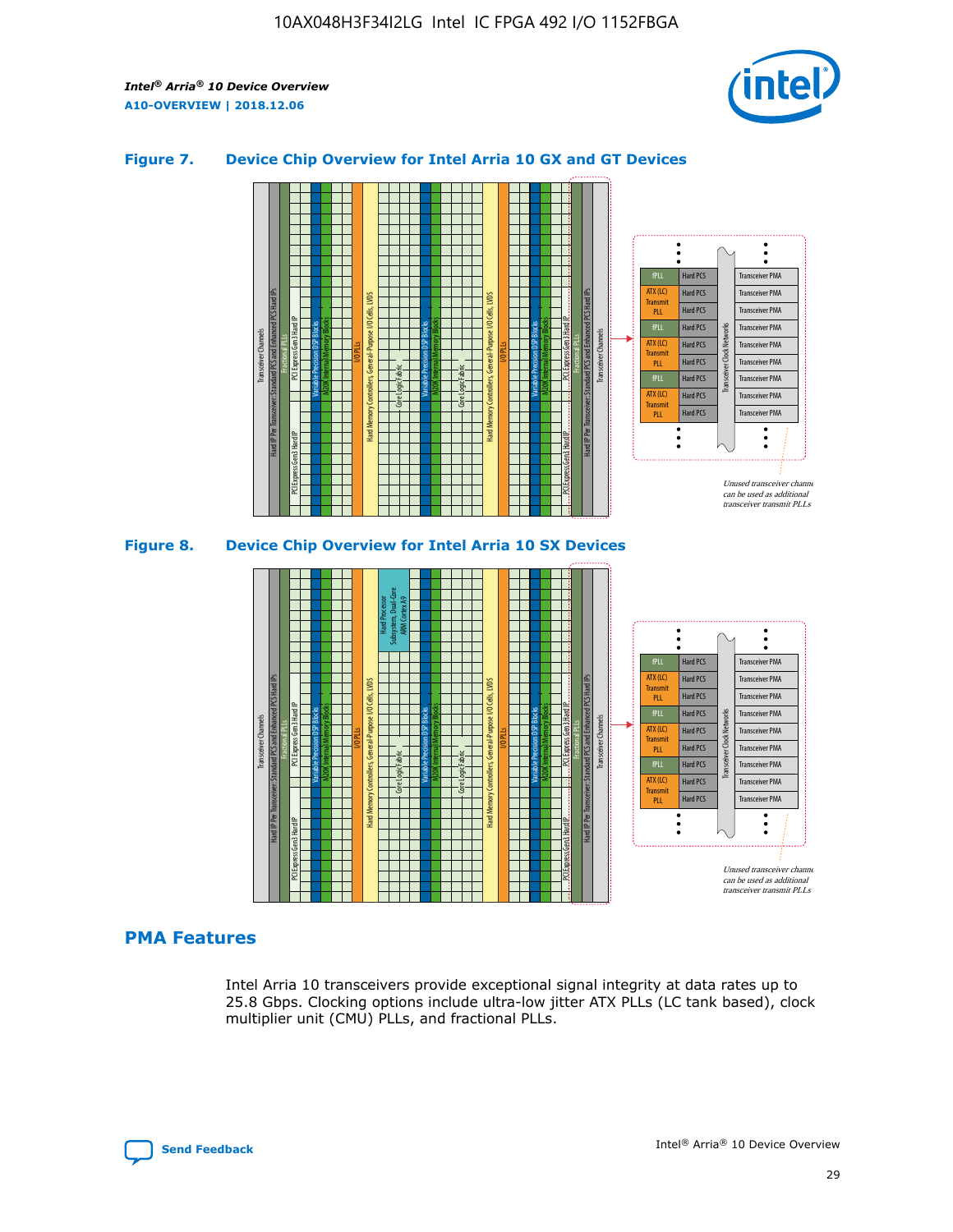

Each transceiver channel contains a channel PLL that can be used as the CMU PLL or clock data recovery (CDR) PLL. In CDR mode, the channel PLL recovers the receiver clock and data in the transceiver channel. Up to 80 independent data rates can be configured on a single Intel Arria 10 device.

## **Table 23. PMA Features of the Transceivers in Intel Arria 10 Devices**

| <b>Feature</b>                                             | <b>Capability</b>                                                                                                                                                                                                             |
|------------------------------------------------------------|-------------------------------------------------------------------------------------------------------------------------------------------------------------------------------------------------------------------------------|
| Chip-to-Chip Data Rates                                    | 1 Gbps to 17.4 Gbps (Intel Arria 10 GX devices)<br>1 Gbps to 25.8 Gbps (Intel Arria 10 GT devices)                                                                                                                            |
| Backplane Support                                          | Drive backplanes at data rates up to 12.5 Gbps                                                                                                                                                                                |
| Optical Module Support                                     | SFP+/SFP, XFP, CXP, QSFP/QSFP28, CFP/CFP2/CFP4                                                                                                                                                                                |
| Cable Driving Support                                      | SFP+ Direct Attach, PCI Express over cable, eSATA                                                                                                                                                                             |
| Transmit Pre-Emphasis                                      | 4-tap transmit pre-emphasis and de-emphasis to compensate for system channel loss                                                                                                                                             |
| Continuous Time Linear<br>Equalizer (CTLE)                 | Dual mode, high-gain, and high-data rate, linear receive equalization to compensate for<br>system channel loss                                                                                                                |
| Decision Feedback Equalizer<br>(DFE)                       | 7-fixed and 4-floating tap DFE to equalize backplane channel loss in the presence of<br>crosstalk and noisy environments                                                                                                      |
| Variable Gain Amplifier                                    | Optimizes the signal amplitude prior to the CDR sampling and operates in fixed and<br>adaptive modes                                                                                                                          |
| Altera Digital Adaptive<br>Parametric Tuning (ADAPT)       | Fully digital adaptation engine to automatically adjust all link equalization parameters-<br>including CTLE, DFE, and variable gain amplifier blocks—that provide optimal link margin<br>without intervention from user logic |
| Precision Signal Integrity<br>Calibration Engine (PreSICE) | Hardened calibration controller to quickly calibrate all transceiver control parameters on<br>power-up, which provides the optimal signal integrity and jitter performance                                                    |
| Advanced Transmit (ATX)<br><b>PLL</b>                      | Low jitter ATX (LC tank based) PLLs with continuous tuning range to cover a wide range of<br>standard and proprietary protocols                                                                                               |
| <b>Fractional PLLs</b>                                     | On-chip fractional frequency synthesizers to replace on-board crystal oscillators and reduce<br>system cost                                                                                                                   |
| Digitally Assisted Analog<br><b>CDR</b>                    | Superior jitter tolerance with fast lock time                                                                                                                                                                                 |
| Dynamic Partial<br>Reconfiguration                         | Allows independent control of the Avalon memory-mapped interface of each transceiver<br>channel for the highest transceiver flexibility                                                                                       |
| Multiple PCS-PMA and PCS-<br>PLD interface widths          | 8-, 10-, 16-, 20-, 32-, 40-, or 64-bit interface widths for flexibility of deserialization width,<br>encoding, and reduced latency                                                                                            |

## **PCS Features**

This table summarizes the Intel Arria 10 transceiver PCS features. You can use the transceiver PCS to support a wide range of protocols ranging from 1 Gbps to 25.8 Gbps.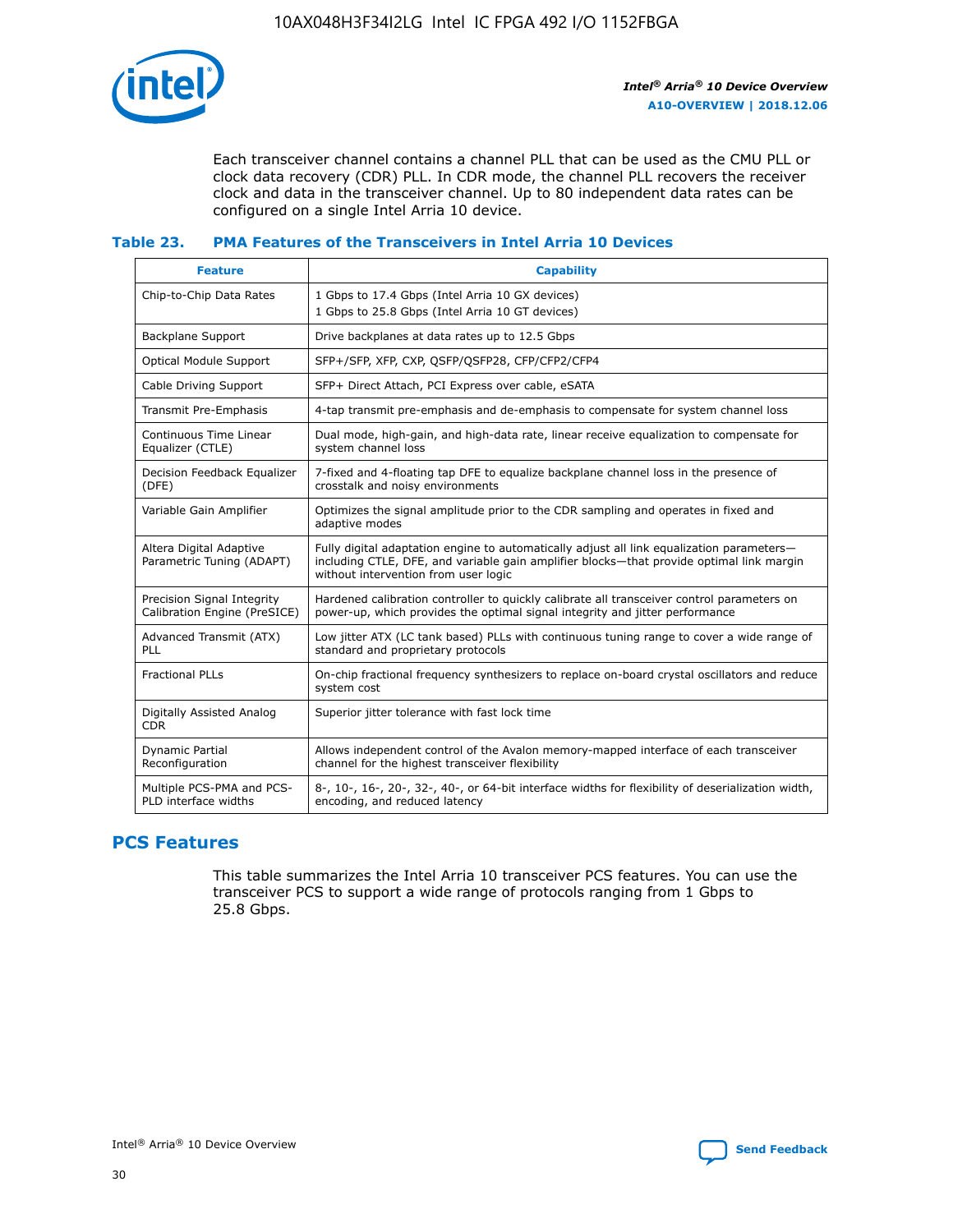

| <b>PCS</b>    | <b>Description</b>                                                                                                                                                                                                                                                                                                                                                                                             |
|---------------|----------------------------------------------------------------------------------------------------------------------------------------------------------------------------------------------------------------------------------------------------------------------------------------------------------------------------------------------------------------------------------------------------------------|
| Standard PCS  | Operates at a data rate up to 12 Gbps<br>Supports protocols such as PCI-Express, CPRI 4.2+, GigE, IEEE 1588 in Hard PCS<br>Implements other protocols using Basic/Custom (Standard PCS) transceiver<br>configuration rules.                                                                                                                                                                                    |
| Enhanced PCS  | Performs functions common to most serial data industry standards, such as word<br>alignment, encoding/decoding, and framing, before data is sent or received off-chip<br>through the PMA<br>• Handles data transfer to and from the FPGA fabric<br>Handles data transfer internally to and from the PMA<br>Provides frequency compensation<br>Performs channel bonding for multi-channel low skew applications |
| PCIe Gen3 PCS | Supports the seamless switching of Data and Clock between the Gen1, Gen2, and Gen3<br>data rates<br>Provides support for PIPE 3.0 features<br>Supports the PIPE interface with the Hard IP enabled, as well as with the Hard IP<br>bypassed                                                                                                                                                                    |

#### **Related Information**

- PCIe Gen1, Gen2, and Gen3 Hard IP on page 26
- Interlaken Support on page 26
- 10 Gbps Ethernet Support on page 26

## **PCS Protocol Support**

This table lists some of the protocols supported by the Intel Arria 10 transceiver PCS. For more information about the blocks in the transmitter and receiver data paths, refer to the related information.

| <b>Protocol</b>                                 | <b>Data Rate</b><br>(Gbps) | <b>Transceiver IP</b>       | <b>PCS Support</b>                      |
|-------------------------------------------------|----------------------------|-----------------------------|-----------------------------------------|
| PCIe Gen3 x1, x2, x4, x8                        | 8.0                        | Native PHY (PIPE)           | Standard PCS and PCIe<br>Gen3 PCS       |
| PCIe Gen2 x1, x2, x4, x8                        | 5.0                        | Native PHY (PIPE)           | <b>Standard PCS</b>                     |
| PCIe Gen1 x1, x2, x4, x8                        | 2.5                        | Native PHY (PIPE)           | Standard PCS                            |
| 1000BASE-X Gigabit Ethernet                     | 1.25                       | Native PHY                  | <b>Standard PCS</b>                     |
| 1000BASE-X Gigabit Ethernet with<br>IEEE 1588v2 | 1.25                       | Native PHY                  | Standard PCS                            |
| 10GBASE-R                                       | 10.3125                    | Native PHY                  | Enhanced PCS                            |
| 10GBASE-R with IEEE 1588v2                      | 10.3125                    | Native PHY                  | <b>Enhanced PCS</b>                     |
| 10GBASE-R with KR FEC                           | 10.3125                    | Native PHY                  | Enhanced PCS                            |
| 10GBASE-KR and 1000BASE-X                       | 10.3125                    | 1G/10GbE and 10GBASE-KR PHY | Standard PCS and<br><b>Enhanced PCS</b> |
| Interlaken (CEI-6G/11G)                         | 3.125 to 17.4              | Native PHY                  | <b>Enhanced PCS</b>                     |
| SFI-S/SFI-5.2                                   | 11.2                       | Native PHY                  | <b>Enhanced PCS</b>                     |
| 10G SDI                                         | 10.692                     | Native PHY                  | Enhanced PCS                            |
|                                                 |                            |                             | continued                               |

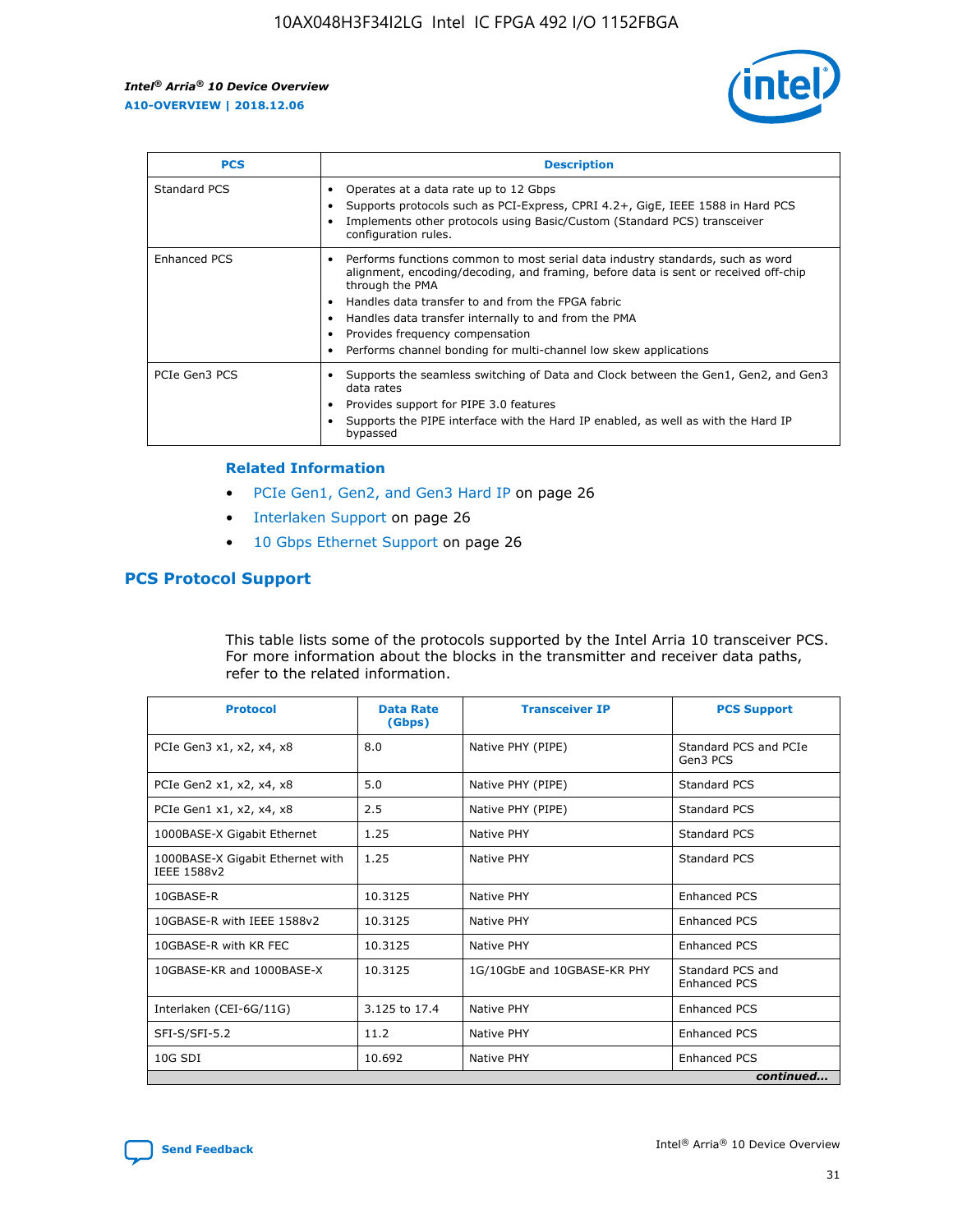

| <b>Protocol</b>      | <b>Data Rate</b><br>(Gbps) | <b>Transceiver IP</b> | <b>PCS Support</b> |
|----------------------|----------------------------|-----------------------|--------------------|
| CPRI 6.0 (64B/66B)   | 0.6144 to<br>10.1376       | Native PHY            | Enhanced PCS       |
| CPRI 4.2 (8B/10B)    | $0.6144$ to<br>9.8304      | Native PHY            | Standard PCS       |
| OBSAI RP3 v4.2       | 0.6144 to 6.144            | Native PHY            | Standard PCS       |
| SD-SDI/HD-SDI/3G-SDI | $0.143(12)$ to<br>2.97     | Native PHY            | Standard PCS       |

## **Related Information**

#### [Intel Arria 10 Transceiver PHY User Guide](https://www.intel.com/content/www/us/en/programmable/documentation/nik1398707230472.html#nik1398707091164)

Provides more information about the supported transceiver protocols and PHY IP, the PMA architecture, and the standard, enhanced, and PCIe Gen3 PCS architecture.

# **SoC with Hard Processor System**

Each SoC device combines an FPGA fabric and a hard processor system (HPS) in a single device. This combination delivers the flexibility of programmable logic with the power and cost savings of hard IP in these ways:

- Reduces board space, system power, and bill of materials cost by eliminating a discrete embedded processor
- Allows you to differentiate the end product in both hardware and software, and to support virtually any interface standard
- Extends the product life and revenue through in-field hardware and software updates

 $(12)$  The 0.143 Gbps data rate is supported using oversampling of user logic that you must implement in the FPGA fabric.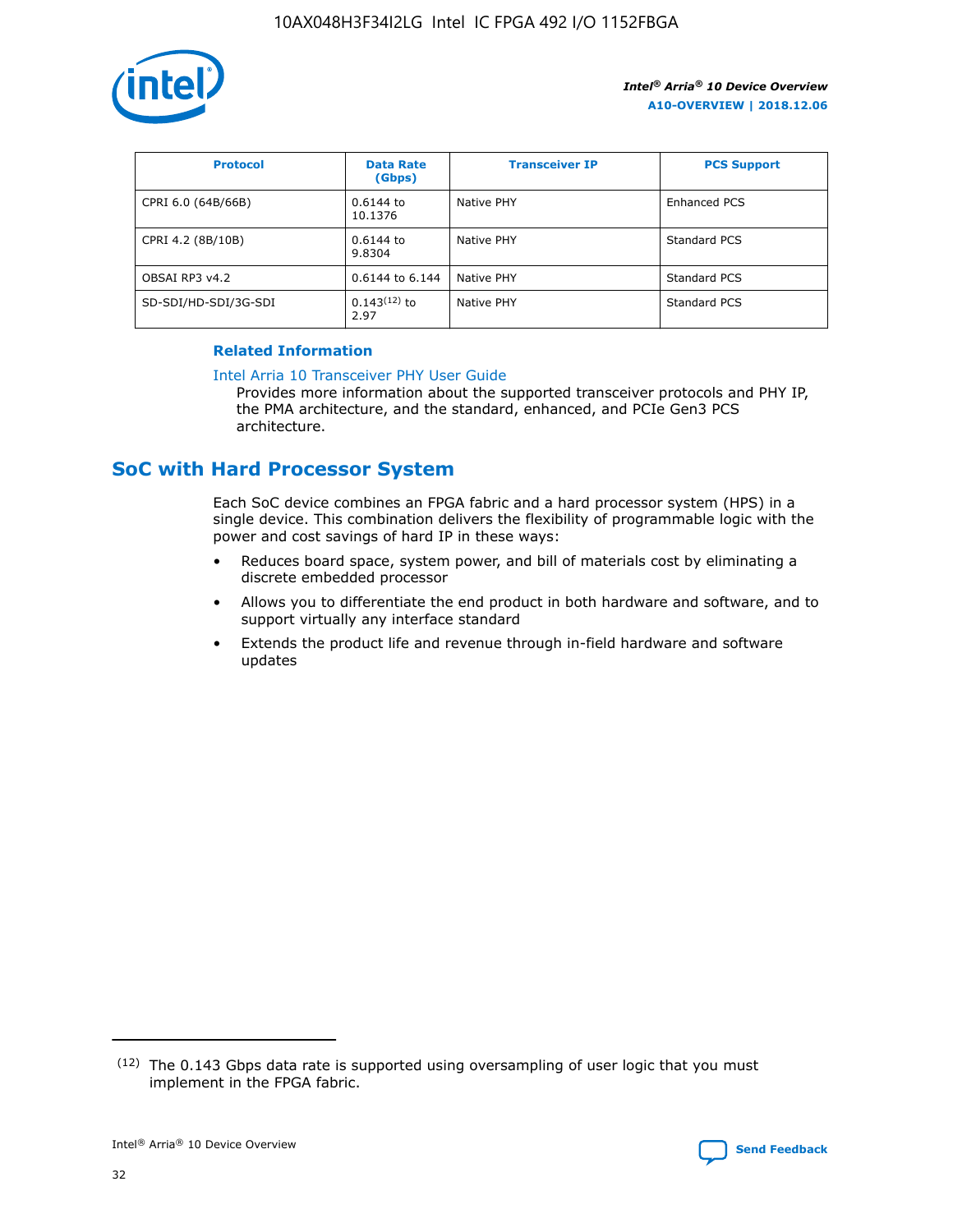

#### **Figure 9. HPS Block Diagram**

This figure shows a block diagram of the HPS with the dual ARM Cortex-A9 MPCore processor.



## **Key Advantages of 20-nm HPS**

The 20-nm HPS strikes a balance between enabling maximum software compatibility with 28-nm SoCs while still improving upon the 28-nm HPS architecture. These improvements address the requirements of the next generation target markets such as wireless and wireline communications, compute and storage equipment, broadcast and military in terms of performance, memory bandwidth, connectivity via backplane and security.

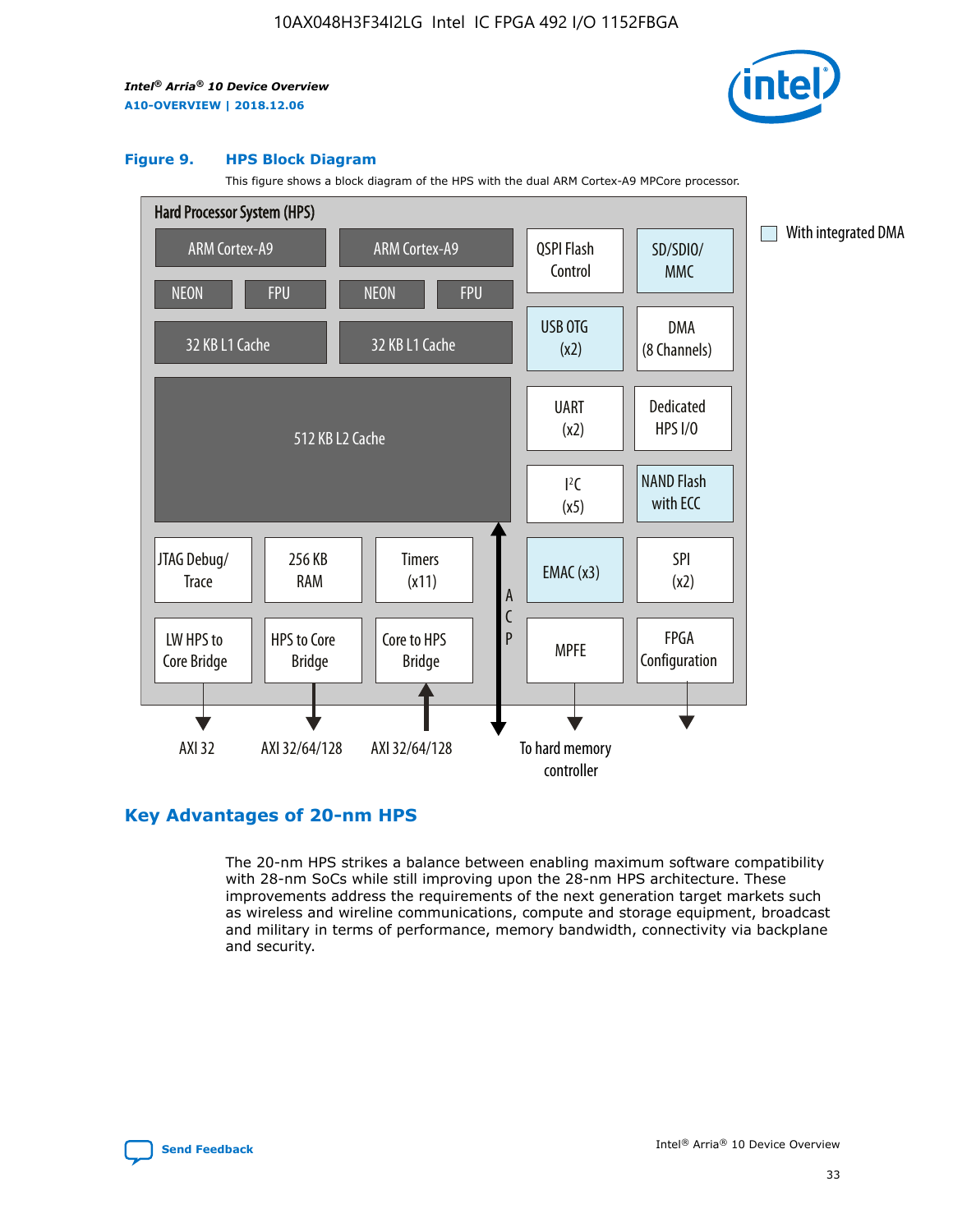

## **Table 24. Improvements in 20 nm HPS**

This table lists the key improvements of the 20 nm HPS compared to the 28 nm HPS.

| <b>Advantages/</b><br><b>Improvements</b>                   | <b>Description</b>                                                                                                                                                                                                                                                                                                                                                                                                                                                                                                                                                                                                                                                                                                                                                                                                                                                                                                      |
|-------------------------------------------------------------|-------------------------------------------------------------------------------------------------------------------------------------------------------------------------------------------------------------------------------------------------------------------------------------------------------------------------------------------------------------------------------------------------------------------------------------------------------------------------------------------------------------------------------------------------------------------------------------------------------------------------------------------------------------------------------------------------------------------------------------------------------------------------------------------------------------------------------------------------------------------------------------------------------------------------|
| Increased performance and<br>overdrive capability           | While the nominal processor frequency is 1.2 GHz, the 20 nm HPS offers an "overdrive"<br>feature which enables a higher processor operating frequency. This requires a higher supply<br>voltage value that is unique to the HPS and may require a separate regulator.                                                                                                                                                                                                                                                                                                                                                                                                                                                                                                                                                                                                                                                   |
| Increased processor memory<br>bandwidth and DDR4<br>support | Up to 64-bit DDR4 memory at 2,400 Mbps support is available for the processor. The hard<br>memory controller for the HPS comprises a multi-port front end that manages connections<br>to a single port memory controller. The multi-port front end allows logic core and the HPS<br>to share ports and thereby the available bandwidth of the memory controller.                                                                                                                                                                                                                                                                                                                                                                                                                                                                                                                                                        |
| Flexible I/O sharing                                        | An advanced I/O pin muxing scheme allows improved sharing of I/O between the HPS and<br>the core logic. The following types of I/O are available for SoC:<br>17 dedicated I/Os-physically located inside the HPS block and are not accessible to<br>logic within the core. The 17 dedicated I/Os are used for HPS clock, resets, and<br>interfacing with boot devices, QSPI, and SD/MMC.<br>48 direct shared I/O-located closest to the HPS block and are ideal for high speed HPS<br>peripherals such as EMAC, USB, and others. There is one bank of 48 I/Os that supports<br>direct sharing where the 48 I/Os can be shared 12 I/Os at a time.<br>Standard (shared) I/O-all standard I/Os can be shared by the HPS peripherals and any<br>logic within the core. For designs where more than 48 I/Os are required to fully use all<br>the peripherals in the HPS, these I/Os can be connected through the core logic. |
| <b>EMAC</b> core                                            | Three EMAC cores are available in the HPS. The EMAC cores enable an application to<br>support two redundant Ethernet connections; for example, backplane, or two EMAC cores<br>for managing IEEE 1588 time stamp information while allowing a third EMAC core for debug<br>and configuration. All three EMACs can potentially share the same time stamps, simplifying<br>the 1588 time stamping implementation. A new serial time stamp interface allows core<br>logic to access and read the time stamp values. The integrated EMAC controllers can be<br>connected to external Ethernet PHY through the provided MDIO or I <sup>2</sup> C interface.                                                                                                                                                                                                                                                                  |
| On-chip memory                                              | The on-chip memory is updated to 256 KB support and can support larger data sets and<br>real time algorithms.                                                                                                                                                                                                                                                                                                                                                                                                                                                                                                                                                                                                                                                                                                                                                                                                           |
| <b>ECC</b> enhancements                                     | Improvements in L2 Cache ECC management allow identification of errors down to the<br>address level. ECC enhancements also enable improved error injection and status reporting<br>via the introduction of new memory mapped access to syndrome and data signals.                                                                                                                                                                                                                                                                                                                                                                                                                                                                                                                                                                                                                                                       |
| HPS to FPGA Interconnect<br>Backbone                        | Although the HPS and the Logic Core can operate independently, they are tightly coupled<br>via a high-bandwidth system interconnect built from high-performance ARM AMBA AXI bus<br>bridges. IP bus masters in the FPGA fabric have access to HPS bus slaves via the FPGA-to-<br>HPS interconnect. Similarly, HPS bus masters have access to bus slaves in the core fabric<br>via the HPS-to-FPGA bridge. Both bridges are AMBA AXI-3 compliant and support<br>simultaneous read and write transactions. Up to three masters within the core fabric can<br>share the HPS SDRAM controller with the processor. Additionally, the processor can be used<br>to configure the core fabric under program control via a dedicated 32-bit configuration port.                                                                                                                                                                  |
| FPGA configuration and HPS<br>booting                       | The FPGA fabric and HPS in the SoCs are powered independently. You can reduce the clock<br>frequencies or gate the clocks to reduce dynamic power.<br>You can configure the FPGA fabric and boot the HPS independently, in any order, providing<br>you with more design flexibility.                                                                                                                                                                                                                                                                                                                                                                                                                                                                                                                                                                                                                                    |
| Security                                                    | New security features have been introduced for anti-tamper management, secure boot,<br>encryption (AES), and authentication (SHA).                                                                                                                                                                                                                                                                                                                                                                                                                                                                                                                                                                                                                                                                                                                                                                                      |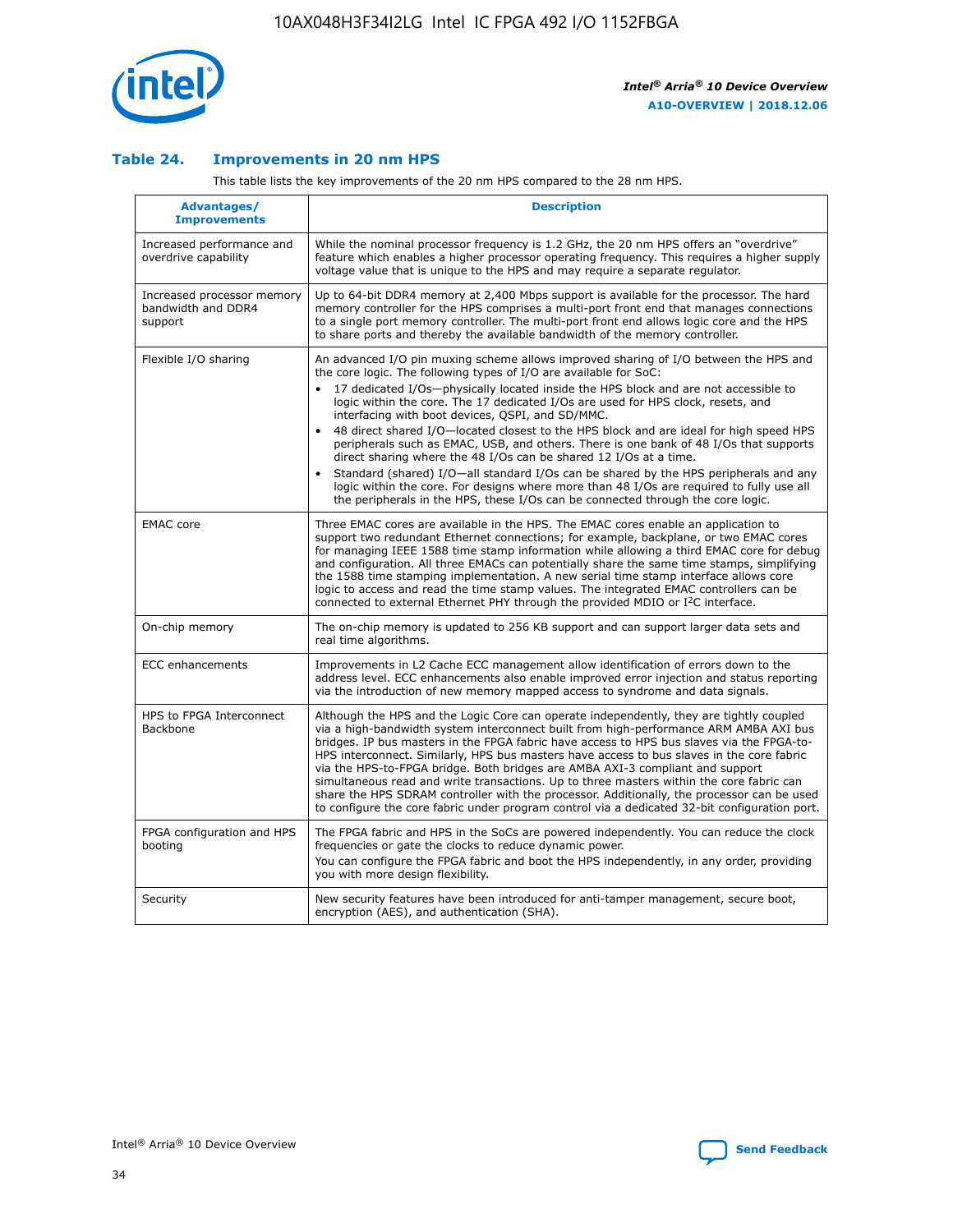

## **Features of the HPS**

The HPS has the following features:

- 1.2-GHz, dual-core ARM Cortex-A9 MPCore processor with up to 1.5-GHz via overdrive
	- ARMv7-A architecture that runs 32-bit ARM instructions, 16-bit and 32-bit Thumb instructions, and 8-bit Java byte codes in Jazelle style
	- Superscalar, variable length, out-of-order pipeline with dynamic branch prediction
	- Instruction Efficiency 2.5 MIPS/MHz, which provides total performance of 7500 MIPS at 1.5 GHz
- Each processor core includes:
	- 32 KB of L1 instruction cache, 32 KB of L1 data cache
	- Single- and double-precision floating-point unit and NEON media engine
	- CoreSight debug and trace technology
	- Snoop Control Unit (SCU) and Acceleration Coherency Port (ACP)
- 512 KB of shared L2 cache
- 256 KB of scratch RAM
- Hard memory controller with support for DDR3, DDR4 and optional error correction code (ECC) support
- Multiport Front End (MPFE) Scheduler interface to the hard memory controller
- 8-channel direct memory access (DMA) controller
- QSPI flash controller with SIO, DIO, QIO SPI Flash support
- NAND flash controller (ONFI 1.0 or later) with DMA and ECC support, updated to support 8 and 16-bit Flash devices and new command DMA to offload CPU for fast power down recovery
- Updated SD/SDIO/MMC controller to eMMC 4.5 with DMA with CE-ATA digital command support
- 3 10/100/1000 Ethernet media access control (MAC) with DMA
- 2 USB On-the-Go (OTG) controllers with DMA
- $\bullet$  5 I<sup>2</sup>C controllers (3 can be used by EMAC for MIO to external PHY)
- 2 UART 16550 Compatible controllers
- 4 serial peripheral interfaces (SPI) (2 Master, 2 Slaves)
- 62 programmable general-purpose I/Os, which includes 48 direct share I/Os that allows the HPS peripherals to connect directly to the FPGA I/Os
- 7 general-purpose timers
- 4 watchdog timers
- Anti-tamper, Secure Boot, Encryption (AES) and Authentication (SHA)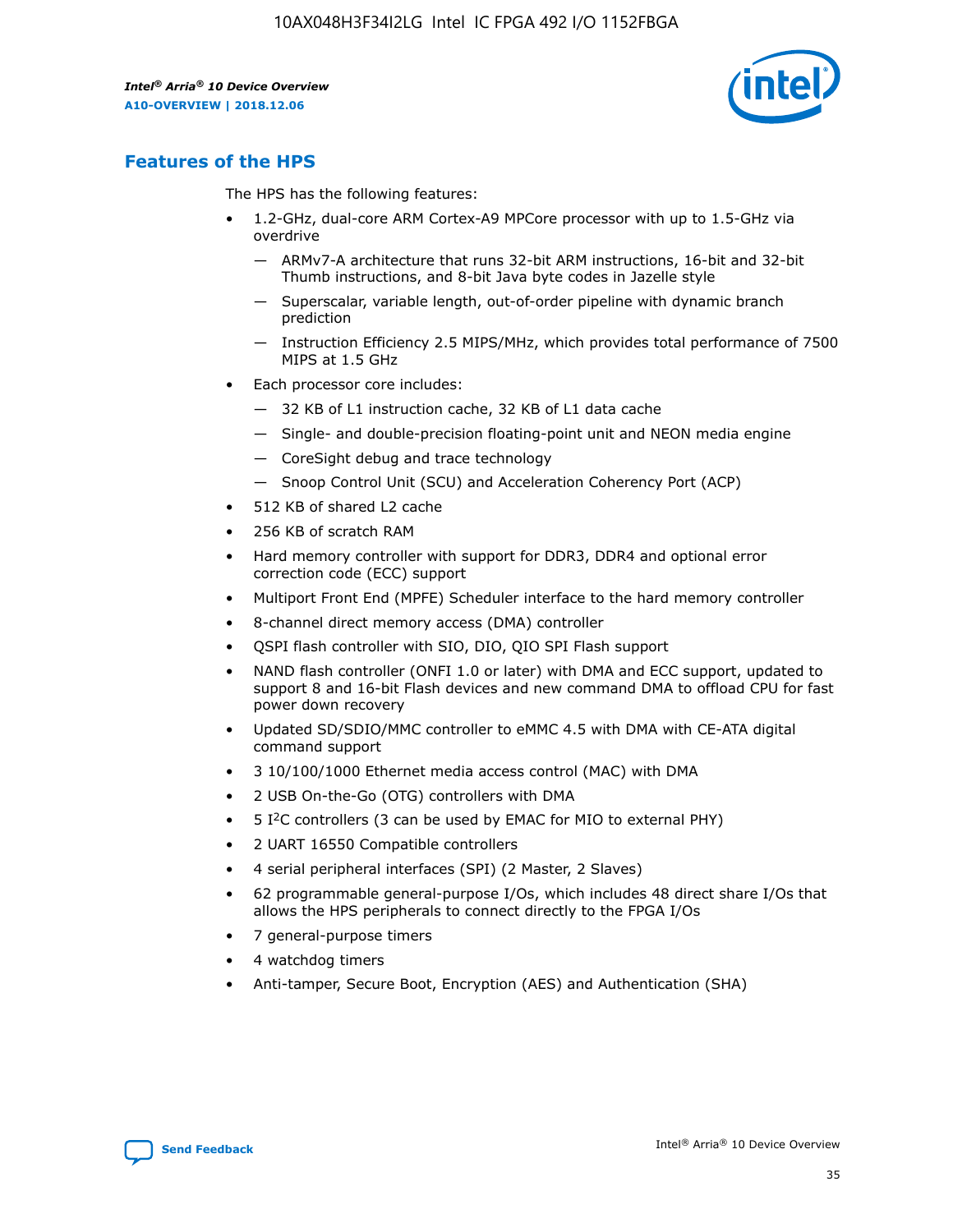

## **System Peripherals and Debug Access Port**

Each Ethernet MAC, USB OTG, NAND flash controller, and SD/MMC controller module has an integrated DMA controller. For modules without an integrated DMA controller, an additional DMA controller module provides up to eight channels of high-bandwidth data transfers. Peripherals that communicate off-chip are multiplexed with other peripherals at the HPS pin level. This allows you to choose which peripherals interface with other devices on your PCB.

The debug access port provides interfaces to industry standard JTAG debug probes and supports ARM CoreSight debug and core traces to facilitate software development.

## **HPS–FPGA AXI Bridges**

The HPS–FPGA bridges, which support the Advanced Microcontroller Bus Architecture (AMBA) Advanced eXtensible Interface (AXI™) specifications, consist of the following bridges:

- FPGA-to-HPS AMBA AXI bridge—a high-performance bus supporting 32, 64, and 128 bit data widths that allows the FPGA fabric to issue transactions to slaves in the HPS.
- HPS-to-FPGA Avalon/AMBA AXI bridge—a high-performance bus supporting 32, 64, and 128 bit data widths that allows the HPS to issue transactions to slaves in the FPGA fabric.
- Lightweight HPS-to-FPGA AXI bridge—a lower latency 32 bit width bus that allows the HPS to issue transactions to soft peripherals in the FPGA fabric. This bridge is primarily used for control and status register (CSR) accesses to peripherals in the FPGA fabric.

The HPS–FPGA AXI bridges allow masters in the FPGA fabric to communicate with slaves in the HPS logic, and vice versa. For example, the HPS-to-FPGA AXI bridge allows you to share memories instantiated in the FPGA fabric with one or both microprocessors in the HPS, while the FPGA-to-HPS AXI bridge allows logic in the FPGA fabric to access the memory and peripherals in the HPS.

Each HPS–FPGA bridge also provides asynchronous clock crossing for data transferred between the FPGA fabric and the HPS.

### **HPS SDRAM Controller Subsystem**

The HPS SDRAM controller subsystem contains a multiport SDRAM controller and DDR PHY that are shared between the FPGA fabric (through the FPGA-to-HPS SDRAM interface), the level 2 (L2) cache, and the level 3 (L3) system interconnect. The FPGA-to-HPS SDRAM interface supports AMBA AXI and Avalon® Memory-Mapped (Avalon-MM) interface standards, and provides up to six individual ports for access by masters implemented in the FPGA fabric.

The HPS SDRAM controller supports up to 3 masters (command ports), 3x 64-bit read data ports and 3x 64-bit write data ports.

To maximize memory performance, the SDRAM controller subsystem supports command and data reordering, deficit round-robin arbitration with aging, and high-priority bypass features.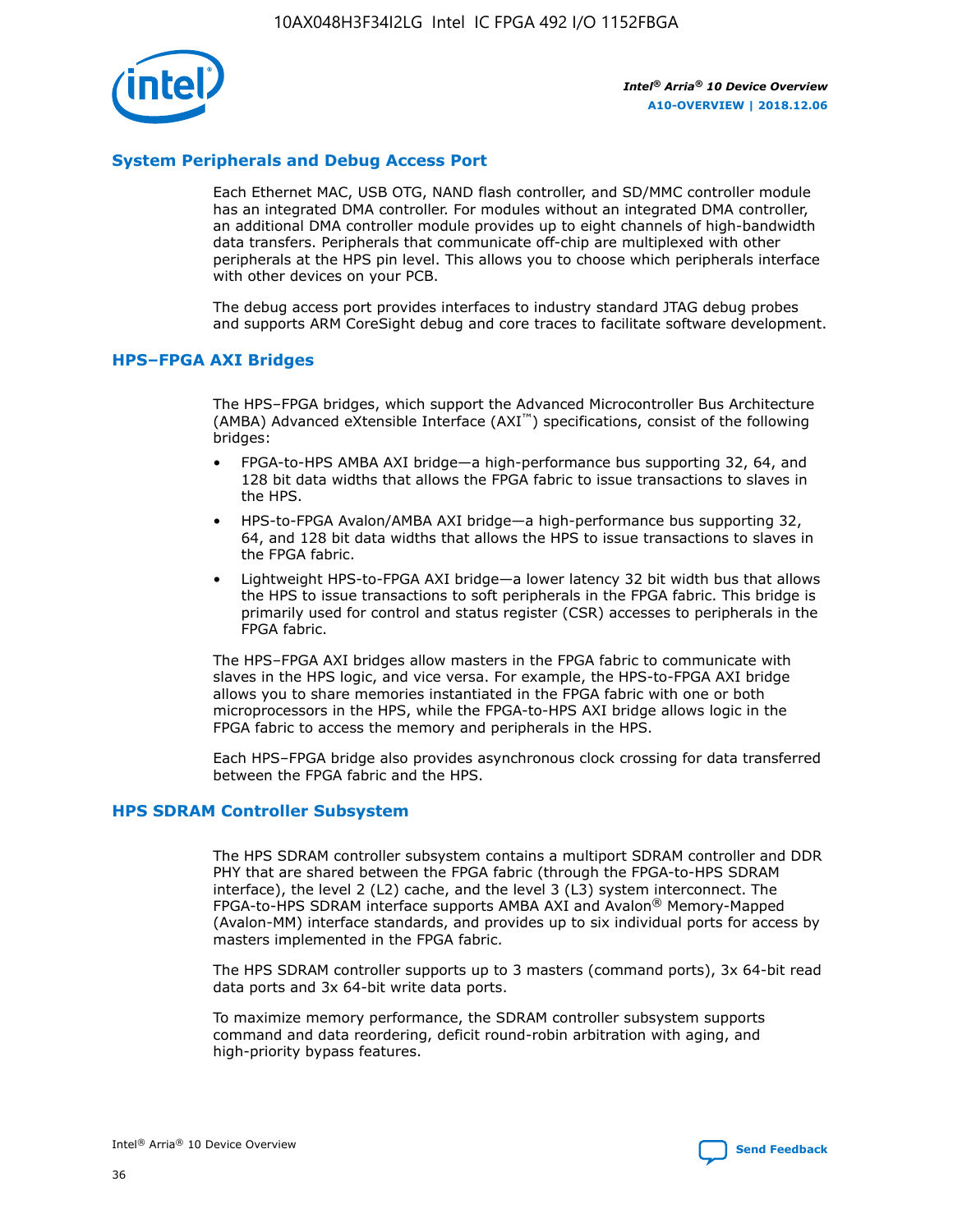

## **FPGA Configuration and HPS Booting**

The FPGA fabric and HPS in the SoC FPGA must be powered at the same time. You can reduce the clock frequencies or gate the clocks to reduce dynamic power.

Once powered, the FPGA fabric and HPS can be configured independently thus providing you with more design flexibility:

- You can boot the HPS independently. After the HPS is running, the HPS can fully or partially reconfigure the FPGA fabric at any time under software control. The HPS can also configure other FPGAs on the board through the FPGA configuration controller.
- Configure the FPGA fabric first, and then boot the HPS from memory accessible to the FPGA fabric.

## **Hardware and Software Development**

For hardware development, you can configure the HPS and connect your soft logic in the FPGA fabric to the HPS interfaces using the Platform Designer system integration tool in the Intel Quartus Prime software.

For software development, the ARM-based SoC FPGA devices inherit the rich software development ecosystem available for the ARM Cortex-A9 MPCore processor. The software development process for Intel SoC FPGAs follows the same steps as those for other SoC devices from other manufacturers. Support for Linux\*, VxWorks\*, and other operating systems are available for the SoC FPGAs. For more information on the operating systems support availability, contact the Intel FPGA sales team.

You can begin device-specific firmware and software development on the Intel SoC FPGA Virtual Target. The Virtual Target is a fast PC-based functional simulation of a target development system—a model of a complete development board. The Virtual Target enables the development of device-specific production software that can run unmodified on actual hardware.

## **Dynamic and Partial Reconfiguration**

The Intel Arria 10 devices support dynamic and partial reconfiguration. You can use dynamic and partial reconfiguration simultaneously to enable seamless reconfiguration of both the device core and transceivers.

## **Dynamic Reconfiguration**

You can reconfigure the PMA and PCS blocks while the device continues to operate. This feature allows you to change the data rates, protocol, and analog settings of a channel in a transceiver bank without affecting on-going data transfer in other transceiver banks. This feature is ideal for applications that require dynamic multiprotocol or multirate support.

## **Partial Reconfiguration**

Using partial reconfiguration, you can reconfigure some parts of the device while keeping the device in operation.

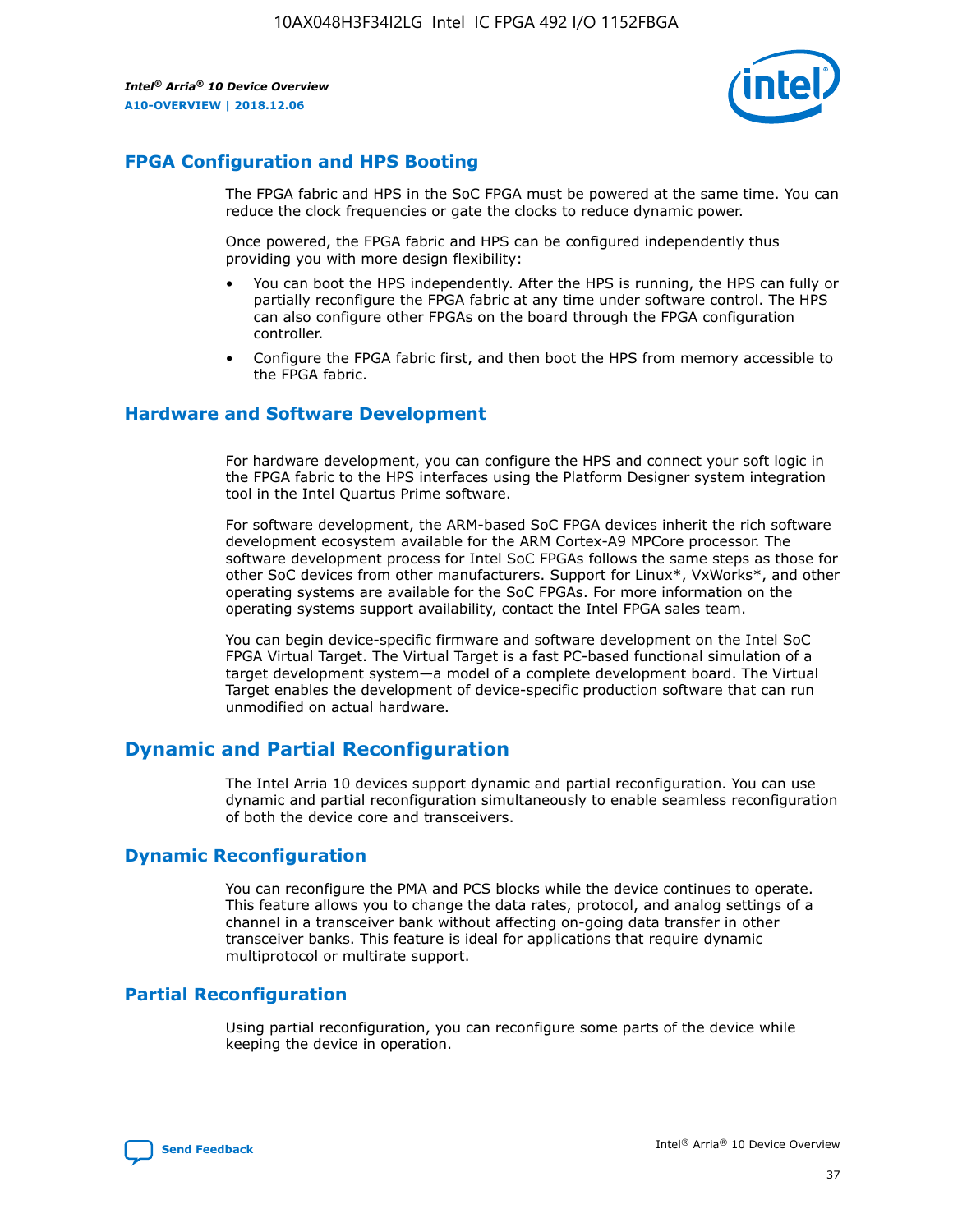

Instead of placing all device functions in the FPGA fabric, you can store some functions that do not run simultaneously in external memory and load them only when required. This capability increases the effective logic density of the device, and lowers cost and power consumption.

In the Intel solution, you do not have to worry about intricate device architecture to perform a partial reconfiguration. The partial reconfiguration capability is built into the Intel Quartus Prime design software, making such time-intensive task simple.

Intel Arria 10 devices support partial reconfiguration in the following configuration options:

- Using an internal host:
	- All supported configuration modes where the FPGA has access to external memory devices such as serial and parallel flash memory.
	- Configuration via Protocol [CvP (PCIe)]
- Using an external host—passive serial (PS), fast passive parallel (FPP) x8, FPP x16, and FPP x32 I/O interface.

# **Enhanced Configuration and Configuration via Protocol**

## **Table 25. Configuration Schemes and Features of Intel Arria 10 Devices**

Intel Arria 10 devices support 1.8 V programming voltage and several configuration schemes.

| <b>Scheme</b>                                                          | <b>Data</b><br><b>Width</b> | <b>Max Clock</b><br>Rate<br>(MHz) | <b>Max Data</b><br>Rate<br>(Mbps)<br>(13) | <b>Decompression</b> | <b>Design</b><br>Security <sup>(1</sup><br>4) | <b>Partial</b><br>Reconfiguration<br>(15) | <b>Remote</b><br><b>System</b><br><b>Update</b> |
|------------------------------------------------------------------------|-----------------------------|-----------------------------------|-------------------------------------------|----------------------|-----------------------------------------------|-------------------------------------------|-------------------------------------------------|
| <b>JTAG</b>                                                            | 1 bit                       | 33                                | 33                                        |                      |                                               | Yes <sup>(16)</sup>                       |                                                 |
| Active Serial (AS)<br>through the<br>EPCO-L<br>configuration<br>device | 1 bit,<br>4 bits            | 100                               | 400                                       | Yes                  | Yes                                           | $Y_{PS}(16)$                              | Yes                                             |
| Passive serial (PS)<br>through CPLD or<br>external<br>microcontroller  | 1 bit                       | 100                               | 100                                       | Yes                  | Yes                                           | Yes(16)                                   | Parallel<br>Flash<br>Loader<br>(PFL) IP<br>core |
|                                                                        |                             |                                   |                                           |                      |                                               |                                           | continued                                       |

<sup>(13)</sup> Enabling either compression or design security features affects the maximum data rate. Refer to the Intel Arria 10 Device Datasheet for more information.

<sup>(14)</sup> Encryption and compression cannot be used simultaneously.

 $<sup>(15)</sup>$  Partial reconfiguration is an advanced feature of the device family. If you are interested in</sup> using partial reconfiguration, contact Intel for support.

 $(16)$  Partial configuration can be performed only when it is configured as internal host.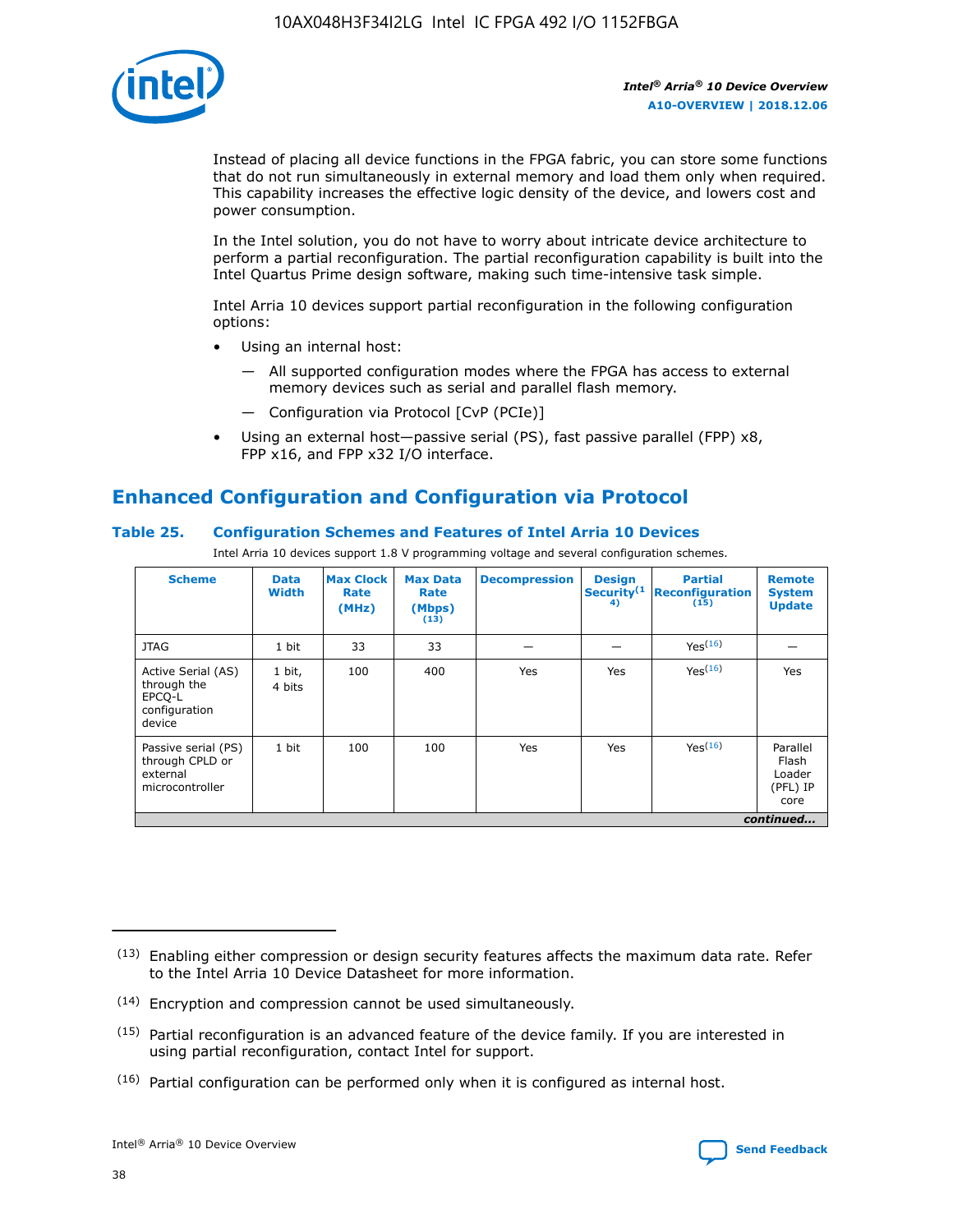

| <b>Scheme</b>                                   | <b>Data</b><br><b>Width</b> | <b>Max Clock</b><br>Rate<br>(MHz) | <b>Max Data</b><br>Rate<br>(Mbps)<br>(13) | <b>Decompression</b> | <b>Design</b><br>Security <sup>(1</sup><br>4) | <b>Partial</b><br><b>Reconfiguration</b><br>(15) | <b>Remote</b><br><b>System</b><br><b>Update</b> |
|-------------------------------------------------|-----------------------------|-----------------------------------|-------------------------------------------|----------------------|-----------------------------------------------|--------------------------------------------------|-------------------------------------------------|
| Fast passive                                    | 8 bits                      | 100                               | 3200                                      | Yes                  | Yes                                           | Yes(17)                                          | PFL IP                                          |
| parallel (FPP)<br>through CPLD or               | 16 bits                     |                                   |                                           | Yes                  | Yes                                           |                                                  | core                                            |
| external<br>microcontroller                     | 32 bits                     |                                   |                                           | Yes                  | Yes                                           |                                                  |                                                 |
| Configuration via                               | 16 bits                     | 100                               | 3200                                      | Yes                  | Yes                                           | Yes <sup>(17)</sup>                              |                                                 |
| <b>HPS</b>                                      | 32 bits                     |                                   |                                           | Yes                  | Yes                                           |                                                  |                                                 |
| Configuration via<br>Protocol [CvP<br>$(PCIe*)$ | x1, x2,<br>x4, x8<br>lanes  |                                   | 8000                                      | Yes                  | Yes                                           | Yes(16)                                          |                                                 |

You can configure Intel Arria 10 devices through PCIe using Configuration via Protocol (CvP). The Intel Arria 10 CvP implementation conforms to the PCIe 100 ms power-up-to-active time requirement.

#### **Related Information**

[Configuration via Protocol \(CvP\) Implementation in Intel FPGAs User Guide](https://www.intel.com/content/www/us/en/programmable/documentation/dsu1441819344145.html#dsu1442269728522) Provides more information about the CvP configuration scheme.

# **SEU Error Detection and Correction**

Intel Arria 10 devices offer robust and easy-to-use single-event upset (SEU) error detection and correction circuitry.

The detection and correction circuitry includes protection for Configuration RAM (CRAM) programming bits and user memories. The CRAM is protected by a continuously running CRC error detection circuit with integrated ECC that automatically corrects one or two errors and detects higher order multi-bit errors. When more than two errors occur, correction is available through reloading of the core programming file, providing a complete design refresh while the FPGA continues to operate.

The physical layout of the Intel Arria 10 CRAM array is optimized to make the majority of multi-bit upsets appear as independent single-bit or double-bit errors which are automatically corrected by the integrated CRAM ECC circuitry. In addition to the CRAM protection, the M20K memory blocks also include integrated ECC circuitry and are layout-optimized for error detection and correction. The MLAB does not have ECC.

(14) Encryption and compression cannot be used simultaneously.

<sup>(17)</sup> Supported at a maximum clock rate of 100 MHz.



 $(13)$  Enabling either compression or design security features affects the maximum data rate. Refer to the Intel Arria 10 Device Datasheet for more information.

 $(15)$  Partial reconfiguration is an advanced feature of the device family. If you are interested in using partial reconfiguration, contact Intel for support.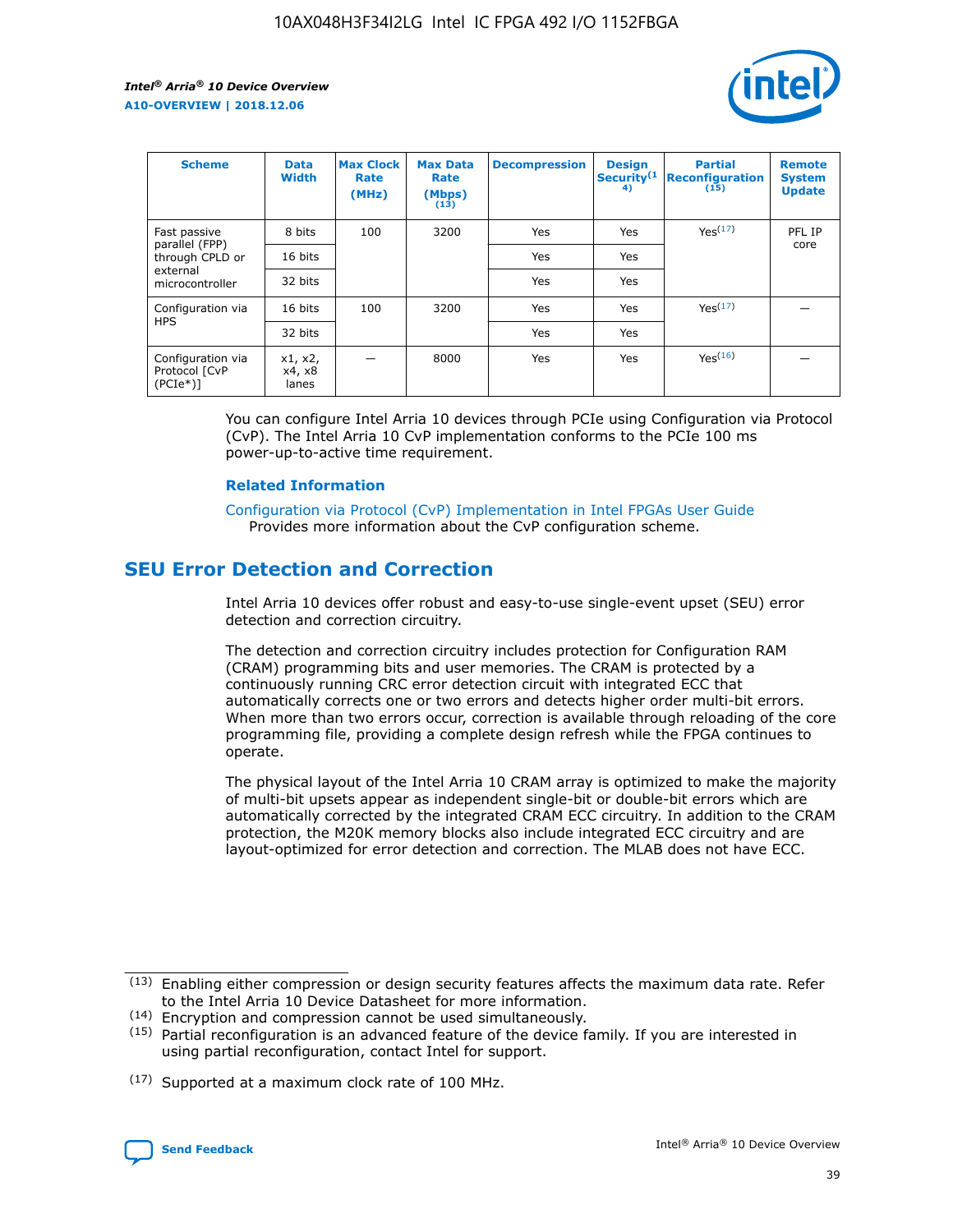

## **Power Management**

Intel Arria 10 devices leverage the advanced 20 nm process technology, a low 0.9 V core power supply, an enhanced core architecture, and several optional power reduction techniques to reduce total power consumption by as much as 40% compared to Arria V devices and as much as 60% compared to Stratix V devices.

The optional power reduction techniques in Intel Arria 10 devices include:

- **SmartVID**—a code is programmed into each device during manufacturing that allows a smart regulator to operate the device at lower core  $V_{CC}$  while maintaining performance
- **Programmable Power Technology**—non-critical timing paths are identified by the Intel Quartus Prime software and the logic in these paths is biased for low power instead of high performance
- **Low Static Power Options**—devices are available with either standard static power or low static power while maintaining performance

Furthermore, Intel Arria 10 devices feature Intel's industry-leading low power transceivers and include a number of hard IP blocks that not only reduce logic resources but also deliver substantial power savings compared to soft implementations. In general, hard IP blocks consume up to 90% less power than the equivalent soft logic implementations.

# **Incremental Compilation**

The Intel Quartus Prime software incremental compilation feature reduces compilation time and helps preserve performance to ease timing closure. The incremental compilation feature enables the partial reconfiguration flow for Intel Arria 10 devices.

Incremental compilation supports top-down, bottom-up, and team-based design flows. This feature facilitates modular, hierarchical, and team-based design flows where different designers compile their respective design sections in parallel. Furthermore, different designers or IP providers can develop and optimize different blocks of the design independently. These blocks can then be imported into the top level project.

# **Document Revision History for Intel Arria 10 Device Overview**

| <b>Document</b><br><b>Version</b> | <b>Changes</b>                                                                                                                                                                                                                                                              |
|-----------------------------------|-----------------------------------------------------------------------------------------------------------------------------------------------------------------------------------------------------------------------------------------------------------------------------|
| 2018.12.06                        | Added links to Intel Arria 10 device errata documents.<br>Removed automotive temperature option from the Intel Arria 10 GX devices.<br>Removed -3 fabric speed grade from the Intel Arria 10 GT devices.<br>Updated power options for the Intel Arria 10 GX and GT devices. |
| 2018.04.09                        | Updated the lowest $V_{CC}$ from 0.83 V to 0.82 V in the topic listing a summary of the device features.                                                                                                                                                                    |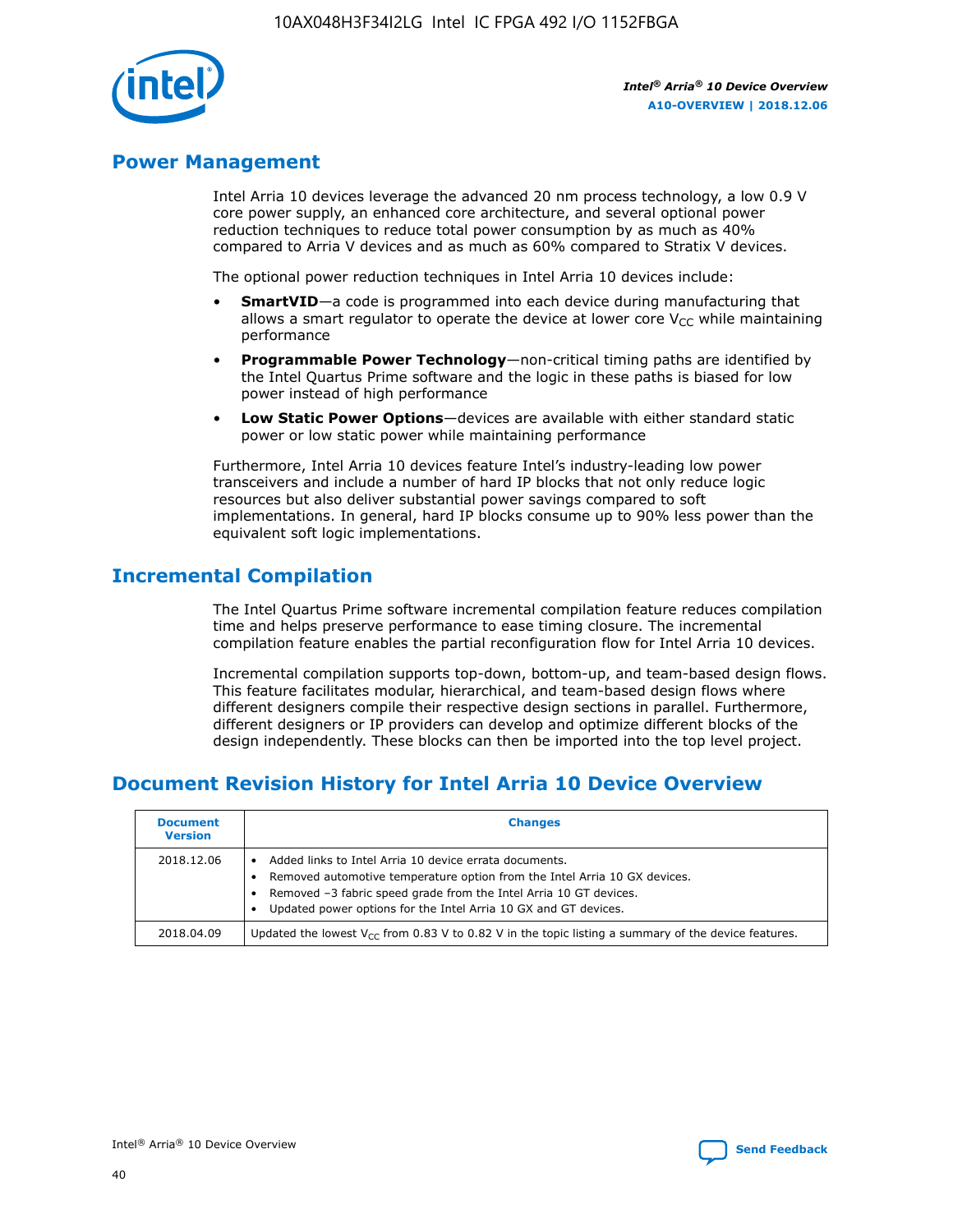

| <b>Date</b>    | <b>Version</b> | <b>Changes</b>                                                                                                                                                                                                                                                                                                                                                                                                                                                                                                                                                                                                                                                                                                                                                                                                                                                                                                                                               |
|----------------|----------------|--------------------------------------------------------------------------------------------------------------------------------------------------------------------------------------------------------------------------------------------------------------------------------------------------------------------------------------------------------------------------------------------------------------------------------------------------------------------------------------------------------------------------------------------------------------------------------------------------------------------------------------------------------------------------------------------------------------------------------------------------------------------------------------------------------------------------------------------------------------------------------------------------------------------------------------------------------------|
| January 2018   | 2018.01.17     | Updated the maximum data rate for HPS (Intel Arria 10 SX devices<br>external memory interface DDR3 controller from 2,166 Mbps to 2,133<br>Mbps.<br>Updated maximum frequency supported for half rate QDRII and QDRII<br>+ SRAM to 633 MHz in Memory Standards Supported by the Soft<br>Memory Controller table.<br>Updated transceiver backplane capability to 12.5 Gbps.<br>Removed transceiver speed grade 5 in Sample Ordering Core and<br>Available Options for Intel Arria 10 GX Devices figure.<br>Removed package code 40, low static power, SmartVID, industrial, and<br>military operating temperature support from Sample Ordering Core and<br>Available Options for Intel Arria 10 GT Devices figure.<br>Updated short reach transceiver rate for Intel Arria 10 GT devices to<br>25.8 Gbps.<br>Removed On-Die Instrumentation - EyeQ and Jitter Margin Tool<br>support from PMA Features of the Transceivers in Intel Arria 10 Devices<br>table. |
| September 2017 | 2017.09.20     | Updated the maximum speed of the DDR4 external memory interface from<br>1,333 MHz/2,666 Mbps to 1,200 MHz/2,400 Mbps.                                                                                                                                                                                                                                                                                                                                                                                                                                                                                                                                                                                                                                                                                                                                                                                                                                        |
| July 2017      | 2017.07.13     | Corrected the automotive temperature range in the figure showing the<br>available options for the Intel Arria 10 GX devices from "-40°C to 100°C"<br>to "-40°C to 125°C".                                                                                                                                                                                                                                                                                                                                                                                                                                                                                                                                                                                                                                                                                                                                                                                    |
| July 2017      | 2017.07.06     | Added automotive temperature option to Intel Arria 10 GX device family.                                                                                                                                                                                                                                                                                                                                                                                                                                                                                                                                                                                                                                                                                                                                                                                                                                                                                      |
| May 2017       | 2017.05.08     | Corrected protocol names with "1588" to "IEEE 1588v2".<br>$\bullet$<br>Updated the vertical migration table to remove vertical migration<br>$\bullet$<br>between Intel Arria 10 GX and Intel Arria 10 SX device variants.<br>Removed all "Preliminary" marks.<br>$\bullet$                                                                                                                                                                                                                                                                                                                                                                                                                                                                                                                                                                                                                                                                                   |
| March 2017     | 2017.03.15     | Removed the topic about migration from Intel Arria 10 to Intel Stratix<br>$\bullet$<br>10 devices.<br>Rebranded as Intel.<br>$\bullet$                                                                                                                                                                                                                                                                                                                                                                                                                                                                                                                                                                                                                                                                                                                                                                                                                       |
| October 2016   | 2016.10.31     | Removed package F36 from Intel Arria 10 GX devices.<br>Updated Intel Arria 10 GT sample ordering code and maximum GX<br>$\bullet$<br>transceiver count. Intel Arria 10 GT devices are available only in the<br>SF45 package option with a maximum of 72 transceivers.                                                                                                                                                                                                                                                                                                                                                                                                                                                                                                                                                                                                                                                                                        |
| May 2016       | 2016.05.02     | Updated the FPGA Configuration and HPS Booting topic.<br>$\bullet$<br>Remove V <sub>CC</sub> PowerManager from the Summary of Features, Power<br>Management and Arria 10 Device Variants and packages topics. This<br>feature is no longer supported in Arria 10 devices.<br>Removed LPDDR3 from the Memory Standards Supported by the HPS<br>Hard Memory Controller table in the Memory Standards Supported by<br>Intel Arria 10 Devices topic. This standard is only supported by the<br><b>FPGA</b><br>Removed transceiver speed grade 5 from the Device Variants and<br>Packages topic for Arria 10 GX and SX devices.                                                                                                                                                                                                                                                                                                                                   |
| February 2016  | 2016.02.11     | Changed the maximum Arria 10 GT datarate to 25.8 Gbps and the<br>$\bullet$<br>minimum datarate to 1 Gbps globally.<br>Revised the state for Core clock networks in the Summary of Features<br>$\bullet$<br>topic.<br>Changed the transceiver parameters in the "Summary of Features for<br>$\bullet$<br>Arria 10 Devices" table.<br>Changed the transceiver parameters in the "Maximum Resource Counts<br>for Arria 10 GT Devices" table.<br>Changed the package availability for GT devices in the "Package Plan<br>for Arria 10 GT Devices" table.<br>Changed the package configurations for GT devices in the "Migration"<br>Capability Across Arria 10 Product Lines" figure.<br>continued                                                                                                                                                                                                                                                               |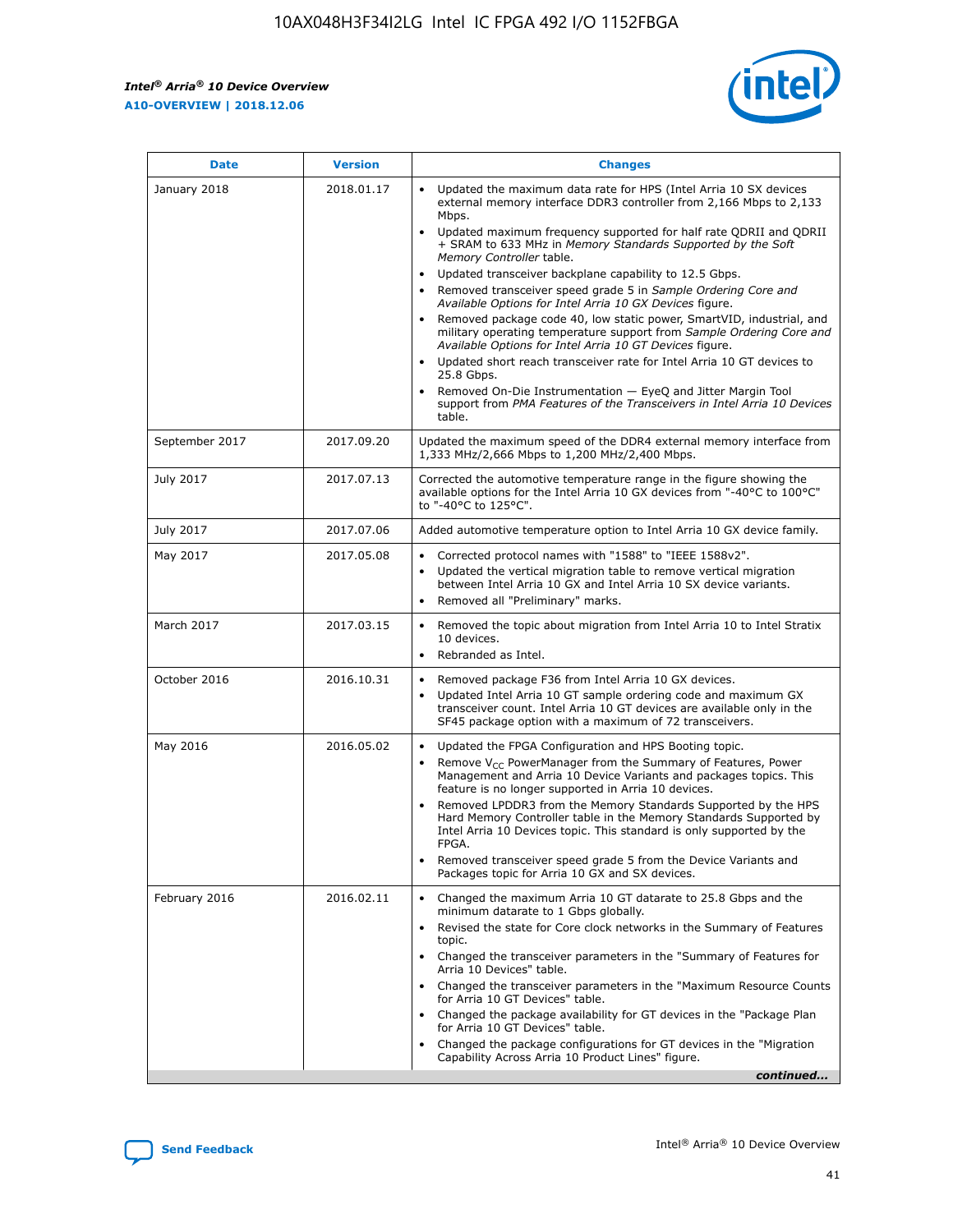

| <b>Date</b>   | <b>Version</b> | <b>Changes</b>                                                                                                                                                                   |
|---------------|----------------|----------------------------------------------------------------------------------------------------------------------------------------------------------------------------------|
|               |                | • Changed transceiver parameters in the "Low Power Serial Transceivers"<br>section.                                                                                              |
|               |                | • Changed the transceiver descriptions in the "Device Variants for the<br>Arria 10 Device Family" table.                                                                         |
|               |                | Changed the "Sample Ordering Code and Available Options for Arria 10<br>GT Devices" figure.                                                                                      |
|               |                | Changed the datarates for GT devices in the "PMA Features" section.                                                                                                              |
|               |                | Changed the datarates for GT devices in the "PCS Features" section.<br>$\bullet$                                                                                                 |
| December 2015 | 2015.12.14     | Updated the number of M20K memory blocks for Arria 10 GX 660 from<br>$\bullet$<br>2133 to 2131 and corrected the total RAM bit from 48,448 Kb to<br>48,408 Kb.                   |
|               |                | Corrected the number of DSP blocks for Arria 10 GX 660 from 1688 to<br>$\bullet$<br>1687 in the table listing floating-point arithmetic resources.                               |
| November 2015 | 2015.11.02     | Updated the maximum resources for Arria 10 GX 220, GX 320, GX 480,<br>$\bullet$<br>GX 660, SX 220, SX 320, SX 480, and SX 660.                                                   |
|               |                | Updated resource count for Arria 10 GX 320, GX 480, GX 660, SX 320,<br>$\bullet$<br>SX 480, a SX 660 devices in Number of Multipliers in Intel Arria 10<br><b>Devices</b> table. |
|               |                | Updated the available options for Arria 10 GX, GT, and SX.<br>$\bullet$                                                                                                          |
|               |                | Changed instances of Quartus II to Quartus Prime.<br>$\bullet$                                                                                                                   |
| June 2015     | 2015.06.15     | Corrected label for Intel Arria 10 GT product lines in the vertical migration<br>figure.                                                                                         |
| May 2015      | 2015.05.15     | Corrected the DDR3 half rate and quarter rate maximum frequencies in the<br>table that lists the memory standards supported by the Intel Arria 10 hard<br>memory controller.     |
| May 2015      | 2015.05.04     | • Added support for 13.5G JESD204b in the Summary of Features table.<br>• Added a link to Arria 10 GT Channel Usage in the Arria 10 GT Package<br>Plan topic.                    |
|               |                | • Added a note to the table, Maximum Resource Counts for Arria 10 GT<br>devices.                                                                                                 |
|               |                | Updated the power requirements of the transceivers in the Low Power<br>Serial Transceivers topic.                                                                                |
| January 2015  | 2015.01.23     | • Added floating point arithmetic features in the Summary of Features<br>table.                                                                                                  |
|               |                | • Updated the total embedded memory from 38.38 megabits (Mb) to<br>65.6 Mb.                                                                                                      |
|               |                | • Updated the table that lists the memory standards supported by Intel<br>Arria 10 devices.                                                                                      |
|               |                | Removed support for DDR3U, LPDDR3 SDRAM, RLDRAM 2, and DDR2.                                                                                                                     |
|               |                | Moved RLDRAM 3 support from hard memory controller to soft memory<br>controller. RLDRAM 3 support uses hard PHY with soft memory<br>controller.                                  |
|               |                | Added soft memory controller support for QDR IV.                                                                                                                                 |
|               |                | Updated the maximum resource count table to include the number of<br>hard memory controllers available in each device variant.                                                   |
|               |                | Updated the transceiver PCS data rate from 12.5 Gbps to 12 Gbps.<br>$\bullet$                                                                                                    |
|               |                | Updated the max clock rate of PS, FPP x8, FPP x16, and Configuration<br>via HPS from 125 MHz to 100 MHz.                                                                         |
|               |                | Added a feature for fractional synthesis PLLs: PLL cascading.                                                                                                                    |
|               |                | Updated the HPS programmable general-purpose I/Os from 54 to 62.                                                                                                                 |
|               |                | continued                                                                                                                                                                        |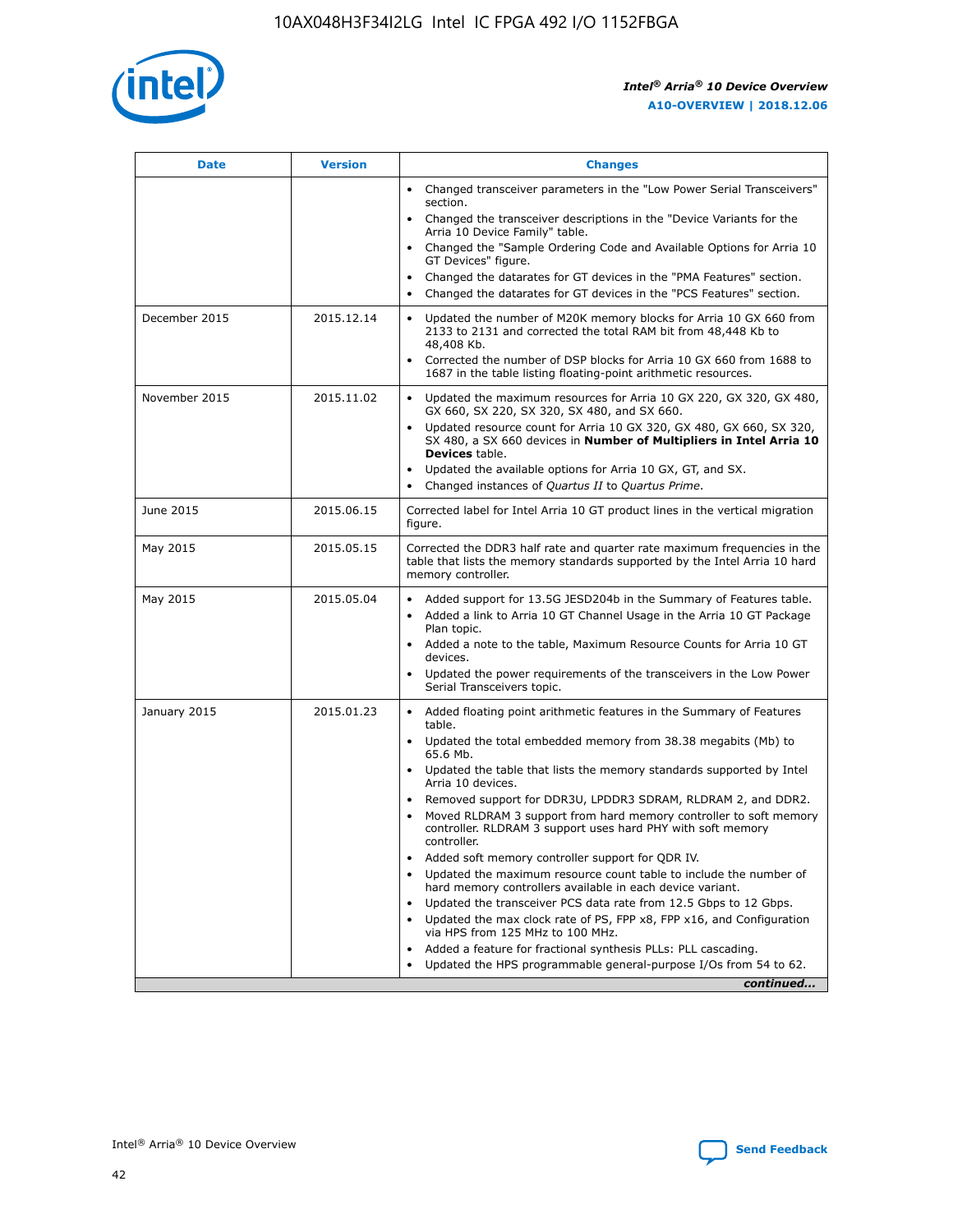r



| <b>Date</b>    | <b>Version</b> | <b>Changes</b>                                                                                                                                                                                                                                                                                                                                                                                                                                                                                                                         |
|----------------|----------------|----------------------------------------------------------------------------------------------------------------------------------------------------------------------------------------------------------------------------------------------------------------------------------------------------------------------------------------------------------------------------------------------------------------------------------------------------------------------------------------------------------------------------------------|
| September 2014 | 2014.09.30     | Corrected the 3 V I/O and LVDS I/O counts for F35 and F36 packages<br>of Arria 10 GX.<br>Corrected the 3 V I/O, LVDS I/O, and transceiver counts for the NF40<br>package of the Arria GX 570 and 660.<br>Removed 3 V I/O, LVDS I/O, and transceiver counts for the NF40<br>package of the Arria GX 900 and 1150. The NF40 package is not<br>available for Arria 10 GX 900 and 1150.                                                                                                                                                    |
| August 2014    | 2014.08.18     | Updated Memory (Kb) M20K maximum resources for Arria 10 GX 660<br>devices from 42,660 to 42,620.<br>Added GPIO columns consisting of LVDS I/O Bank and 3V I/O Bank in<br>$\bullet$<br>the Package Plan table.<br>Added how to use memory interface clock frequency higher than 533<br>$\bullet$<br>MHz in the I/O vertical migration.<br>Added information to clarify that RLDRAM3 support uses hard PHY with<br>$\bullet$<br>soft memory controller.<br>Added variable precision DSP blocks support for floating-point<br>arithmetic. |
| June 2014      | 2014.06.19     | Updated number of dedicated I/Os in the HPS block to 17.                                                                                                                                                                                                                                                                                                                                                                                                                                                                               |
| February 2014  | 2014.02.21     | Updated transceiver speed grade options for GT devices in Figure 2.                                                                                                                                                                                                                                                                                                                                                                                                                                                                    |
| February 2014  | 2014.02.06     | Updated data rate for Arria 10 GT devices from 28.1 Gbps to 28.3 Gbps.                                                                                                                                                                                                                                                                                                                                                                                                                                                                 |
| December 2013  | 2013.12.10     | Updated the HPS memory standards support from LPDDR2 to LPDDR3.<br>Updated HPS block diagram to include dedicated HPS I/O and FPGA<br>$\bullet$<br>Configuration blocks as well as repositioned SD/SDIO/MMC, DMA, SPI<br>and NAND Flash with ECC blocks.                                                                                                                                                                                                                                                                               |
| December 2013  | 2013.12.02     | Initial release.                                                                                                                                                                                                                                                                                                                                                                                                                                                                                                                       |